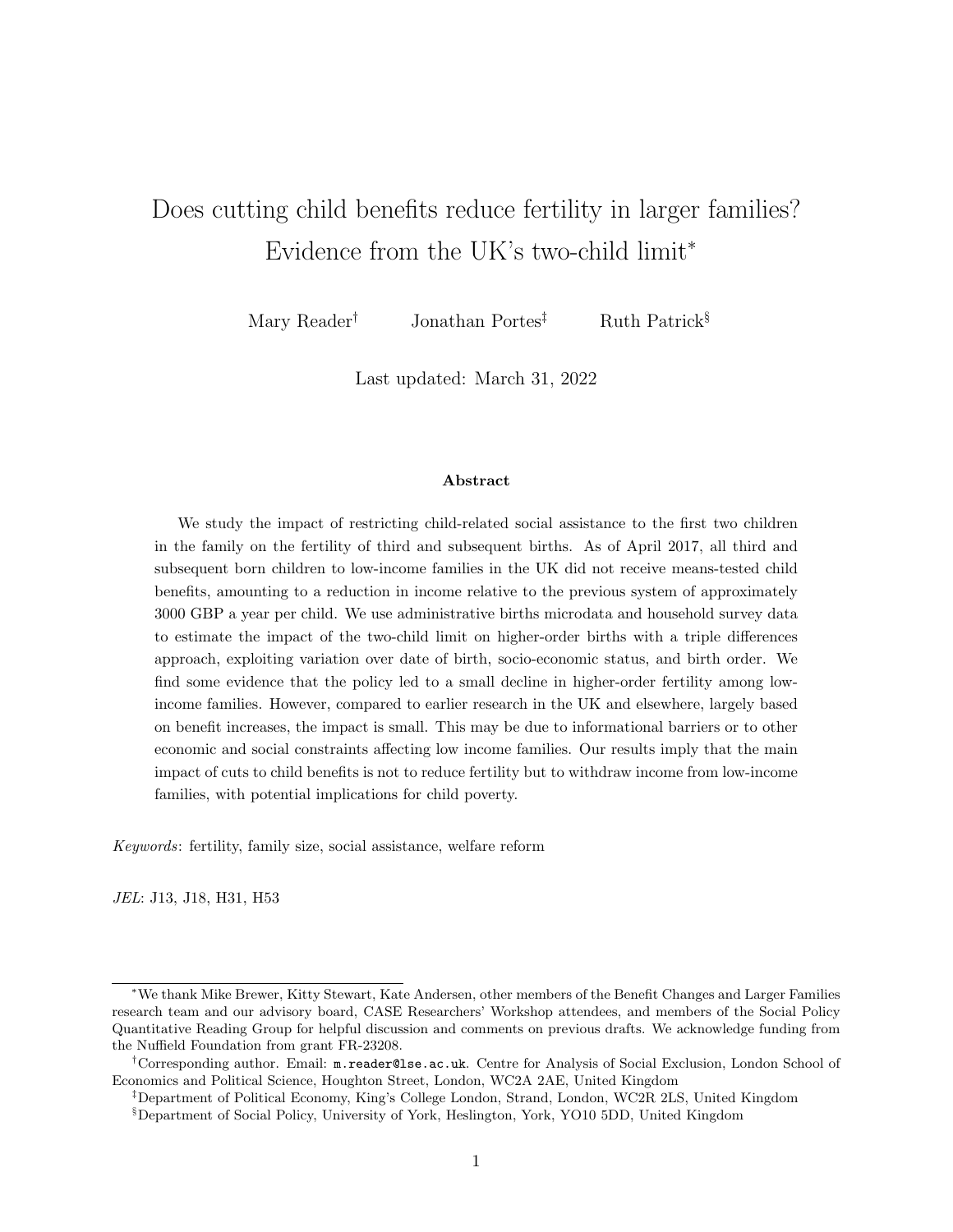This work was produced using statistical data from the Office for National Statistics. The use of the ONS statistical data in this work does not imply the endorsement of the ONS in relation to the interpretation or analysis of the statistical data. This work uses research datasets which may not exactly reproduce National Statistics aggregates.

This project was funded by the Nuffield Foundation. The Nuffield Foundation is an independent charitable trust with a mission to advance social well-being. It funds research that informs social policy, primarily in Education, Welfare, and Justice. It also funds student programmes that provide opportunities for young people to develop skills in quantitative and scientific methods. The Nuffield Foundation is the founder and co-funder of the Nuffield Council on Bioethics and the Ada Lovelace Institute. The Foundation has funded this project, but the views expressed are those of the authors and not necessarily the Foundation.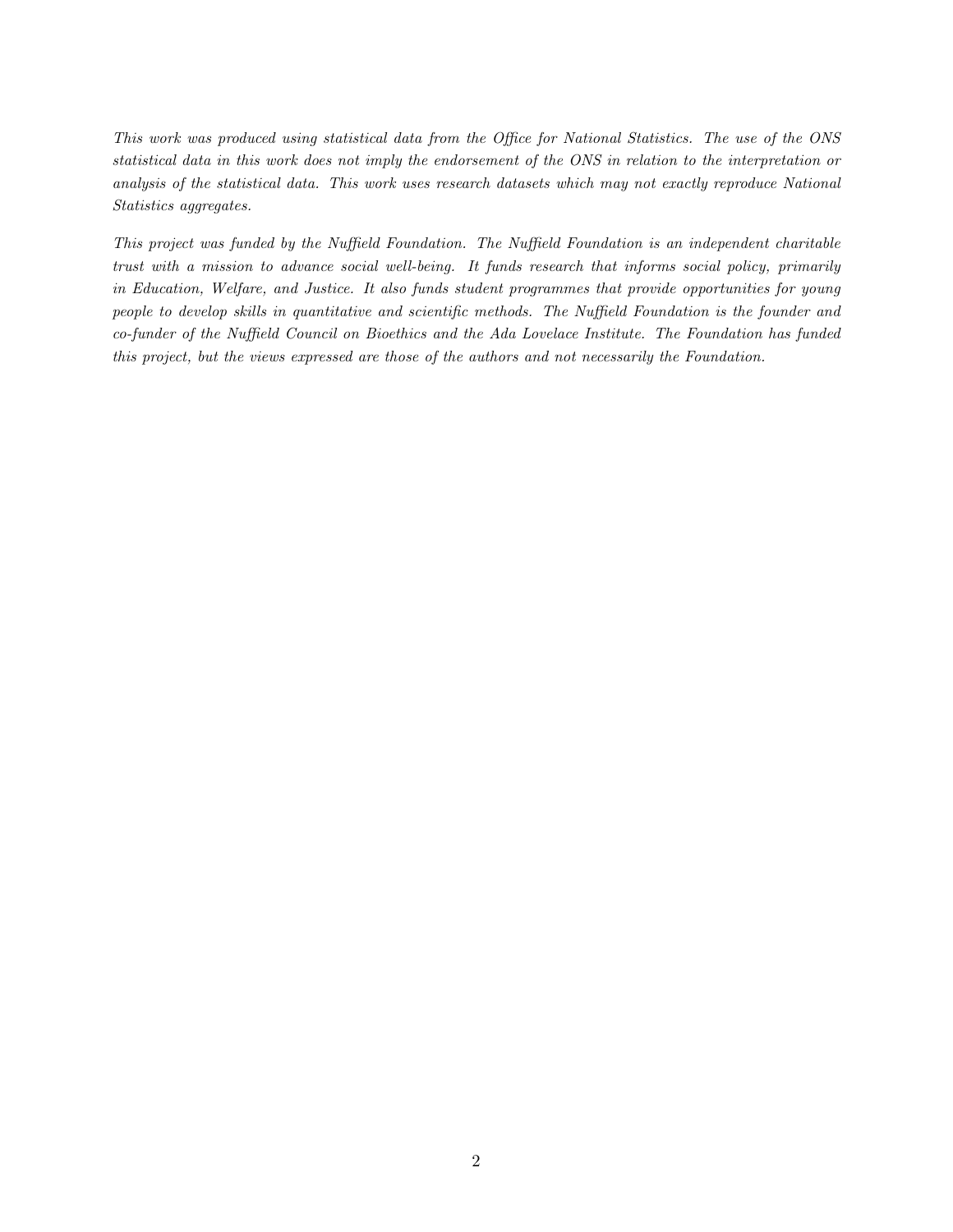| 1        |         | Introduction                                                                                                                   | 5                |
|----------|---------|--------------------------------------------------------------------------------------------------------------------------------|------------------|
| $\bf{2}$ |         | <b>Background</b>                                                                                                              | $\boldsymbol{6}$ |
|          | 2.1     |                                                                                                                                | $\overline{7}$   |
|          | $2.2\,$ |                                                                                                                                | 8                |
| 3        | Data    |                                                                                                                                | 10               |
| 4        |         | Method                                                                                                                         | 12               |
|          | 4.1     | Differential changes in the probability of low-income women having a higher-order $(3+)$ child                                 | 14               |
|          |         | Defining low income $\dots \dots \dots \dots \dots \dots \dots \dots \dots \dots \dots \dots \dots \dots \dots \dots$<br>4.1.1 | 14               |
|          |         | 4.1.2<br>Estimating the probability of having a child $\dots \dots \dots \dots \dots \dots \dots \dots \dots$                  | 15               |
|          | 4.2     | Differential changes in the probability of a child being a higher-order $(3+)$ birth to a low-                                 | 17               |
| 5        |         | Results                                                                                                                        | 18               |
|          | 5.1     | Differential changes in the probability of having a child, by benefits receipt and family size                                 | 18               |
|          | 5.2     | Differential changes in the probability of having a child, by occupation and family size $\ldots$ .                            | 19               |
|          | $5.3\,$ | Differential changes in the probability of being a higher-order birth, by occupation and local                                 | 19               |
| 6        |         | <b>Discussion</b>                                                                                                              | 21               |
| 7        |         | Conclusion                                                                                                                     | 23               |
|          |         | Appendix A                                                                                                                     | 36               |
|          | 7.1     |                                                                                                                                | 36               |
|          | 7.2     |                                                                                                                                | 36               |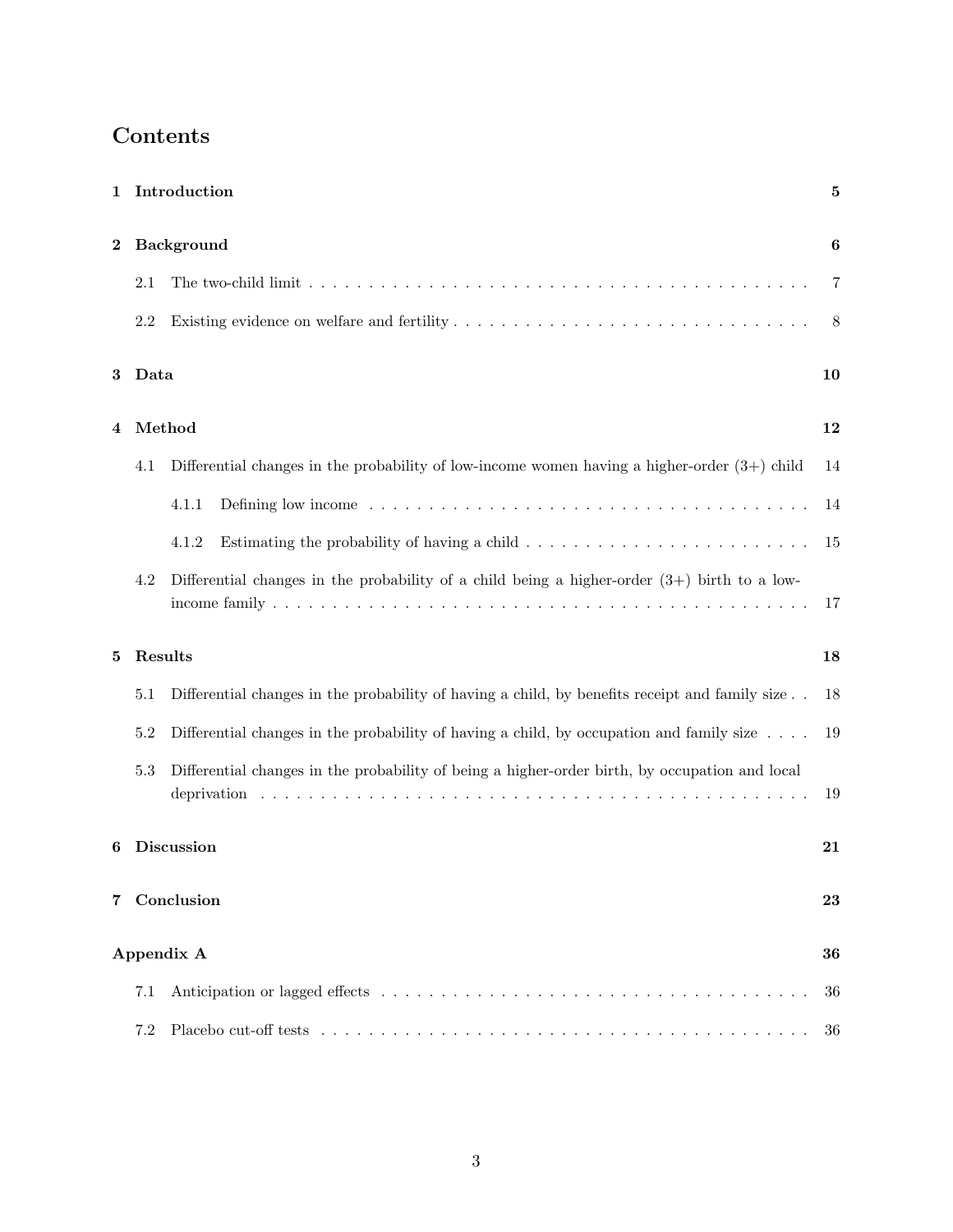## List of Tables

| $\mathbf{1}$   | Summary statistics for administrative births microdata in England and Wales, 2015-2019 28                   |  |
|----------------|-------------------------------------------------------------------------------------------------------------|--|
| $\overline{2}$ | Annual population estimates from Annual Population Survey sample, women aged 16-45 in                       |  |
| 3              | Triple difference estimates by benefits receipt and family size $\dots \dots \dots \dots \dots \dots \dots$ |  |
| 4              | Triple difference estimates by family occupation and family size $\dots \dots \dots \dots \dots \dots$ 31   |  |
| $5^{\circ}$    | Effects of the two-child limit on the probability of being a higher-order birth: triple differences         |  |
| 6              | Triple differences estimates using administrative births data, accounting for time trends $\ldots$ 35       |  |
| $\overline{7}$ | Placebo cut-off test: treatment defined by low-income occupations 37                                        |  |
| 8              |                                                                                                             |  |
| 9              | Placebo cut-off test: treatment defined by local two-child limit incidence 39                               |  |

## List of Figures

| $\mathbf{1}$   |                                                                                                |  |
|----------------|------------------------------------------------------------------------------------------------|--|
| $\overline{2}$ | Probability of having a child by benefits receipt, family size and year, $2015-2019$ 30        |  |
| $\mathcal{S}$  | Probability of having a child by NS-SEC occupation, family size and year, 2015-2019 31         |  |
| 4              | Proportion of total births who are higher order (third or subsequent births), by treatment and |  |
|                |                                                                                                |  |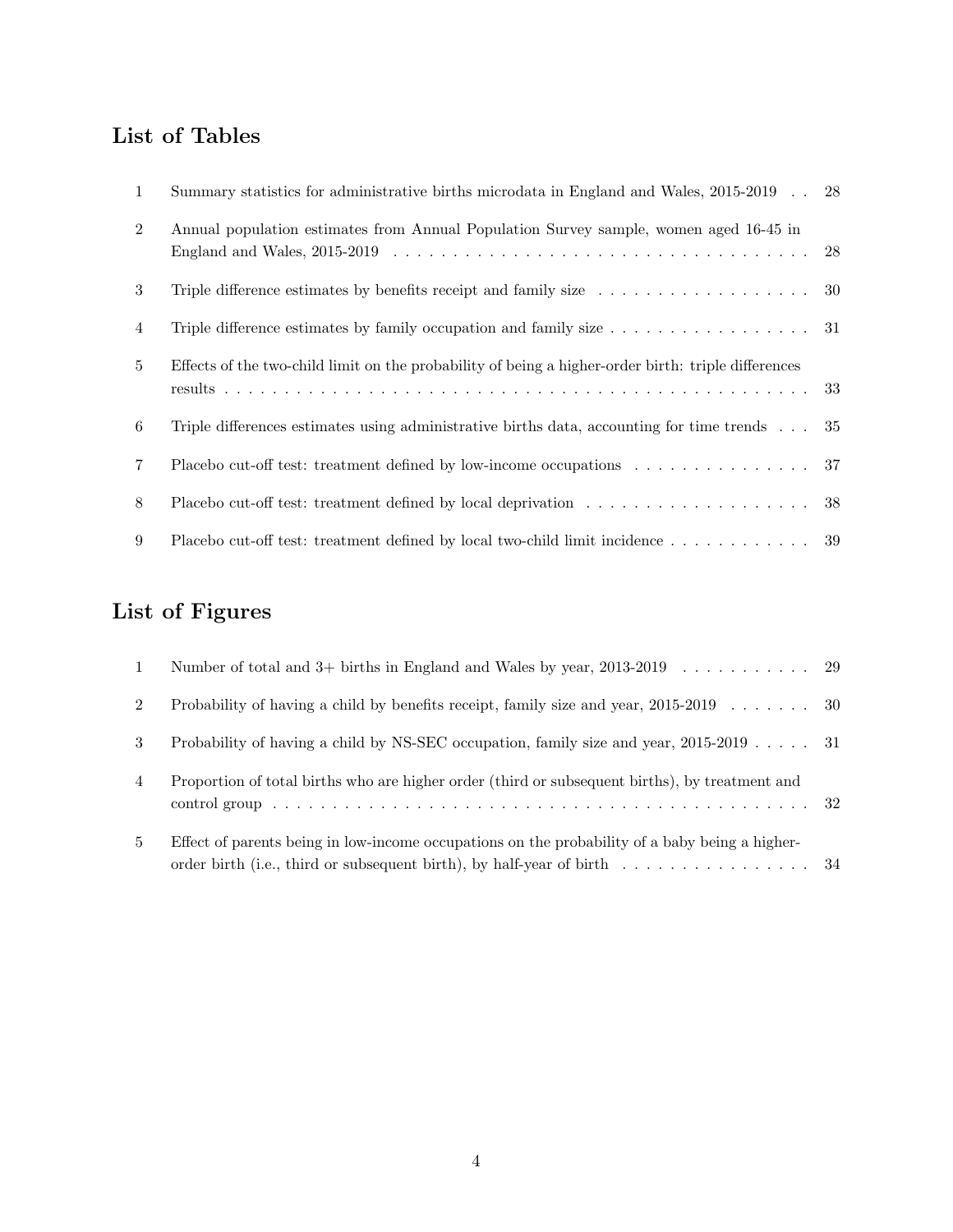### 1 Introduction

How do financial incentives and constraints affect household fertility decisions? The basic economic model of fertility, as developed by Becker (1960), treats children as analogous to consumer durables, with associated costs and benefits. The implication is that government policies, in particular the treatment of children in the tax and benefit system, will change these costs and benefits and therefore affect fertility decisions. However, even in this simple model, the magnitude of these effects will depend both on individual and household preferences and on other variables affecting family incomes; they are therefore likely to depend on the specific economic and social context. The complexity of the factors involved, and the relative rarity of substantial changes to financial incentives that can be used to cleanly identify the impacts, mean that empirical estimates remain limited.

In this paper we use administrative and survey data to examine the impact of a major change to the treatment of children in the UK benefit system: the introduction of the "two-child limit" for cash benefits to low-income families. This change meant that means-tested child benefits – typically of the order of 2,845 GBP per year per child – were no longer payable for children born on or after 6 April 2017 to households that already had two or more children. While a handful of countries restrict means-tested child benefits to the third or fourth child, this policy was the first attempt internationally to cap child benefits at the second child (Longman, Patrick, Reeves & Stewart forthcoming). The two-child limit therefore represents a rare but significant policy experiment, which enables us to identify how financial incentives impact on fertility decision-making.

The impact of the two-child limit on families' fertility decisions is of considerable interest, both from a policy and a research perspective. In contrast to other changes to the UK benefit system for low-income families, this change was justified, at least in part, by the argument that benefit payments to low-income families with children incentivised higher levels of fertility, and that removing them would have the opposite effect (Treasury & DWP 2015). Implicitly, at least, the objective of the policy was not just to reduce expenditure but also to reduce fertility among larger families on a low-income. It was argued that families on a lowincome should have to make fertility decisions based on what they can afford, and in the absence of financial incentives to have further children.

By contrast, opponents of the change made both normative arguments – that it was inappropriate for the state to attempt to reduce fertility among low-income households by cutting benefits, and that if a certain level of support per child was appropriate, it should apply to all children – and positive ones, that the policy change was unlikely to have a large impact on fertility decisions. The main impact of the change, opponents argued, would therefore be to increase poverty among larger families. Establishing to what extent these narratives are consistent with the empirical evidence is useful in informing both evaluation of the policy and wider debate on the future of the welfare system. It is also relevant to wider debates about trends in fertility in advanced economies: the change came as overall fertility rates in the UK were (after a mini "baby boom" in the 2000s) falling steadily, with the UK's total fertility rate falling from 1.9 in 2011 to 1.65 in 2019.

The nature of the two-child limit, and the manner of its introduction, also makes it well suited to causal identification of the impact of financial incentives in the welfare system on fertility. It was a large change, introduced at a single point in time, and it affected some groups, while leaving others (those with fewer than two children, or not receiving benefits) entirely unaffected. In 2021, 308,520 households (including 1.1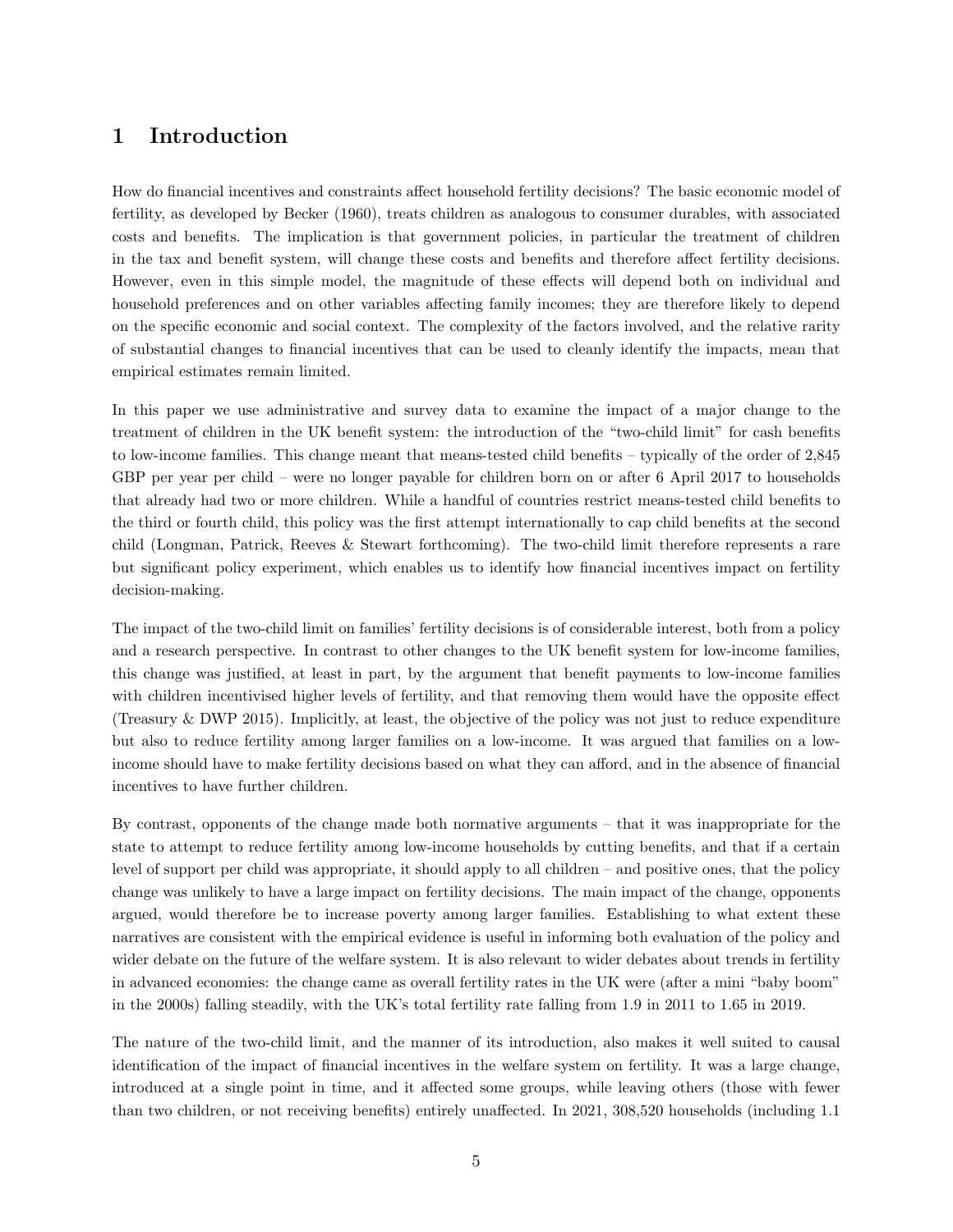million children) were affected by the policy (Department of Work and Pensions and Her Majesty's Revenue and Customs 2021). The policy only applied to third or subsequent children who were born on or after 6 April 2017, creating a plausibly exogenous source of treatment variation both by number of children and by child's date of birth. We leverage this variation to isolate the causal impact of the two-child limit on fertility using a difference-in-difference-in-differences (or triple differences) strategy, exploiting variation over time, over socio-economic status, and over birth order.

Our results suggest that the impact of the policy change on fertility was relatively small. The period before and after the policy change saw steady falls in the overall number of births in the UK. However, at the point of change, we do not find evidence of a large reduction in the relative number of births among those affected. Our preferred triple-difference estimate is of a decline of approximately 0.36 percentage points (approximately 5 percent) in the probability of low-income occupation women with two or more children having a 'higher-order' (third or subsequent) child after the policy. Of the births that took place, we also see a slight moderation of the pre-existing trend of increasing relative higher-order fertility rates among low-income groups. However, the effect size is again small.

On the face of it, these results are surprising, and out of line with the findings of most previous research in the UK and elsewhere; they challenge our understanding of how financial incentives affect household decision-making. It also undermines the implicit policy rationale for the change: rather than causing a major reduction in the number of children born into low-income families, the main impact will have been to increase the depth and incidence of child poverty.

The paper is structured as follows. We briefly describe the increase, and subsequent reduction, in the generosity of the welfare system in the UK over the last two decades, and the context for the introduction of the two-child limit. We then review the evidence on the impact of the structure and generosity of the benefit system on fertility. Our principal contribution is our empirical analysis, based on a version of a triple differences strategy which uses comprehensive administrative data on 3 million births in England and Wales both before and after the policy change. We then discuss possible interpretations and implications of our analysis, from both a research and policy perspective.

#### 2 Background

Since the establishment of the modern welfare state after the Second World War, the UK has supported families with children through the tax and benefit system through a combination of universal (Family Allowance and Child Benefit) and means-tested support, initially for families with essentially no source of income at all. The latter was extended to low-income working families with the introduction of Family Income Supplement in the 1970s, made significantly more generous in the 2000s with the introduction of Working Families Tax Credit, which was modelled on the US Earned Income Tax Credit.

The objective of this expansion of benefits in the 2000s was both to reduce poverty among low-income families (the then government had set itself an objective of reducing and then eliminating child poverty, as measured by relative income) and to increase employment. Though there is no evidence to suggest that increased fertility was an objective of these policies, in practice Brewer, Ratcliffe & Smith (2012) found that those most likely to have been affected by the changes in financial incentives saw a differential increase in fertility,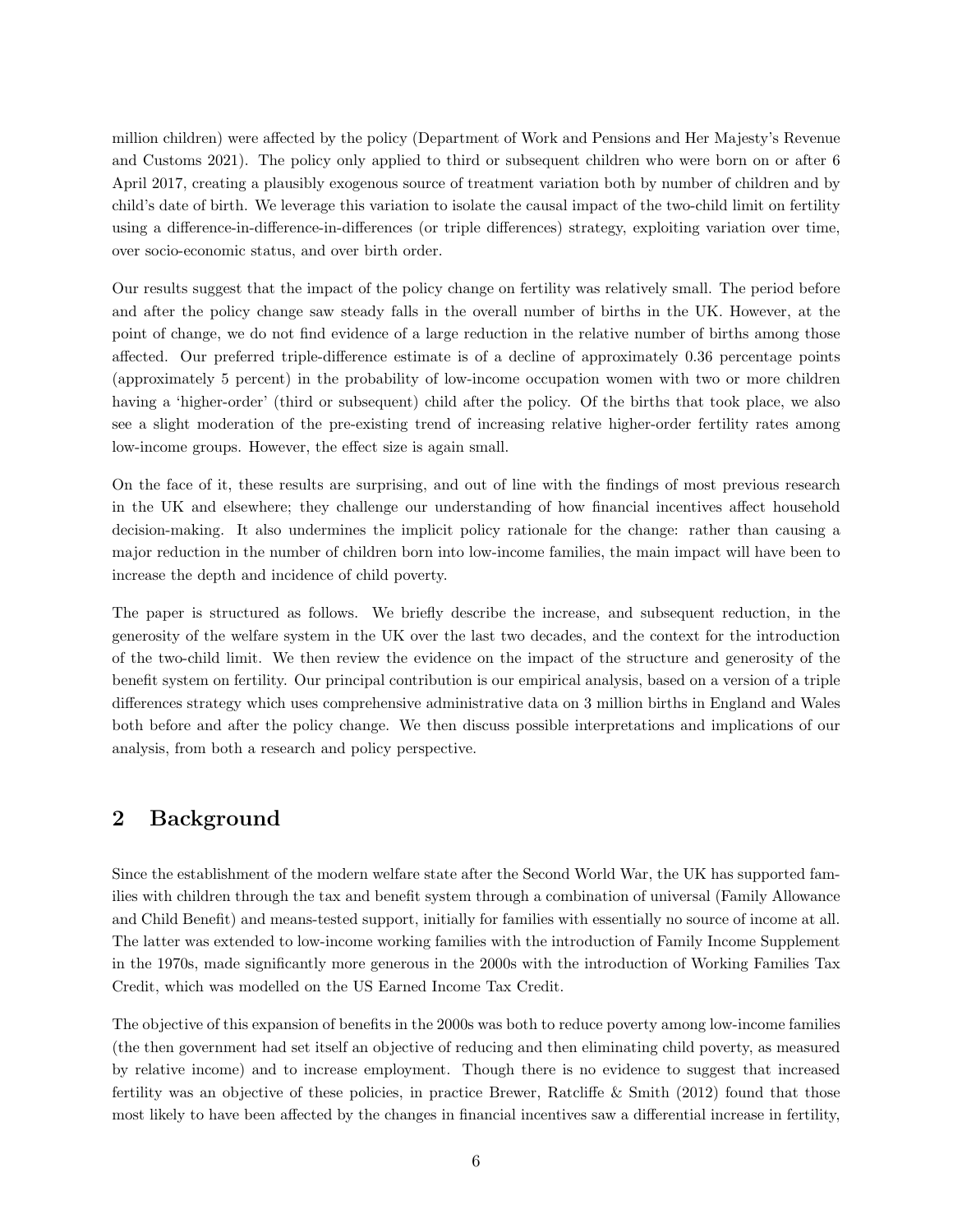with an estimated rise of 1.2 to 3.6 percentage points in the annual probability of those most affected having a child, equating to an increase of approximately 10,000 to 35,000 in annual births. This was a period in which overall fertility rates in the UK were rising, with an increase in annual births of over 100,000 a year in the 2000s. In ONS (2009)'s descriptive analysis of these trends, they attributed about a third of the rise to the greater affordability of children for low-income households (including improved childcare provision as well as higher benefit levels), though this was not a causal estimate.

After the financial crisis and ensuing recession of 2008-09, and the election of a Conservative-Liberal Democrat coalition in 2010, the government enacted significant cuts to welfare benefits as part of its wider programme of fiscal consolidation. The initial programme of cuts included changes to benefits for sick and disabled people, capping the amount of benefits that could be received by individual households, reductions in the uprating of benefits, the so-called 'bedroom tax' that restricted housing benefit payments to those with 'extra' bedrooms, and other measures. It did not focus explicitly on larger families, though overall larger families were more adversely affected, especially by the benefit cap (Stewart, Reeves & Patrick 2021, Gaffney 2015, Reed & Portes 2015).

While presented primarily as an economic necessity – the prevailing levels of benefits were described as unaffordable, given the impact of the recession on government borrowing – a parallel narrative also suggested that the benefit system had undesirable moral hazard effects. The Prime Minister, David Cameron, argued in 2011:

"The benefit system has created a benefit culture. It doesn't just allow people to act irresponsibly, but often actively encourages them to do so." (UK Government 2021).

In conjunction with some sections of the press, the government sought to justify benefit cuts by arguing that very significant payments were being made to people who were either making dubious or fraudulent claims or who were (legally) "milking the system" (Gaffney & Portes 2013). Frequently, the latter referred to larger families or so-called "benefits broods"; such a case, and the wider background, is described at length in Jensen & Tyler (2015).

#### 2.1 The two-child limit

After winning an outright majority in the summer of 2015, in July the Conservative government announced a further programme of benefit cuts, including the introduction of a "two-child limit"; while the existing system of tax credits (which was in the process of being replaced with a new, integrated benefit, Universal Credit) paid an equal amount for each child, in future payments would only be made in respect of the first two children for each household. That is, for children born on or after 6 April 2017, no child element would be paid (with a limited number of exceptions) if the household already had two or more children. Households are exempt from the two-child limit if their third child is a multiple birth, an adopted child, in a non-parental caring arrangement, or if they are the result of non-consensual conception. See Treasury & DWP (2015) for a more detailed description of the scope and impact of the policy.

While this policy change was part of a wider package of cuts with the overall aim of reducing expenditure, it was also explicitly justified by reference to the broader arguments above. The government described the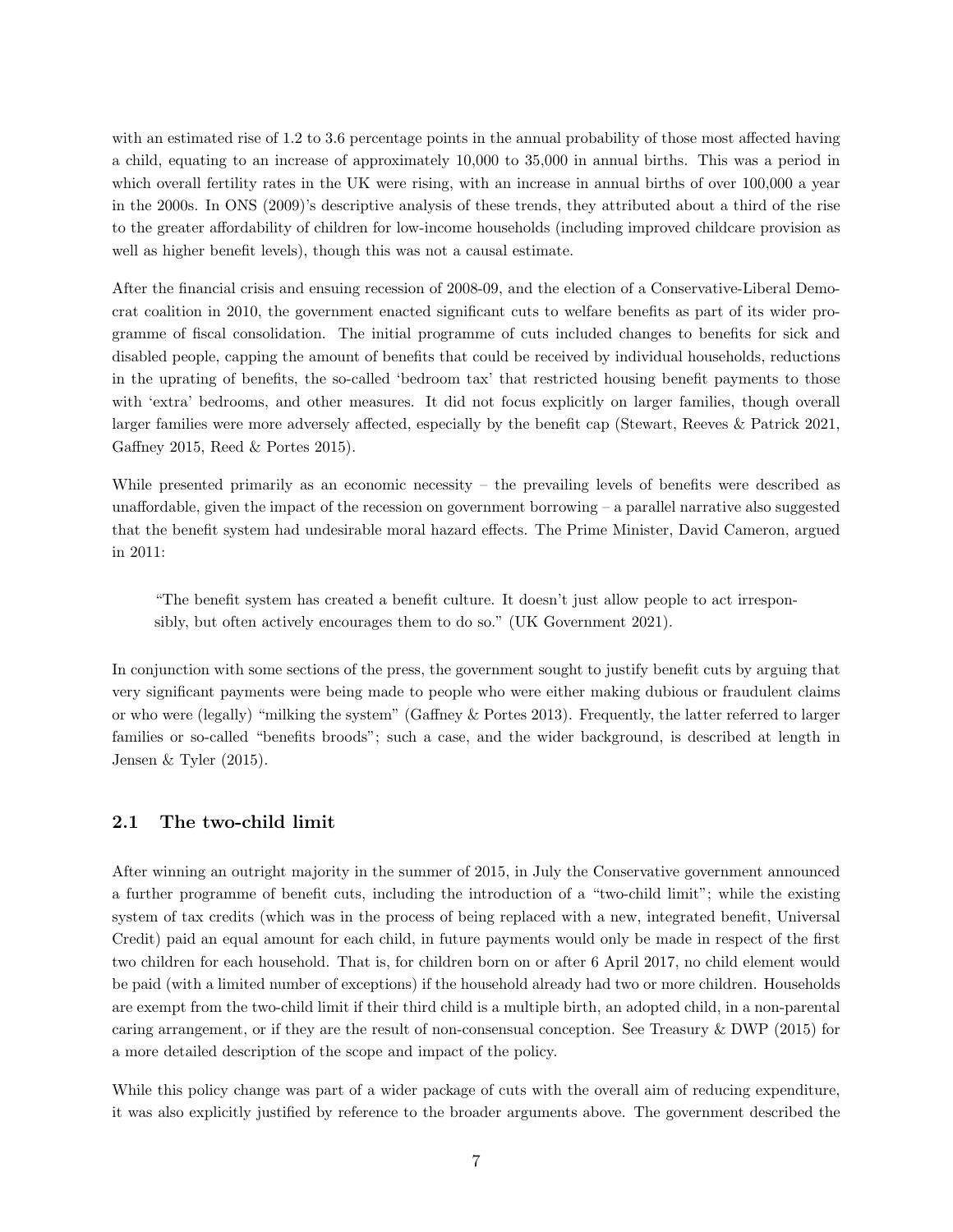objective of the policy as being "to ensure that families in receipt of benefits faced the same financial choices about having children as those supporting themselves solely in work" (Treasury 2015). Implicit in this was a view that these incentives did in fact drive fertility decisions. This view was made explicit in published Impact Assessments, which (based in part on Brewer, Ratcliffe & Smith (2012)) suggested that the policy change would result in reduced fertility, although no quantified estimates were made:

"In practice people may respond to the incentives that this policy provides and may have fewer children. There is no evidence currently available on the strength of these effects although the Institute for Fiscal Studies found a relationship between support for children in the benefit system and childbearing...Given that families are aware of the policy they may make the choice not to have (further) children." (Treasury & DWP 2015)

Yet in response to a Work and Pensions Select Committee report on the two-child limit, the government appeared to deny that curbing fertility was a key policy aim:

"This policy does not attempt to limit the number of children people have. Claimants are able to have as many children as they choose, in the knowledge of the support available." (Work and Pensions Select Committee 2019).

There were thus some inconsistencies in how the government defended the policy, with ambiguity over how far fertility changes were themselves an explicit policy objective, perhaps reflecting the political sensitivity around the intervention. But ultimately, irrespective of whether the reduction of fertility was intended or not, it is plausible that it may have achieved this in practice, given existing evidence on the link between welfare and fertility.

#### 2.2 Existing evidence on welfare and fertility

As noted above, Brewer, Ratcliffe & Smith (2012) examined the impact of increases in the generosity of the UK benefit system in 1999. They used a difference-in-differences approach, exploiting the fact that the reforms were targeted at low-income households, and that the changes were likely to differentially affect the fertility of women in couples and single women because of the opportunity cost effects of the welfare-to-work element. Using data from the Family Resources Survey, they found no increase in births among single women, but an increase in births among coupled women on relatively low incomes, although, given the relatively small number of births observed in the data, there is considerable uncertainty around this estimate.

The key results are shown graphically in their Figure 2, reproduced below: there is an observable upward shift coinciding with the increase in the generosity of the system. It seems reasonable to conclude that there was indeed an impact, but the confidence intervals are large relative to its size and since the analysis looks at annual data, there is scope for other exogenous changes to affect the estimates. So while the central estimate is that the impact was an increase in the probability of having a child of approximately 2 percentage points per year in the affected groups (an increase in fertility rates of about 15 percent), a very high degree of uncertainty must be attached to this.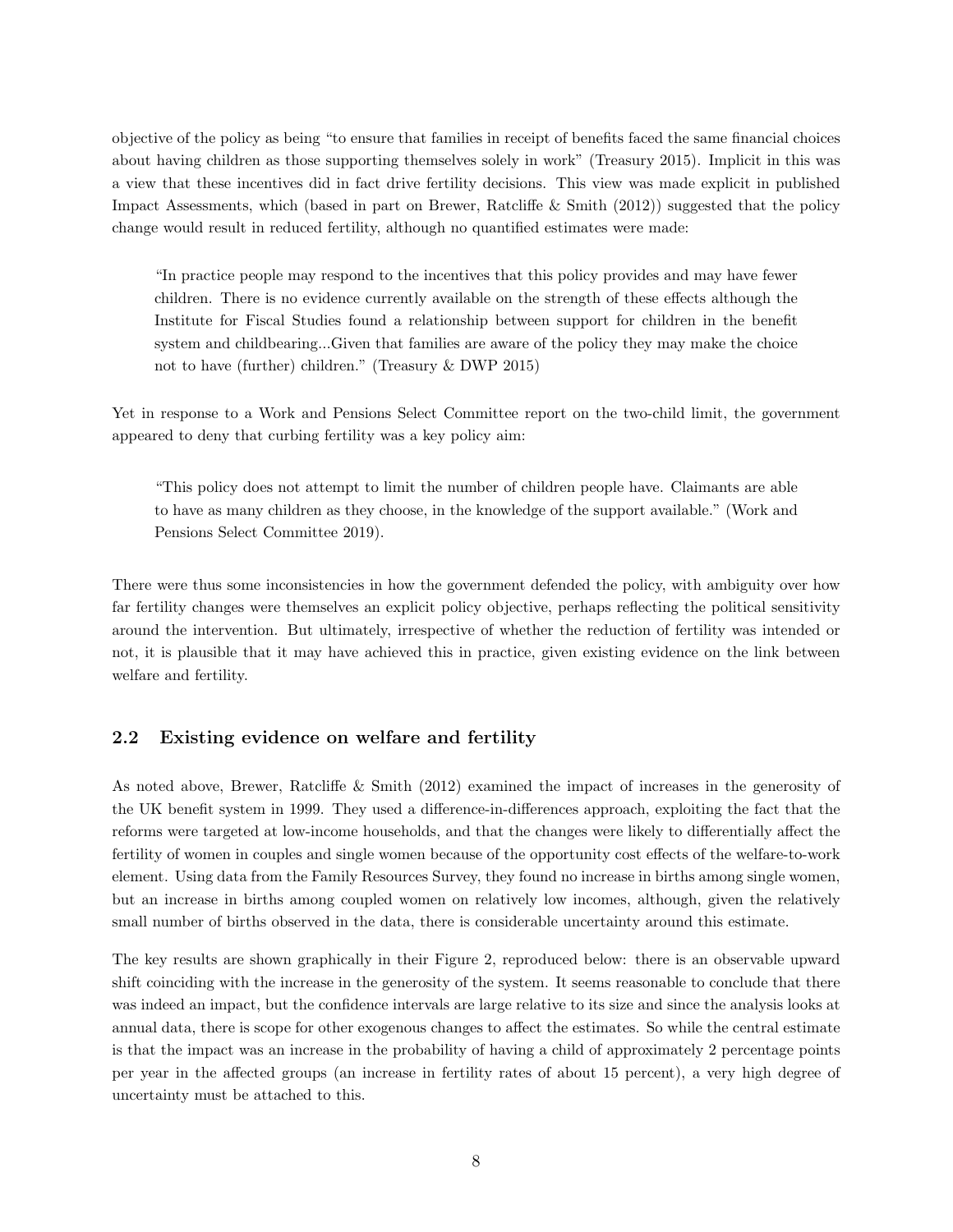

Source: Brewer, Ratcliffe & Smith (2012).

Meanwhile, Laroque & Salanié (2014) take a structural approach and, using data from France, find a substantial response of fertility to financial incentives in the French tax and benefit system. The response differs according to birth order, with first and (especially) third births particularly responsive. They use their estimates to simulate the impacts of an unconditional child credit of 150 Euros a month per child; they estimate that this would raise birth rates among the most affected group (i.e., those with two children) by 4.7 percentage points. These studies suggest quite large positive "elasticities" of fertility with respect to benefits. A number of other empirical studies in developed countries suggest positive fertility effects from the expansion of benefits (González & Trommlerová 2021). Evidence of negative fertility effects from benefit cuts or withdrawals is thinner, but there are some indications of this (Cohen, Dehejia & Romanov 2013, González & Trommlerová 2021).

These results are sensitive to institutional context. Research in the US is less suggestive of large impacts. Following the introduction of Temporary Assistance for Needy Families (TANF) programme in the 1990s, a number of states introduced measures to deny additional social assistance to any children born after a benefit claim was made. Research on these family caps has broadly found no effect on fertility (Joyce, Kaestner, Korenman & Henshaw 2004, Camasso & Jagannathan 2016, Kearney 2004, Dyer & Fairlie 2004). However, even leaving aside the very different social and economic context of the US, it is not clear that the two-child limit will have the same fertility effects as family caps. While the policies are similar in their aims, they are rather different in their application: for family caps, the determinant of whether you are capped is the timing of pregnancy relative to your benefits claim; for the two-child limit, it is the size of your family. The interaction with other aspects of the welfare system (notably work requirements and childcare) is also very different.

Fertility responses are also heterogeneous across the income distribution. The existence and magnitude of effects, therefore, depends on the specific targeting of the policy in question. Milligan (2005), using a triple differences approach to examine the introduction and subsequent withdrawal of a universal C\$8,000 cash payment to families with newborn children in Quebec, found large fertility effects, with an extra C\$1,000 leading to an increase of about 17 percent in fertility. However, the effects were heterogeneous in income,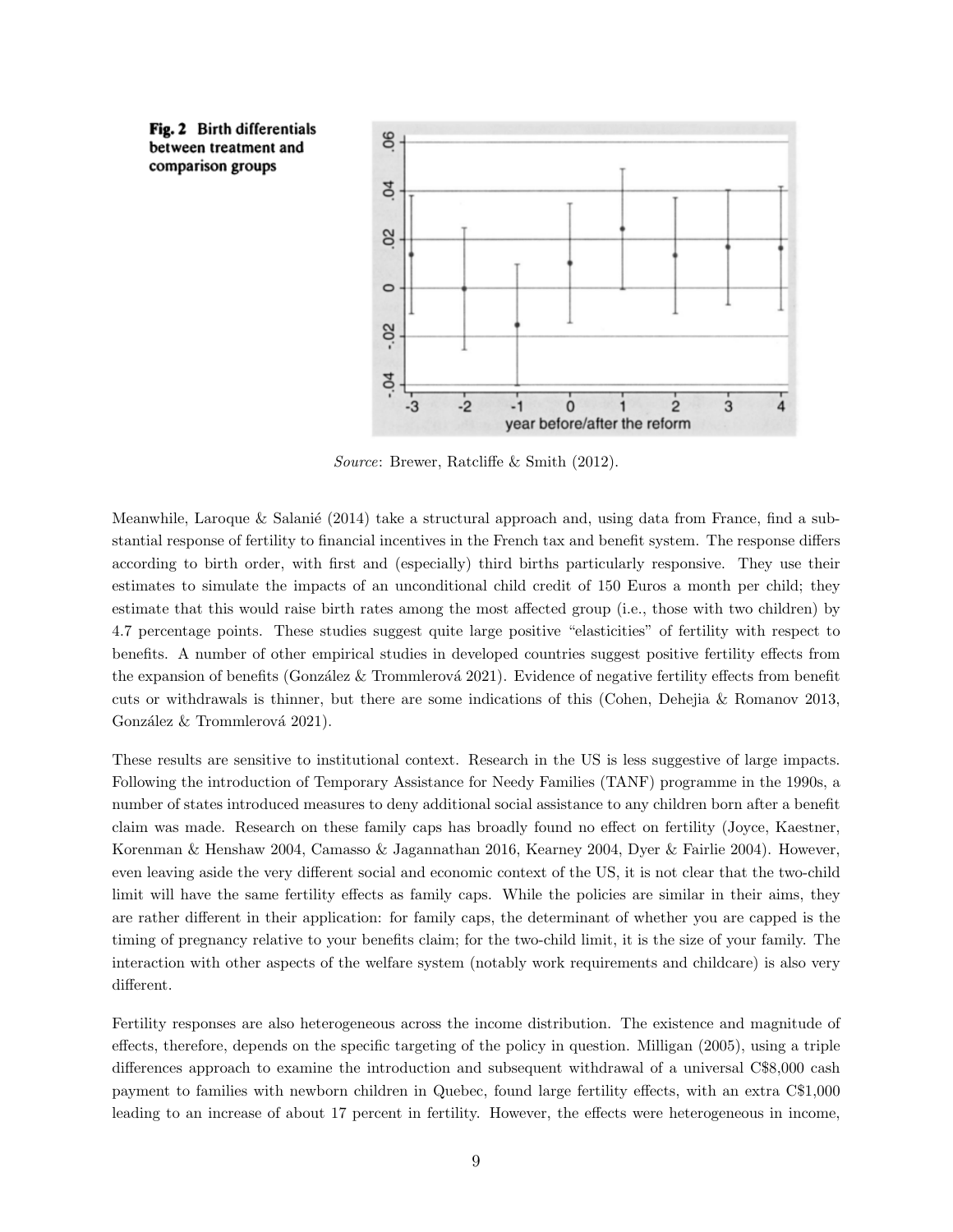with considerably larger fertility responses among better-off families. While this may seem counterintuitive, it is in fact consistent with the canonical Becker model. Where families can choose to spend on both the quantity and the "quality" of children (where "quality" is defined as per-child spending), the impact of a simple per-child benefit is ambiguous. While the substitution effect (having children becomes less costly relative to working) unambiguously increases fertility, the income effect might either increase or decrease fertility, depending on whether the income elasticity of fertility is negative or positive (just as a cut in income taxes can either increase or decrease hours worked, depending on the income elasticity of demand for leisure). So while intuitively one would expect a cut in child benefits to reduce fertility, this need not be the case for all families (Milligan 2005, Cohen, Dehejia & Romanov 2013, Riphahn & Wiynck 2017).

In particular, if low-income families face a particular sharp "quality-quantity" trade off, they may respond to the higher incomes that result from a per-child benefit by reducing the number of children. That is, the increased income resulting from a per-child benefit for poorer families with one or two children may mean that they choose not to have a subsequent child.

However, for the policy change we examine – the removal of benefits for third and subsequent children – the income effect is less relevant. There is no income effect for the first two children, so the choice to have a third child should be driven solely by the substitution effect, and the impact of the policy change should be unequivocally negative. $<sup>1</sup>$ </sup>

Our prior, therefore, based on previous research, and the nature of the policy change, is that the two-child limit is likely to have reduced fertility among affected households. There is no reason to expect the fertility elasticities with respect to financial incentives to be the same across time and place, but if the impacts were of similar magnitudes to those found in the papers we focus on in the discussion above, we would expect to see very large changes among affected households. The financial impact of the two-child limit is almost twice as large in PPP terms as that of the hypothetical benefit increase modelled by Laroque & Salanié (2014) (OECD 2021), implying an impact of more than 7 percentage points, and even larger compared to Milligan (2005). Similarly, the implied impact would be considerably larger than that suggested by the Brewer, Ratcliffe & Smith (2012) estimate: the two-child limit costs affected households by up to 55 GBP per week, considerably larger (in real terms) than the differential impacts of the 1999 changes. With this in mind, we turn to our empirical analysis.

#### 3 Data

Our main data source is administrative birth registrations microdata from 2015-2019 in England and Wales. This provides individual-level data for all births (both live and stillbirths) in England and Wales over this period, with variables on the date of birth of the child, the number of previous live births born to the mother, multiple birth status, stillbirth status, maternal and paternal age, country of birth and postcode of residence of the mother. In addition, for a random 10 percent sample of live births, the data includes socio-economic status (SES), as defined by the National Statistics Socio-economic Classification (NS-SEC)'s measure of occupation (Office for National Statistics 2016). We create a measure of combined occupational

<sup>&</sup>lt;sup>1</sup>In principle, the removal of benefits for the third child could, via the income effect, lead to some families choosing to have a fourth child. However, this is highly unlikely to be relevant over the time period we examine.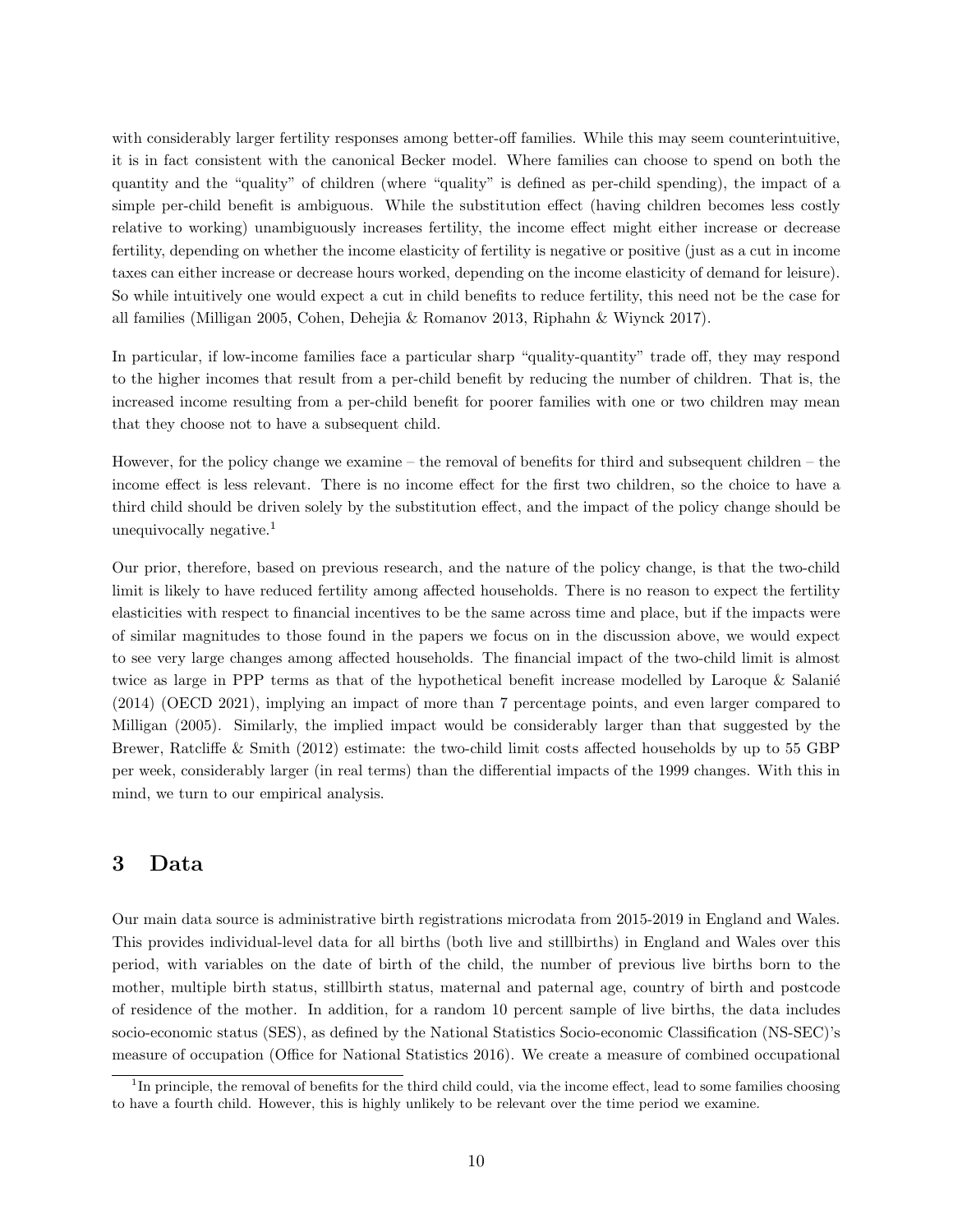status by selecting the highest-ranked occupation of the mother or father, where available. Though we also use mother's occupation as a robustness check, family occupation is our preferred measure as it best captures the likelihood of household entitlement to means-tested benefits (to see the relationship between family occupation, the number of children and benefits receipt, see Figure 1 of the Supplementary Material). Among women aged 16-45 with two children, for example, 65 percent of those in routine occupations receive one or more of these benefits, relative to just 6 percent of those in higher professional and managerial occupations.

In the births data we also construct geographical variables to proxy the probability that a household will be affected by the two-child limit. We match each child's postcode of residence to its Lower Super Output Area (LSOA) – a small geographical area of approximately 1500 residents – and in turn match its LSOA to an Index of Income Deprivation score, a government measure which uses administrative benefits data to capture the proportion of the population in an area who are receiving means-tested benefits (Ministry of Housing, Communities and Local Government  $2020$ .<sup>23</sup> We also match the residence of the child to published data at local authority level on the number of households who are affected by the two-child limit in 2021 (Department of Work and Pensions and Her Majesty's Revenue and Customs 2021). In combination with published data from the Annual Population Survey on the number of households by local authority as of 2019, we construct an local incidence variable that measures the percentage of total households in a local authority who are affected by the two-child limit (Office for National Statistics 2021).

Our second data source is the Annual Population Survey (APS). The APS is the largest household survey in the UK, with its annual sample including approximately 320,000 individual respondents in 122,000 households. The APS contains data at the individual level on the sex, age and NS-SEC occupation of the respondent, which benefits they receive if any, the number of dependent children under 16 in the family unit, and the type of family unit (e.g. single parent or couple family). The family unit is the relevant unit of observation for benefits receipt in the APS. We match respondents by family unit and construct a combined occupation measure that mirrors that of the births data, selecting the highest-ranked occupation of members of the family. We restrict our APS sample to women of approximate childbearing age (16-45) in England and Wales, the latter of which to be consistent with the geographical coverage of the administrative births data.

The administrative births data enable us to accurately capture the number of births at population level, with very low measurement and sampling error. However, the unit of observation in the births data is the child rather than the woman or couple deciding whether to have a child (our main population of interest). Women who do not have a child are, by definition, not captured in the births data. Additionally, the births data does not contain individual-level data on benefits receipt. We therefore use the APS for two purposes: first, to calculate the total number of women in different population subgroups (in receipt of benefit, or not, and by number of children), so that we can compute average fertility rates for those groups; and second,

<sup>2</sup>We use the joint Income Deprivation Index from 2019 which covers both England and Wales.

<sup>&</sup>lt;sup>3</sup>These benefits are very similar to, and in fact exhaustively cover, the benefits through which the two-child limit is implemented. This includes those in receipt of Income Support, income-based Jobseeker's Allowance, income-based Employment and Support Allowance, Pension Credit (Guarantee); Universal Credit where no adult is classed within the 'Working – no requirements' conditionality group; those not already covered in receipt of Working Tax Credit or Child Tax Credit with an equivalised income (excluding housing benefit) below 60 per cent of the national median before housing costs; and asylum seekers in receipt of subsistence support, accommodation support, or both (Ministry of Housing, Communities and Local Government 2020).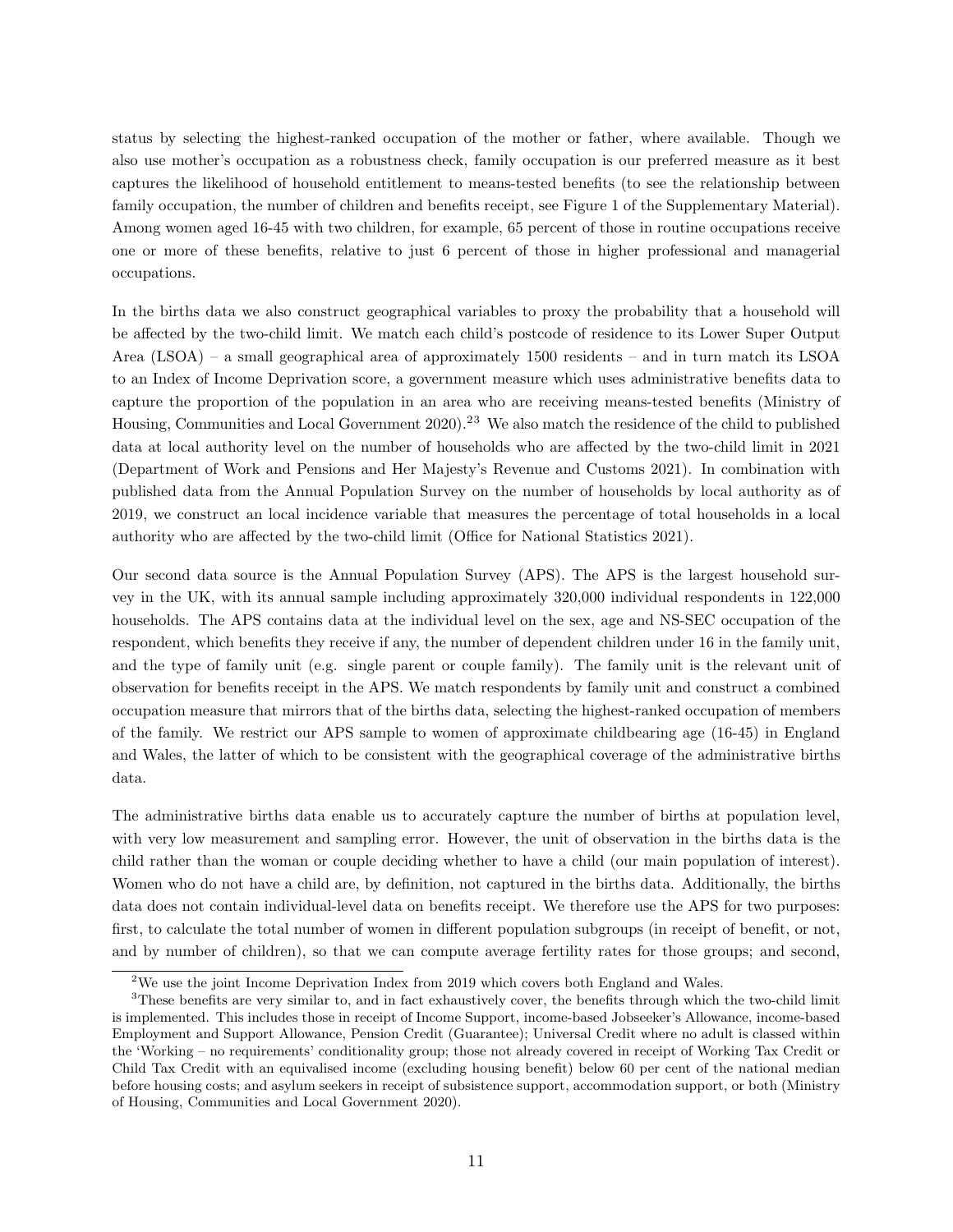to quantify the relationship between occupation and benefits receipt, so that we can use occupation as a robust proxy for benefits receipt in our analysis. We are unfortunately not able to link the two datasets together; instead, we draw on them separately to estimate the relevant numerators and denominators for the probability of having a child, first by benefits receipt and family size, and then by occupation and family size, in order to conduct a causal triple differences analysis.

We focus on the years 2015-2019 in our analysis. This gives an approximately equal amount of time either side of the introduction of the policy. The recording of benefits receipt in the APS changed considerably in 2015, so it is difficult to construct a consistent series prior to that. We do not use 2020 data on account of the possible impact of Covid on fertility, which may introduce systematic bias into our results by affecting low-income and larger families more (Reader & Andersen 2022).

In Table 1 we present descriptive statistics for the administrative births data for the universe of all births in England and Wales from 2015 to 2019 (N= 3,380,560). 15.7 percent of births are to single mothers and 3 percent are multiple births (i.e., twins or triplets). Mean maternal and paternal age is 30.5 and 33.4 years respectively. The mean income deprivation score is 15.0, which means that on average 15 percent of the population in a given neighbourhood receive means-tested benefits. In Table 2 we include a breakdown of the number of women in our population of interest – women aged 16-45 in England and Wales – using weighted annual population estimates from the Annual Population Survey (unweighted  $N=265,070$ ). There are approximately 11.2 million women in our population of interest, 1.1 million (on average across our chosen time period) of whom have two or more children and are in receipt of the benefits affected by the two-child limit.<sup>4</sup> Approximately 1.6 million women have two or more children and are in what we define below as low-income (or high benefit receipt) occupations.

It is worth noting three key features of the aggregate data. First, the number of births by year has been decreasing throughout the period covered by the data; second, the proportion of births that are 'higherorder' (that is, third or subsequent live-born children to the same mother) has also fallen. Figure 1 charts the number of total births (left axis) alongside the number of higher-order births (right axis) in England and Wales by year from 2013 to 2019. Total births have fallen especially sharply since 2016; meanwhile higher-order births have been falling steadily and consistently since 2013. Finally, fertility is higher among low-income groups (see Supplementary Material Table A1).

## 4 Method

Our objective is to identify the impact of the two-child limit on fertility of those 'treated' by the policy – that is, women (and/or couples) who, if they were to have a child after the implementation date of the policy, were no longer eligible for child-related benefits for that child. Since the policy applied only to those in receipt of benefits with two or more existing children and was rolled out over time, a difference-in-differences setup is a natural choice for an identification strategy. The policy does feature exogenous variation in treatment status by child's date of birth, which makes a regression discontinuity design a possibility. However, once we restrict to third and subsequent births and low-income families, the sample sizes involved do not give

<sup>4</sup>These benefits are Universal Credit, tax credits, housing benefit, Jobseeker's Allowance (JSA), and income support.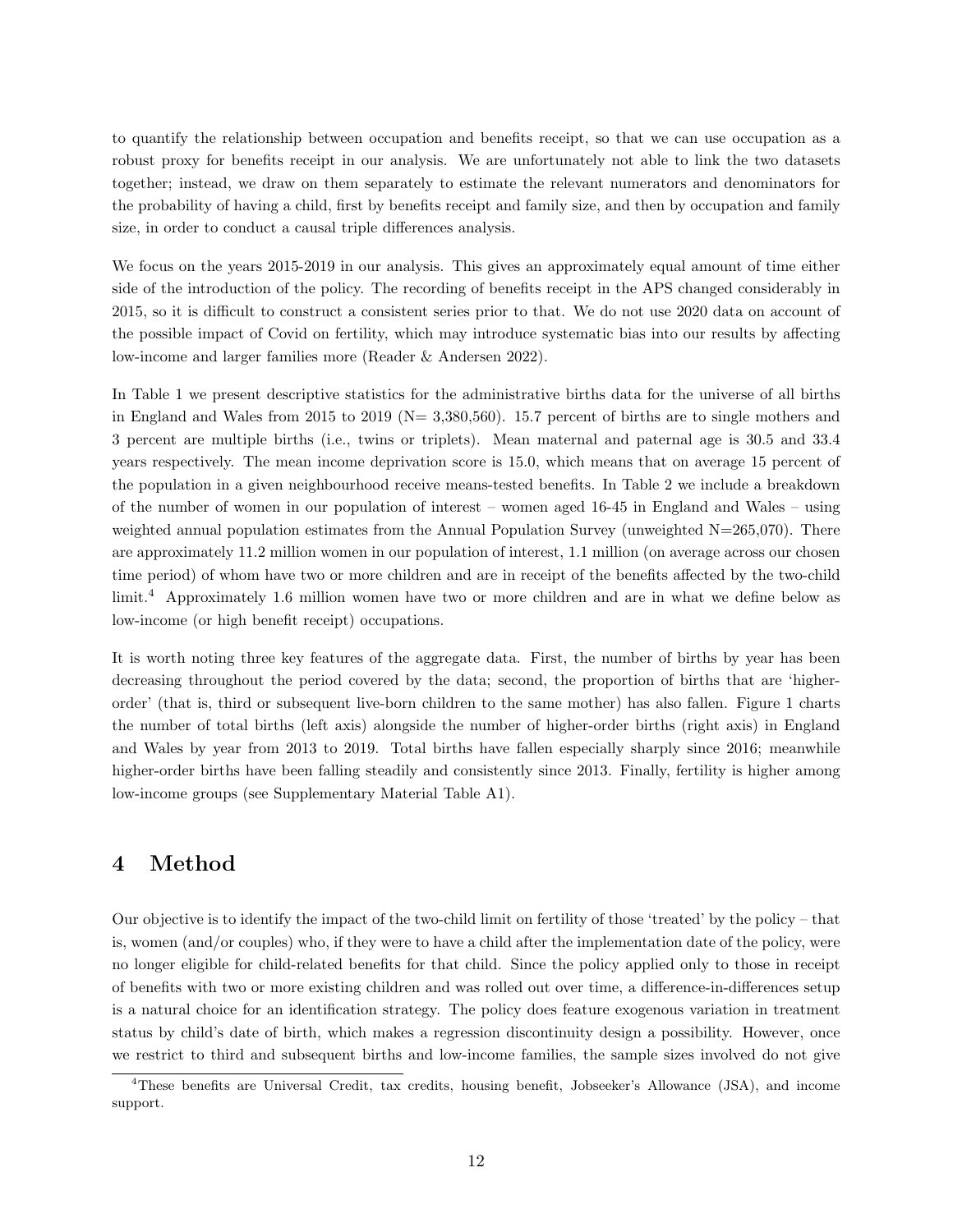sufficient power for this approach at small bandwidths.

Estimating a difference-in-differences approach requires us to define treatment and control groups, and to establish that the parallel trends assumption is satisfied (that is, that in the absence of treatment, the treatment and control group would have evolved similarly). The obvious candidate for the treatment group is low-income women (single parents or members of a couple household) with at least two children. It is less clear what the control group is. One candidate is low-income women with no children or one child, who, even after the policy change, could have a child and still receive an additional child-related benefit payment. But the parallel trends assumption seems implausible: there are numerous factors other than the policy change (other changes to the benefit system and wider social and demographic trends) that would be likely to change the desired number of children, and hence relative birth rates to women with different numbers of children.

An alternative candidate for the control group is high-income women with at least two children. Broader social trends on family size would arguably affect both these treatment and control groups in similar ways. However, again, it is plausible that trends in fertility may differ between low-income and high-income women.

Our preferred approach is therefore a difference-in-difference-in-differences (or triple differences) approach, which creates four groups, only one of which is treated, and which combines the two differences above. That is, the impact of the policy change is estimated by looking first at the change in fertility between low-income women with larger families and high-income women with larger families; and then at the change in fertility between low-income women with smaller families and high-income women with smaller families, and comparing these two changes.<sup>5</sup>

In principle, this should abstract both from differential changes in fertility between those on a low income and those not, and differential changes in fertility between larger and smaller families. This triple difference approach (which is possible because of the nature of the policy change, affecting only women with larger families on benefits, rather than just those on benefits or just those with large families) should enable us to be more confident that the parallel trends assumption is satisfied and should be more robust than a simple difference-in-differences strategy (Milligan 2005).

We implement the triple differences with two different approaches. First, we estimate differential changes in the probability of low income women having a higher-order  $(3+)$  child after the reform. Drawing on both APS and administrative births data, this approach enables us to focus on our main outcome of interest - the probability of women having a child - but may be affected by sampling and measurement error of the APS. In our second approach, we estimate differential changes in the probability of a child, having been born, being a higher-order (3+) birth to a low-income family after the reform. This approach draws exclusively on the administrative births data, but in doing so only enables us to observe the numerators of these probabilities - births.

<sup>5</sup>Note that it does not matter which difference is taken first; that is, we could equally compare fertility rates for low-income women with no or one child with those with two or more children; do the same for high-income women; and then compare the two differences. As the algebraic presentation below makes clear, the result is identical.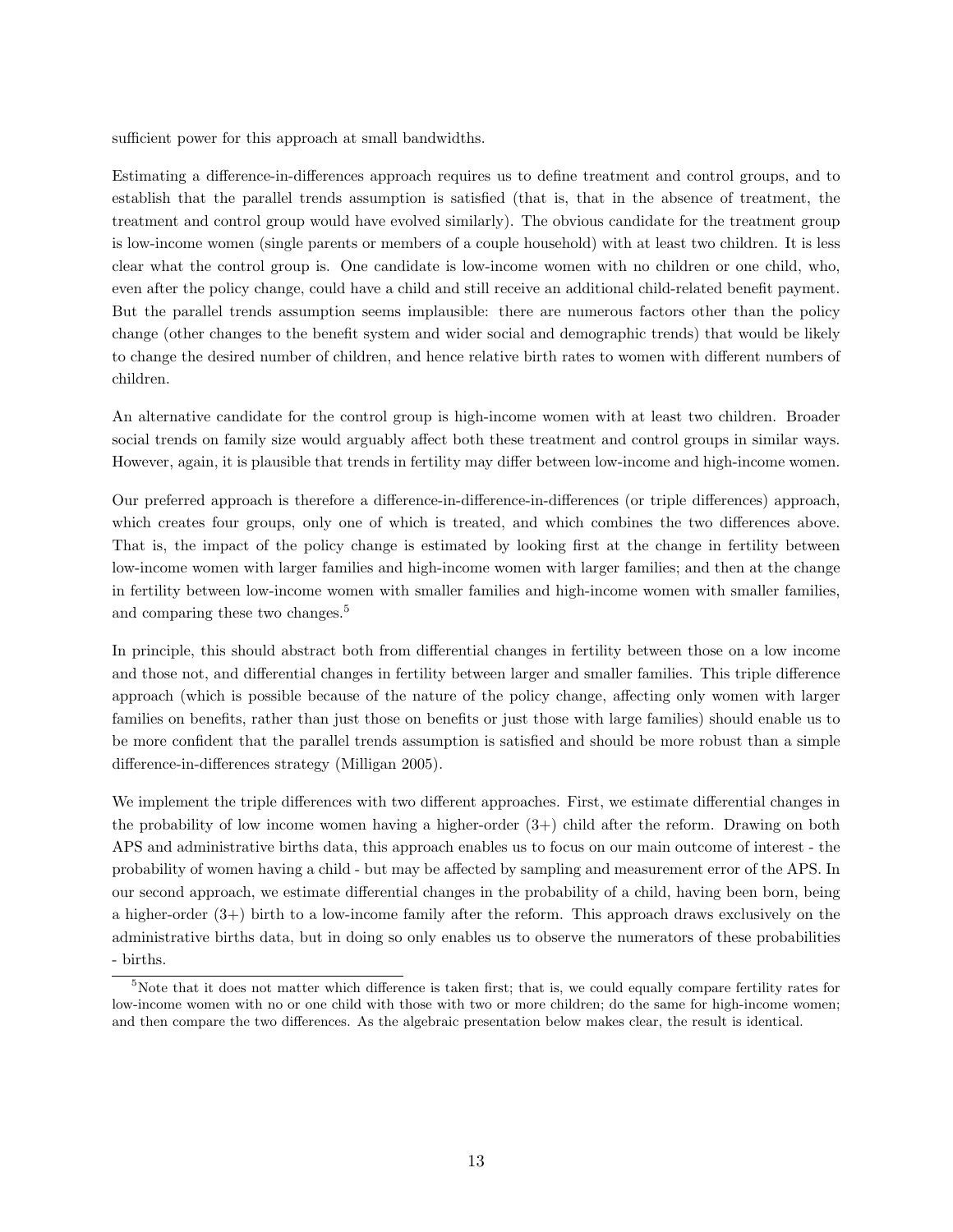## 4.1 Differential changes in the probability of low-income women having a higherorder  $(3+)$  child

Our first approach is relatively standard: we compare changes in the probability of a low-income/high-income woman having a  $3+/2$ - child before and after the reform. There are two main methodological choices here: how to define being on a low-income, and how to calculate the probability of having a child.

#### 4.1.1 Defining low income

One of the three elements of variation in the triple differences is whether a birth is to a low-income family (and therefore a family likely to be receiving means-tested benefits) or not. Deciding how to measure this involves a trade-off between accuracy and bias. One obvious option is to use self-reported benefits receipt<sup>6</sup>, since it should directly capture whether a family falls within the scope of the benefits system and therefore the two-child limit. This is the approach we take in Section 5.1.

However, benefits receipt may generate bias in our estimates over time for two reasons. First, benefits receipt is not exogenous either to having an additional child or to the policy itself. Most obviously, single women with no children are likely to be in work, and unlikely to qualify for means-tested benefits; but most single women with children do qualify, and in general the likelihood of claiming benefits rises with the number of children. <sup>7</sup> Moreover, the policy change itself impacts benefit entitlement, so some women with two children not on benefits who go on to have a third child would, prior to the policy change, qualify for benefits, but no longer do so. This subgroup should in principle be in the treatment group (since they are affected by the policy change) but the analysis above will not identify them as such.

Second, the characteristics of women on benefits has changed over the period in question due to the decline in the number of women claiming benefits over this period (DWP 2021, HMRC 2021). While this fall was primarily exogenous – it was not driven by the two-child limit, but rather by other reductions in benefit generosity, and rising employment – it was sufficiently large to affect the demographic composition of the different groups. While we have no reason to believe that this would bias our results, particularly as the triple differences exploits variation by birth order as well as benefits receipt, it is difficult to rule out the possibility entirely. This also makes interpretation harder, since the impact on families' decision making presumably depends on whether they expect to be affected by the policy change, which may in turn be determined by benefit history and expectations as well as current benefit status.

In Section 5.2 we therefore use a more exogenous, and less time-varying, measure of low-income: whether parents in a family are working in a low-income occupation or not. This is a fuzzy but valid instrument for the probability of being on benefits, as shown in Figure 1 of the Supplementary Material. Family occupation is strongly correlated with benefits receipt, but it is much less likely to change from year to year and (particularly at the family level) is less likely to be endogenous to the number of children or to the

 $6$ These benefits are the main means-tested benefits that are affected by the two-child limit: Universal Credit, tax credits, income support, and jobseekers' allowance. Note that we do not include child benefit, since it is not affected by the two-child limit.

<sup>7</sup>This is likely to explain at least in part the much higher 'risk' shown in the third column of Table 3; the denominator is an underestimate of the true size of the treatment group here.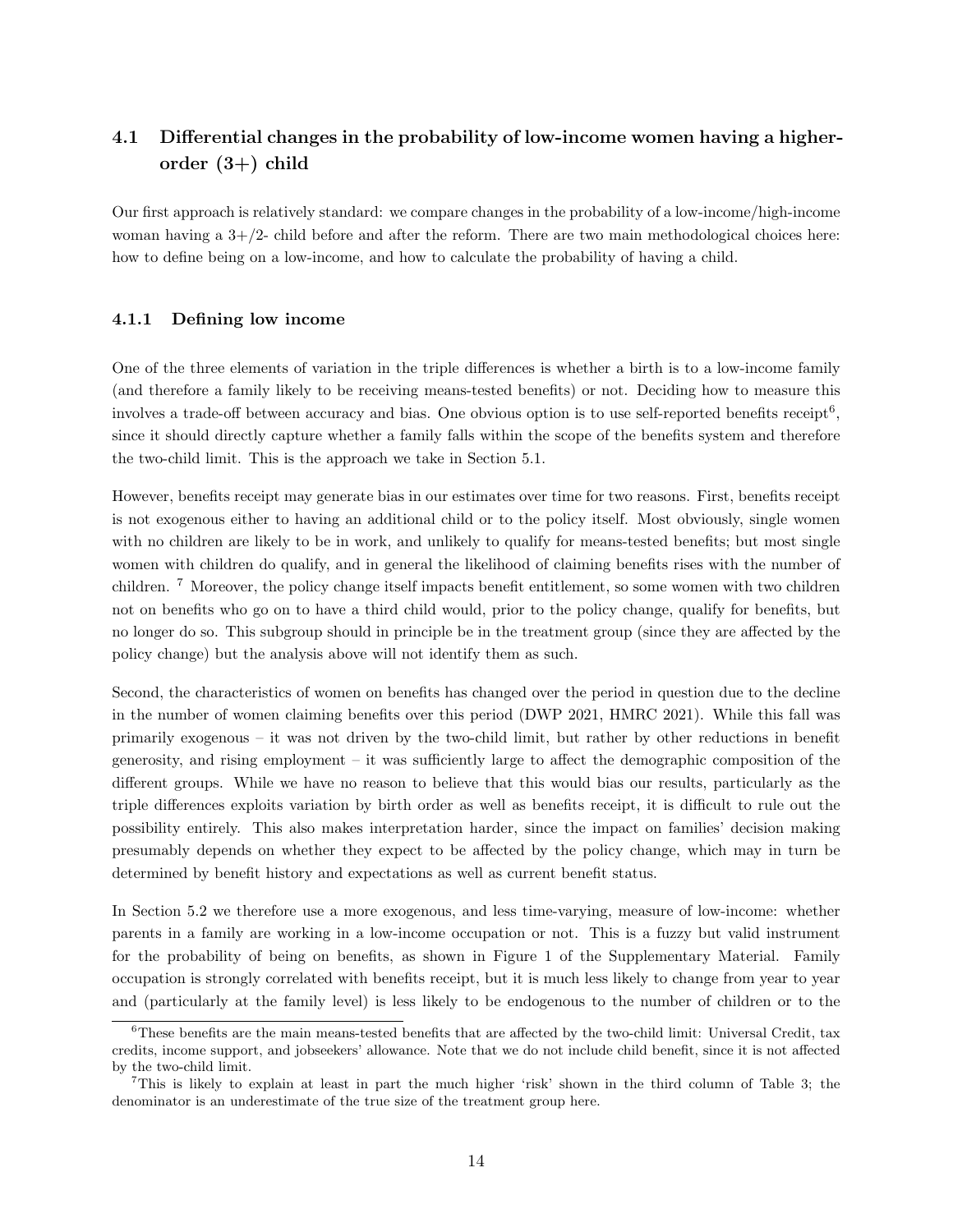policy change. It may therefore be better correlated with a woman's perception of the likelihood of being affected by the policy than benefits receipt at a point in time. Measuring treatment by reference to this more persistent indicator may give a better measure of "effective" treatment than benefits receipt at a point in time (just as SES may in some contexts be a better indicator of, say, living standards than contemporaneous income, if income is highly variable). Based on the observed probabilities in Figure 1 of the Supplementary Material, we group observations into those with a family occupation with a higher probability of benefits receipt (NS-SEC 3, 4, 5, 6, and 7) and those with a lower probability of benefits receipt (those in NS-SEC 1 and 2).

#### 4.1.2 Estimating the probability of having a child

In this approach, our relevant outcome of interest is the probability of a woman or couple having a child. To estimate these probabilities, we need to separately identify the numerators and denominators for each group at each time point.

The denominator is relatively simple: it is the number of women who could potentially have children, grouped by whether they already have two or more children or not, and by whether they are on a low income (as defined by benefits receipt or family occupation). To construct the denominators we use the Annual Population Survey to construct annual weighted population estimates of the number of women aged 16-45 in the following categories: low-income women with 0-1 child; high-income women with 0-1 child; low-income women with two or more children; and high-income women with two or more children. This provides our estimate of the number of women in the four distinct groups (one treated; three non-treated) defined above.

We now need to estimate the numerator: the number of births in each group during each time period. Here we use the administrative births microdata to estimate the total number of births by year, family occupation, and the number of previous live births to the mother. This is preferable to relying on the Annual Population Survey alone; the administrative data (with family occupation) captures 10 percent of all births directly, much more than the APS and with greater reliability. In Section 5.1, where we use benefits receipt as a measure of treatment status, we need an estimate of the number of births by benefits receipt: this is complicated by the fact that the administrative births data does not provide any information on benefits eligibility. For this part of our analysis, we therefore use family occupation and the number of previous live births to estimate the probability that a given birth is to a family on benefits using the APS.<sup>8</sup> We use these probabilities to estimate the relevant numerators: the number of births by benefits receipt, higher-order (3+) status, and year. In Section 5.2, where we use low-income family occupation as a measure of treatment status, we simply count the number of births by family occupation, higher-order (3+) status, and year, to construct the relevant numerators.

For each group, we combine these numerators and denominators to calculate year-specific probabilities that a woman has a child. We then apply the triple differences approach to these probabilities to estimate whether fertility decreases differentially after the two-child limit among women on benefits with two or more existing children.

<sup>8</sup>Note that the APS does not include an exact variable for the number of previous live births to the mother, but the number of dependent children under 16 in the family is a relatively good proxy for this.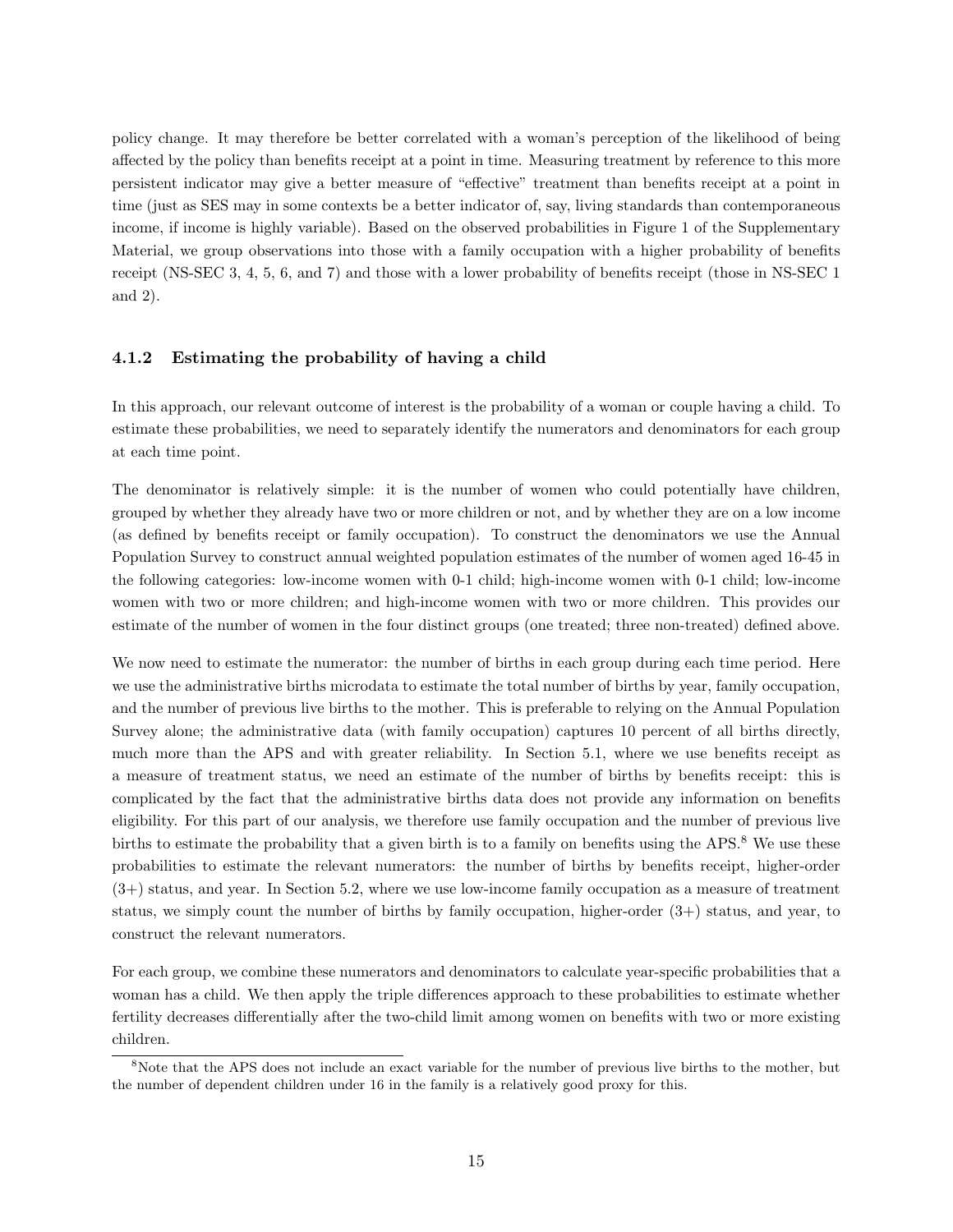Algebraically, our empirical specification can be represented as follows:

$$
P_{it} = \beta_0 + \beta_1 B_{it} + \beta_2 L_{it} + \beta_3 (B_{it} \times L_{it}) + \epsilon_{it},\tag{1}
$$

where  $P_{it}$  is the probability of individual i having a child in time period t,  $B_{it}$  is a dummy variable equal to one if the individual is on a low income (as defined either by benefits receipt or by low-income occupation),  $L_{it}$  is a dummy variable equal to one if the individual has two or more children, and  $\epsilon_{it}$  is the error term. Our coefficient of interest is  $\beta_3$ : it represents the marginal impact of being on a low income and having two or more children on the probability of having a child.

Four groups can be defined by whether they are low-income and whether they have two or more children. The probability of having a child for each of these groups can be expressed as:

$$
A: P_{it}|(B_{it}(1) \times L_{it}(1)) = \beta_0 + \beta_1 B_{it} + \beta_2 L_{it} + \beta_3 (B_{it} \times L_{it})
$$
\n(2)

$$
B: P_{it}|(B_{it}(1) \times L_{it}(0)) = \beta_{0it} + \beta_1 B_{it}
$$
\n(3)

$$
C: P_{it} | (B_{it}(0) \times L_{it}(1)) = \beta_{0it} + \beta_2 L_{it}
$$
\n(4)

$$
D: P_{it} | (B_{it}(0) \times L_{it}(0)) = \beta_{0it} \tag{5}
$$

We assume that  $\beta_0$ ,  $\beta_1$ ,  $\beta_2$ , and  $\beta_3$  vary over time but remain constant between different groups (the "parallel") trends") assumption. Accordingly, we denote the change in  $\beta_3$  from time period Post to period Pre as the following:

$$
\beta_3' = \beta_{3post} - \beta_{3pre} \tag{6}
$$

The difference in the probability of having a child between the Post and P re period is therefore the following for each group:

$$
A: \beta_0' + {\beta_1}' + {\beta_2}' + {\beta_3}' \tag{7}
$$

$$
B: \beta_0' + \beta_1'
$$
 (8)

$$
C: \beta_0' + \beta_2'
$$
 (9)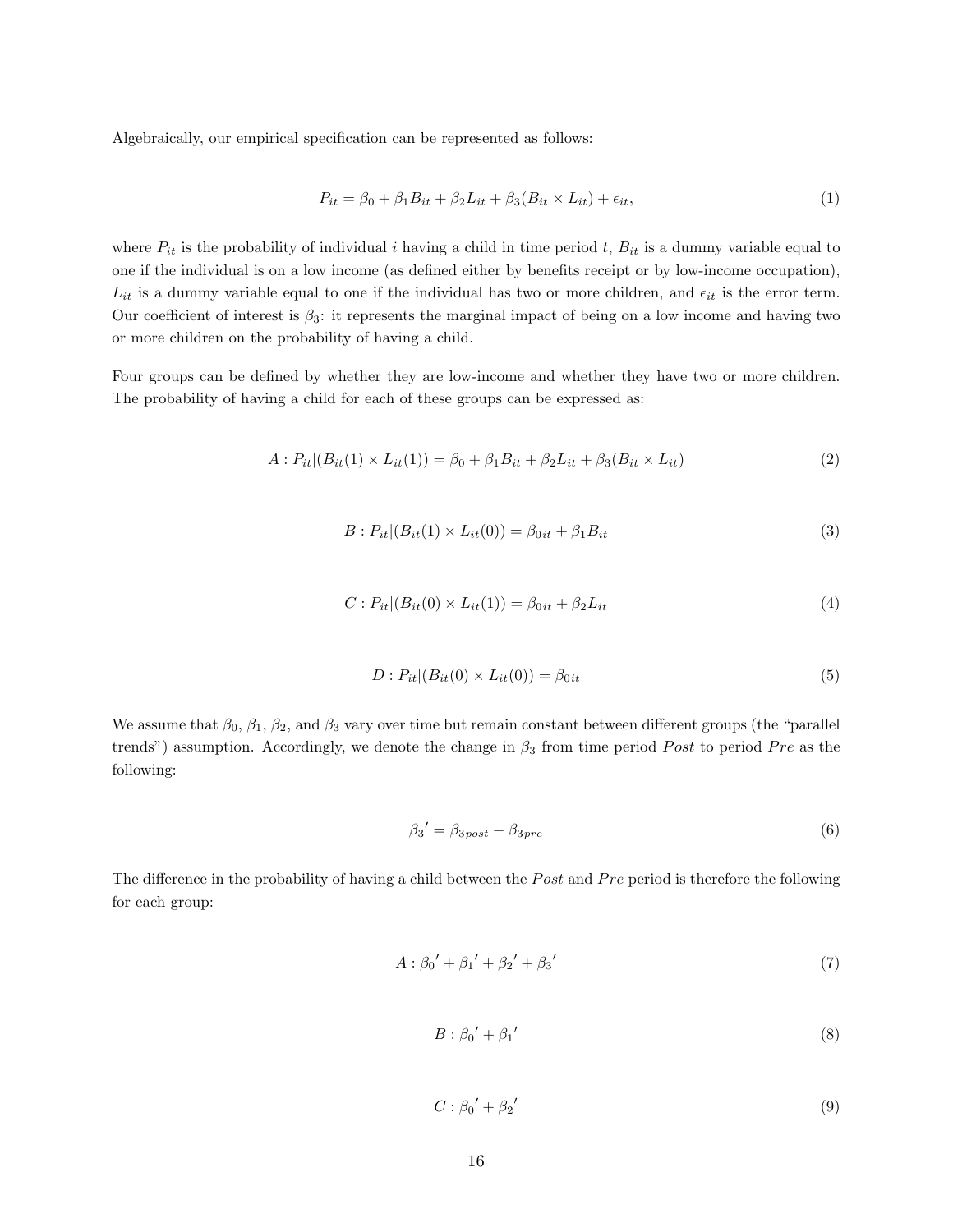$$
D: \beta_0'
$$
 (10)

We then have that  $\beta_3'$  – the average impact of the change in benefits entitlement for a third or subsequent child, or the average treatment effect on the treated  $(ATT)$  – can be estimated by calculating  $(A-B)-(C-D)$ .

## 4.2 Differential changes in the probability of a child being a higher-order  $(3+)$ birth to a low-income family

The above approach, irrespective of whether we use benefits receipt or low-income occupation, relies on household survey data to construct the denominators in our fertility estimates. Since the number of women affected by the two-child limit since its introduction in 2017 is relatively small, it is possible that sampling or measurement error in the survey data attenuates our detection of fertility effects. We therefore undertake an alternative analysis in Section 5.3 which does not rely on survey data at all, but relies entirely on rich administrative data on the universe of all births in England and Wales. This has the advantage of allowing us to observe the entire population of births (or 10 percent of all births when we use occupational status), use both individual-level occupation data and local area geographical data on deprivation, and leverage the very large sample size of the births data. It also means that rather than having to use annual data, as above, we can use actual date of birth, which is relevant given the arbitrary date of birth cut-off for the two-child limit (6 April 2017).

In the administrative births data the universe is births, not women. Measuring the impact of the two-child limit therefore requires a different approach. We focus now not on the probability of a child being born to a woman in the treatment or control groups, but on the probability that a child, having been born, was born to a woman in the treatment or control groups, defined by reference to family occupation as above. The implicit assumption here is that, over the period we are looking at, changes in these probabilities will be driven by differential changes in fertility, rather than by changes in population demographics. The APS data suggests that this assumption is broadly valid: the number of women in the 16-45 population by group was stable over the period 2015-2019.

Again, this is a triple differences approach: we are comparing the change in the probability of an individual birth being higher-order between the treatment and the control groups; the probability of an individual birth being higher-order itself reflects the difference between the fertility rates of households with no or one child and those with two or more. Our empirical specification is the following:

$$
L_{it} = \beta_0 + \beta_1 B_i + \beta_2 P_t + \beta_3 (B_i \times P_t) + \epsilon_{it}
$$
\n
$$
\tag{11}
$$

, where  $L_{it}$  is a dummy variable equal to one if the child is the mother's third or subsequent birth and zero if the child is the mother's first or second birth;  $B<sub>i</sub>$  is equal to one if the parents' combined occupational status is NS-SEC 3-7, and zero if it is NS-SEC 1-2;  $P_t$  is a dummy variable equal to one if the child is born on or after 6 April 2017 and zero otherwise; and  $\epsilon_{it}$  is the error term.

The regression above therefore allows the probability of a higher-order birth to be influenced by the treatment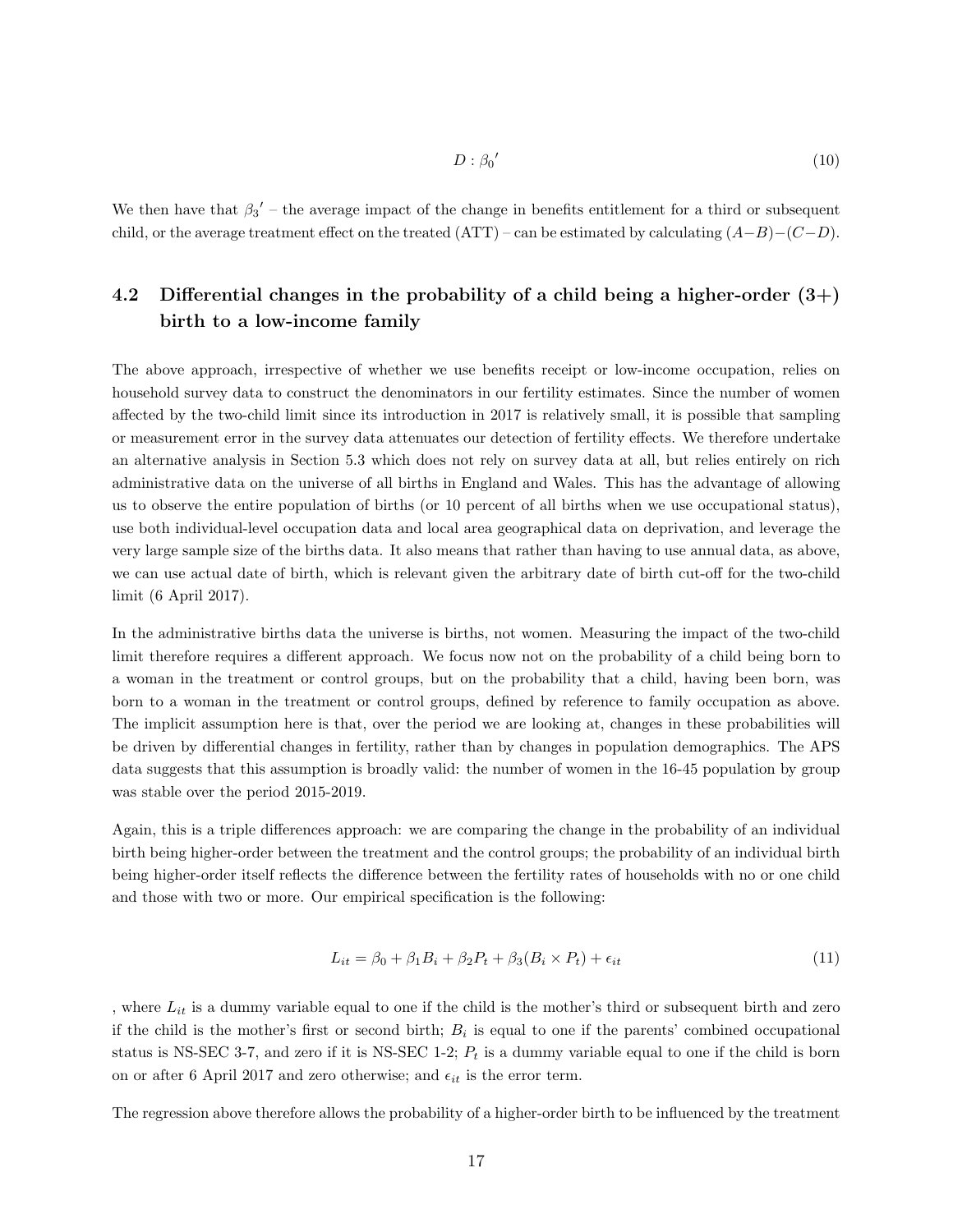variable – a proxy for the likelihood that the household is impacted by the two-child limit – and for that impact to vary before and after the treatment date. If the two-child limit is indeed having a differential negative impact on fertility, we would expect  $\beta_3$  to be negative.

We also create two alternative treatment variables, using place of residence rather than family occupation as a proxy for benefits receipt. We do this, as described above, by matching in geographical data on the Index of Income Deprivation and the local incidence of the two-child limit. These variables are not dummy variables; they are continuous variables, where an increase in the variable implies a (broadly linear) increase in the probability that the mother is receiving benefits or, in the case of the "local incidence" variable, is impacted by the two child limit.

#### 5 Results

We show our results using the above approaches in three parts. First, in Section 5.1, we define treatment status by benefits receipt and estimate differential changes in the probability of having a child for those on benefits with two or more existing children. This has the benefit of enabling us to accurately track fertility trends for those actually treated by the policy, albeit with potential bias and endogeneity. In Section 5.2, we adopt more of an intention-to-treat approach and use the fuzzier proxy of low-income occupation to estimate differential changes in the probability of having a child for those in low-income occupations. In Section 5.3, we rely exclusively on the administrative births data to estimate the impact of the policy on the probability that a child, having been born, is in the treatment group (i.e., a higher-order  $(3+)$  birth to a low-income family). Taken together, these results together give a consistent picture of the impact of the two-child limit on higher-order fertility.

## 5.1 Differential changes in the probability of having a child, by benefits receipt and family size

Figure 2 charts the probability of having a child by benefits receipt, family size and year from 2015 to 2019, with simple DDD estimates shown in Table 3. Since the policy was introduced in April 2017, for these annual estimates it is not altogether clear whether to include 2017 in the pre or the post period. To allow an equal 2-year window either side of the introduction of the policy, here we omit 2017 by categorising 2015 and 2016 as the pre period and 2018 and 2019 as the post period. This enables us to look at the 'settled' impacts of the policy. While there is a fall in the probability of having a higher-order child among women on benefits in the post period, it is of the same magnitude as the fall in the probability of having a lower-order child among women on benefits. The mechanical effect of the triple difference is to produce a slight positive effect (irrespective of whether 2017 is included in the post period). It is implausible to suggest that the policy increased fertility among the treated group, so we interpret this as consistent with a null hypothesis of no effect.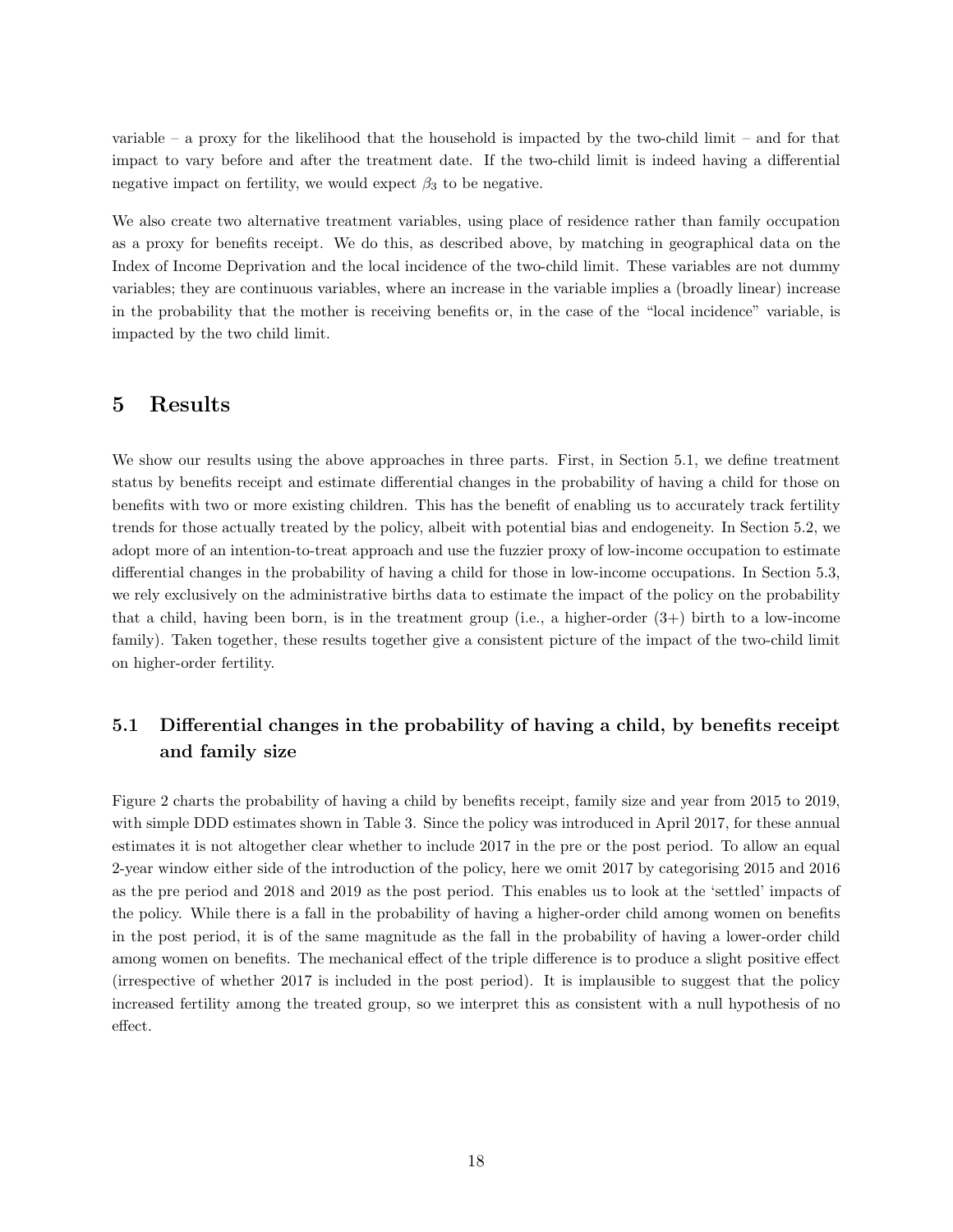### 5.2 Differential changes in the probability of having a child, by occupation and family size

Next, we estimate the triple differences using a fuzzier but more exogenous measure of the likelihood of being treated by the two-child limit: low-income occupation. Figure 3 and Table 4 show the main results from this approach. The change in the probability of having a third or subsequent child conditional on being in a low-income occupation is not dissimilar from that shown in Figure 2. But unlike in the previous analysis, other groups do not share this reduction. Consequently, the overall triple differences estimate is negative and suggests a reduction in the probability of having a child of approximately 0.36 percentage points (when we include 2017 in the post period, there is a reduction of 0.19 percentage points). This suggests that our previous analysis, based on benefits receipt, may suffer from some bias due to compositional changes in who reports receiving benefits over time. The APS suggests that 1,551,482 women are in the treatment group (as defined here: women in families with low-income occupations with 2+ children) each year, on average. The changes in probability in Table 4 therefore imply a reduction in the number of births of approximately 17,000 a year, approximately 5600 a year of which can be attributed to the two-child limit. This equates to just under 1 percent of total annual births in England and Wales.

## 5.3 Differential changes in the probability of being a higher-order birth, by occupation and local deprivation

We now focus on the population of births that did take place over the period in question, using administrative births data alone to detect whether there are differential changes in the probability of a child, having been born, being a higher-order (3+) birth to a low-income family. Figure 5 charts trends in higher-order births (i.e., third or subsequent births) for our treatment and control groups (low-income occupations and higherincome occupations, respectively). As in the previous section, this is a version of a triple difference analysis. If the two-child limit had reduced higher-order fertility, we would expect the line for the treatment group (lowincome occupations) to decline more rapidly than the line for the control group (higher-income occupations) after the cut-off. This does not appear to be the case. However, it is possible that the effects are not immediately visible from descriptive analysis, and/or that they are being obscured by the broader trends described above. We turn therefore to a more formal causal analysis.

Our first identification approach (as outlined in Section 4.2) is effectively a version of the chart above, and is shown in Table 5: we compare the probability of a child born into a household in the treatment group being a third or subsequent birth relative to a first or second birth, before and after the policy's birth cut-off. Column 1 shows results for our preferred measure of the treatment group: combined NS-SEC occupations with high levels of benefits receipt (and thereby low levels of income). A child being born to a low-income occupation household in the post period appears to be 0.07 percentage points more likely to be a third or subsequent birth; this estimate is both small and of the "wrong" sign, as it is not plausible for there to be a positive effect of the two-child limit on higher-order fertility. As a robustness check, Column 2 defines treatment by the mother's occupation rather than the combined occupational status of the mother and father: results are very similar.<sup>9</sup> Columns 3 and 4 show results for our alternative treatment variables: the

 $9$ We prefer the former approach, since for couple households the probability of benefit receipt is likely to be driven by the occupation of the primary earner, not solely the mother.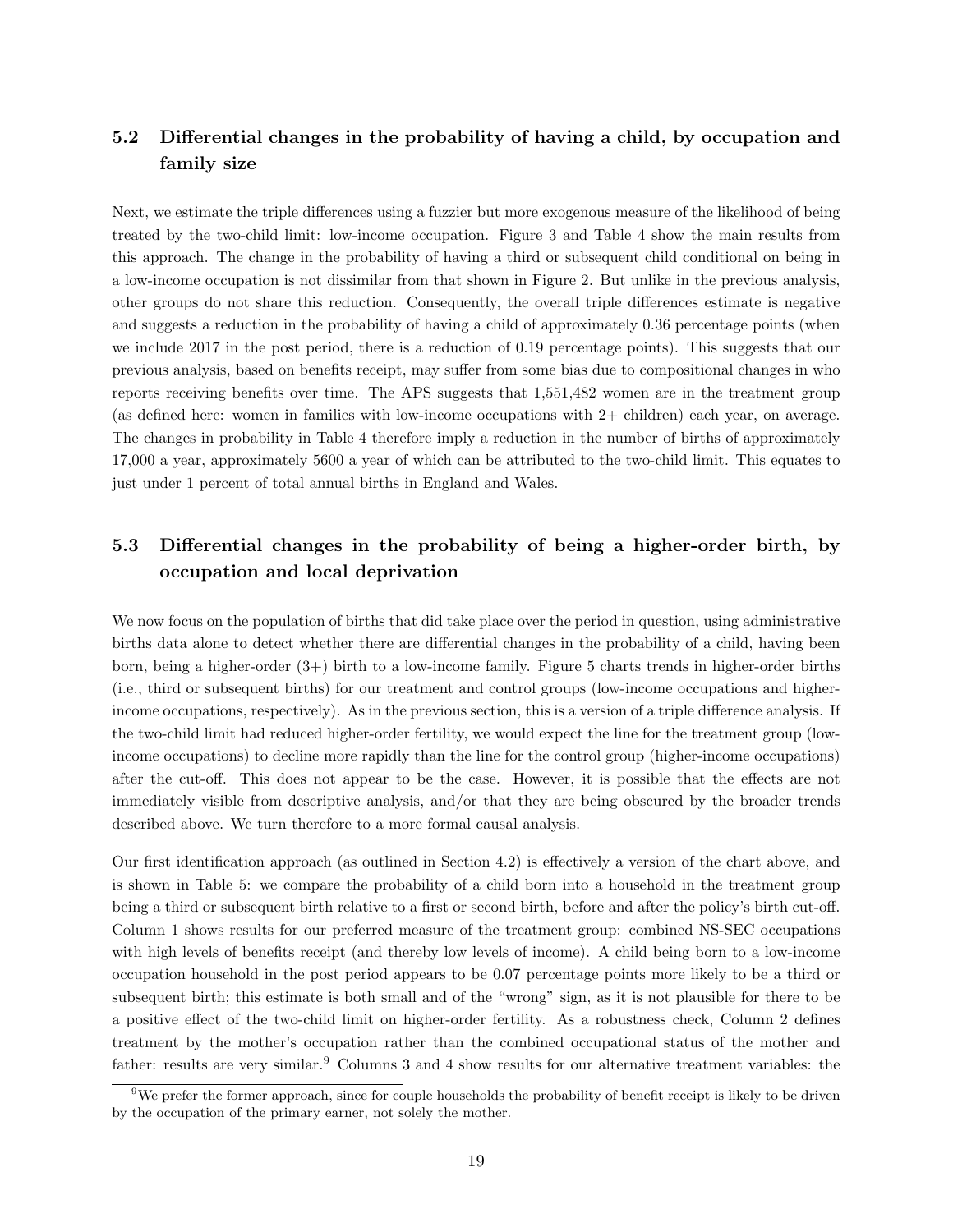local proportion of the population who are income-deprived and the local proportion of households who are affected by the two-child limit. These alternative definitions suggest negative treatment effects, but they are not statistically significant, which is notable given the extremely large sample size. Overall, these results are consistent with the results in Section 5.1 and Section 5.2: any impact on fertility was small.

The significance of the variable  $Post<sub>t</sub>$  also suggests that there was also a more general trend over time. In order to unpick these factors, we repeat the above regression, but replace the  $Post<sub>t</sub>$  dummies with individual dummy variables for each half-year of birth; this allows the impact of the treatment variable to vary, not just before and after the policy change but in each half-year of birth. The results are shown graphically below in Figure 5 for our preferred treatment variable.

This presents a somewhat more complex picture. In particular, it suggests that there may have been a modest pre-treatment upward trend in the relative proportions of higher-order births among the treatment group compared to the control group. This suggests that the parallel trends assumption – that the treatment and control group would have evolved similarly in the absence of the policy – is not satisfied in this model. Nevertheless, the shape of the trend is informative. Had the previous trend continued, higher-order fertility in the treated group would have been somewhat higher; arguably, this is at least suggestive of an impact of the policy change.

However, it is worth noting that this is not, in the triple differences framework, driven by an acceleration in the decline of the proportion of higher-order births to women in low-income occupations; instead, it is driven by a deceleration in the decline of the proportion of higher-order births to women in high-income occupations, as can be seen in Figure 4 above. In other words, the change in trend occurred in the control group, not the treatment group. To attribute this to the policy implies that under the counterfactual assumption of no policy change, a similar change in trend would have occurred in the treatment group. While this is certainly possible, it is also the case that other factors could also have driven this trend break; arguably, attributing this to the policy change could simply be an artefact of the triple difference framework.

Nevertheless, we test this model formally in Table 6, by adopting an alternative specification that allows for linear time trends in the probability of being a higher-order birth and in the impact of the treatment variable, and for the latter trend to change for the treated group at the point of policy change. The coefficients of interest here are  $\beta_4$ , which tests for a step change in the relative level of higher-order fertility of the treatment group at the point of the policy change, after controlling for time trends; and  $\beta_7$ , which tests for a change in slope of the (previously upward) trend in the relative fertility of the treatment group. In other words, we are now testing for the impact of the policy change on both the level and the slope of the impact of being in the treated group on the relative probability of being a higher-order birth, after controlling for existing impacts on levels and slopes.

Our results confirm that while there was no step-change reduction in (relative) higher-order fertility due to the two-child limit, there was a reduction in the trend (or slope) after the policy cut-off. This supports the graphical evidence of Figure 4; in particular, Column 1 suggests that the policy led, for the treatment group, to a reduction in the probability of being a higher-order birth of 1 percentage point per year on average (or 3.4 percent relative to the treatment mean). After 2 years this would translate into a reduction from about 33 percent to 31 percent. This is quite similar to our preferred simple triple-difference estimate from Section 5.2, and would imply a reduction of about 6,000 births per year.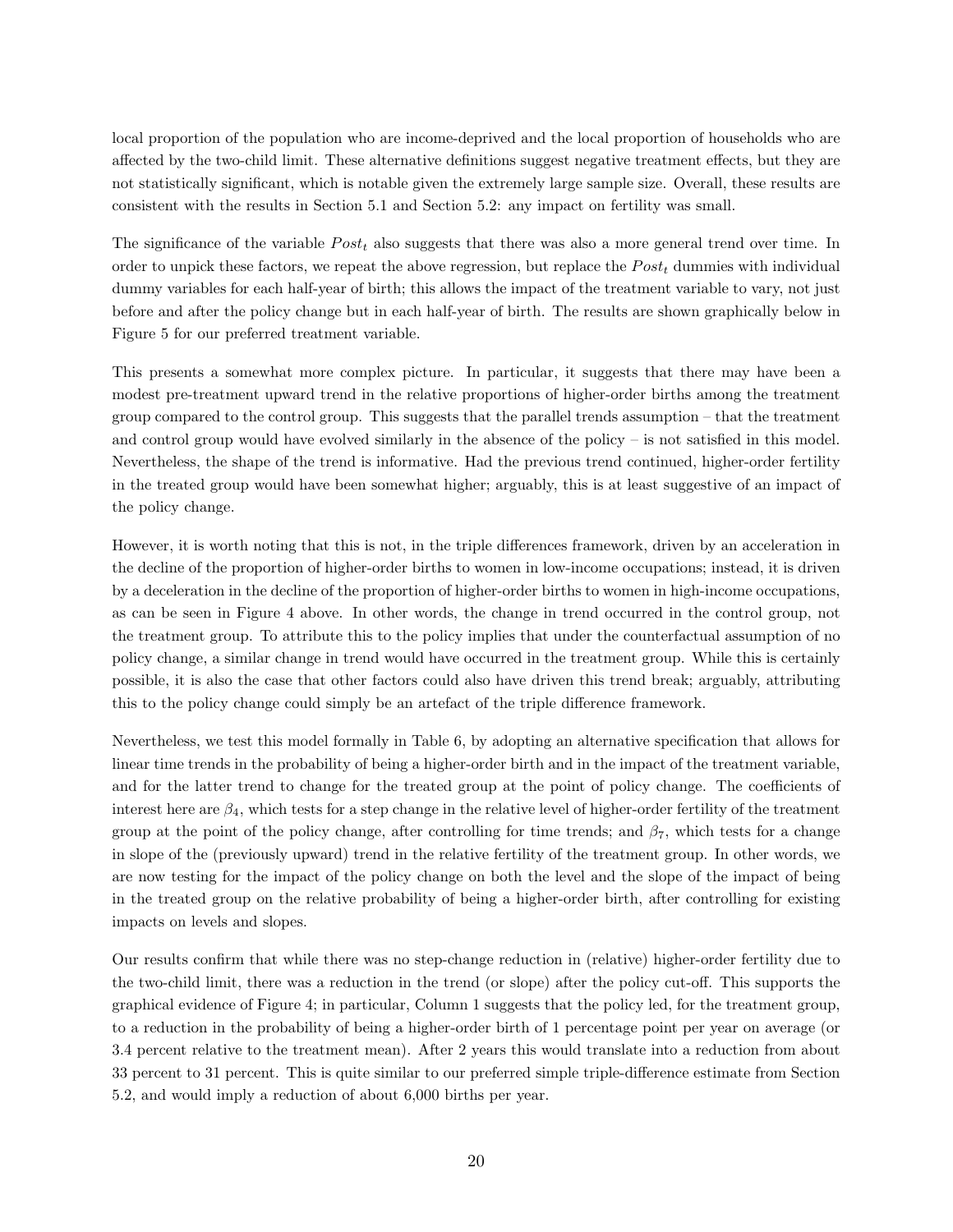Our alternative treatment variables produce estimates that are consistent with this in sign and magnitude. Column 2 suggests that a 1 percentage point increase in the share of the local population who are incomedeprived is associated with a 0.06 percentage point decline in the probability of being a higher-order birth per year due to the policy; since the average for this variable is approximately 18.4, this implies a similar size effect (of approximately 1.1 percent) to our preferred estimate. Column 3 similarly indicates that a 1 percentage point increase in the proportion of the local population affected by the two-child limit is associated with a reduction in the probability of being a higher-order birth of approximately 1.4 percentage points per year after the policy's introduction. With the average for this variable is being 1.24, this similarly applies an effect size of approximately 1.1 percent.

We test the robustness of our identification strategy in this model by performing placebo cut-off tests at dates prior to the introduction of the two-child limit (see Section 7.2 of the Appendix for full results). All three treatment variables perform well under this test, with the placebo cut-offs indicating no significant change in trend at the announcement of the policy.

Consistent with simple, standard triple difference analysis reported in Section 5.2, this analysis implies that there may have been an effect of the policy in moderating an existing pre-existing trend towards a greater share of higher-order births being to women from lower SES groups. We regard this as supporting evidence for the results found with the standard approach; that is, that the policy is likely to have reduced fertility among those affected, but the magnitude of such impacts are, at most, fairly small.

#### 6 Discussion

While interpretation of our analyses is complicated by the pre-existing trends we observe in the data, in particular the reduction in overall fertility, taken together our conclusion is that the introduction of the twochild limit had a measurable, but relatively small impact on the number of births to women in households who were affected by the limit.

Our preferred estimate – the triple differences analysis by occupation in Section 5.2 – suggests a reduction in the probability of having a child of 0.36 percentage points (4.8 percent in relative terms). We can compute an implied elasticity of fertility with respect to income, by comparing this to the level of benefit cap (the level at which total benefits are capped in the UK, which is 20,000 GBP a year for most of the country). This implies that the loss of income (compared to the previous system) for parents choosing to have a third child is approximately 14 percent.  $^{10}$  The implied elasticity is therefore 0.34. By contrast, the elasticity implied by Brewer, Ratcliffe & Smith (2012) - which found an increase in fertility among those affected of more than 15 percent in response to an income increase of about 10 percent - is closer to 1.5. Other papers notably Milligan (2005) whose triple difference identification strategy is closest to our own - find even larger elasticities, with considerably larger fertility responses in response to much smaller changes in family income.

This result appears on the face of it to be surprising. As discussed above, the most closely related research suggests that increases in child-related benefits led to more-or-less immediate, significant, and quite large,

 $10$ In reality, average household income among those affected by the two-child limit is likely to be higher than this. Our estimation of an elasticity here is therefore an upper bound.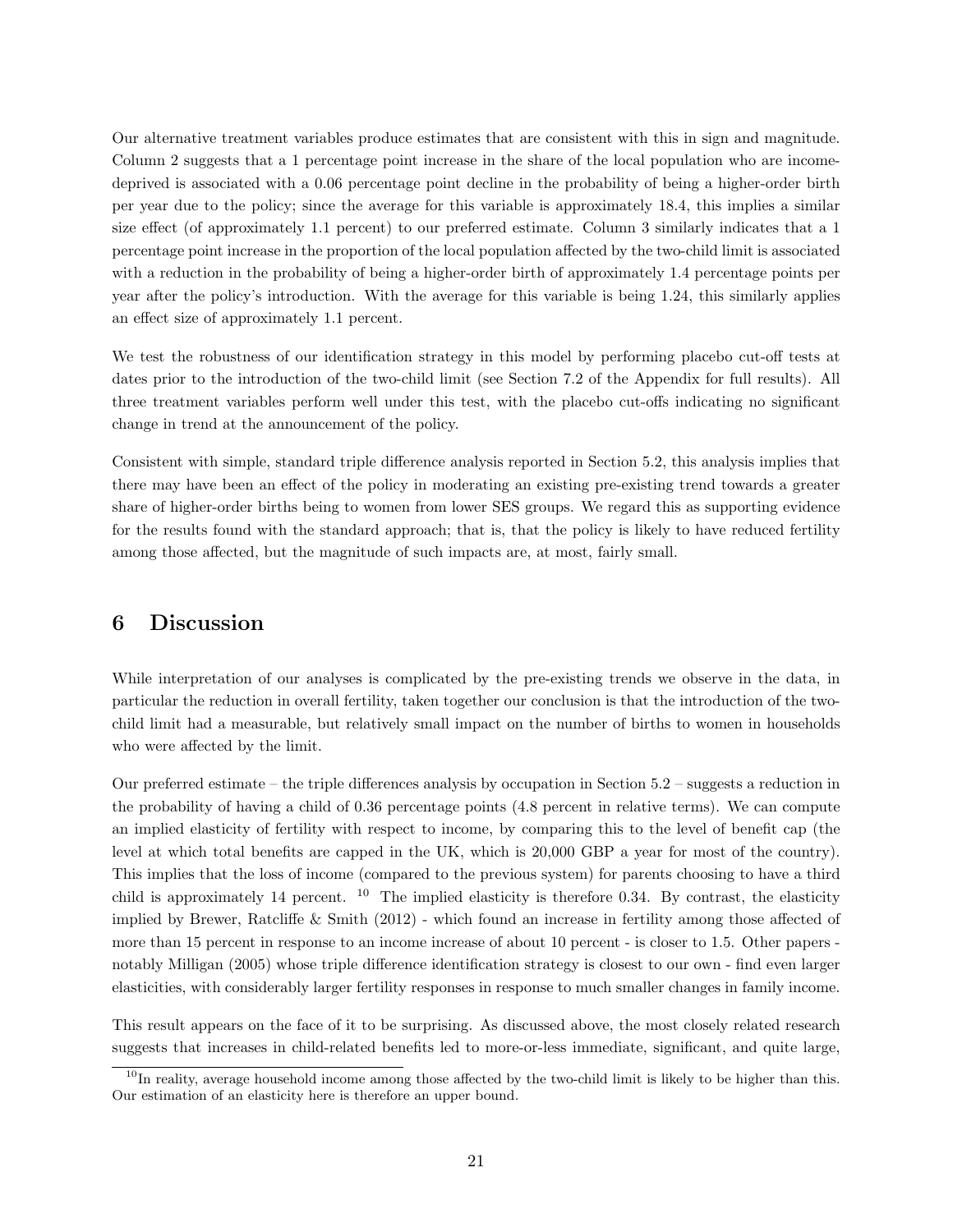increases in fertility among affected groups, even though (in the case of the changes examined by Brewer, Ratcliffe & Smith (2012)) the increases were quite widely spread and some of the impacts were potentially ambiguous. Our results, by contrast, imply that large cuts, with (in theory) large and unambiguous impacts on the financial incentives to have children for the affected group, had at most small and gradual impacts. What explains this asymmetry?

Establishing the causal mechanisms at work here is beyond the scope of this paper. However, it is worth considering possible candidates. To the extent that those impacted did not know about the policy change, the impact of financial incentives would be attenuated. Recent qualitative research found that there is a lack of awareness of the policy; approximately half of the participants affected by the two-child limit did not know about the policy when they conceived their third or subsequent child (Patrick & Andersen forthcoming). The nature of the qualitative sample – which was restricted to larger families affected either by the two-child limit or the benefit cap – means that there is likely to have been some selection bias (since women who had been deterred from having another child by the policy will have been excluded), but nevertheless these results do suggest that imperfect information may have contributed towards the limited fertility response. This is consistent with broader research suggesting that levels of information among welfare recipients about the structure of the welfare system are relatively low, and that this may act to moderate the impact of financial incentives (Card 2020).

A lack of awareness of the policy prior to conception directly reduces the likelihood of a significant fertility response. In the absence of information, families may not find out about the policy until they notify the tax-benefit authorities of the new child, and their change of circumstances, thus removing the possibility of a fertility response. In some cases, families may find out about the policy during their pregnancy if they have contact with advisers or civil servants, as documented in the emergent qualitative evidence base (Patrick & Andersen forthcoming).

Where a lack of information means that families only find out about the policy during a pregnancy, abortion is the only available fertility response. There are likely to be low numbers of people who become aware of the policy during their pregnancy and are willing to have an abortion directly due to its existence. A survey of women who had abortions during the pandemic suggested that 57 percent who were likely to be affected by the two-child limit said it was a relevant factor in their decision (British Pregnancy Advisory Service 2020). However, this was a small survey with a highly selected sample and as such we cannot draw substantive causal conclusions from it. Abortion microdata is very difficult to access in the UK and published data do not include a breakdown by both the number of previous live births and by socio-economic status. Nevertheless, we examined published data on abortions by the number of previous live births in England and Wales (Department of Health and Social Care 2021). There is no evidence in the data of a substantial abortion response among those with two or more children; existing trends (towards more abortions, and a shift in the age distribution of abortions towards older women) do not appear to have shifted substantially at the time of the policy change, as shown in Figure 2 in the Supplementary Material.

However, it is worth noting that awareness of the policy may grow over time, especially as the number of affected families rises. This may increase the scale of the fertility response in the long run.

Other possible explanations are more speculative. It may be that, in contrast to Laroque & Salanié (2014)'s findings in France, in the UK women considering having a third or subsequent child are less responsive to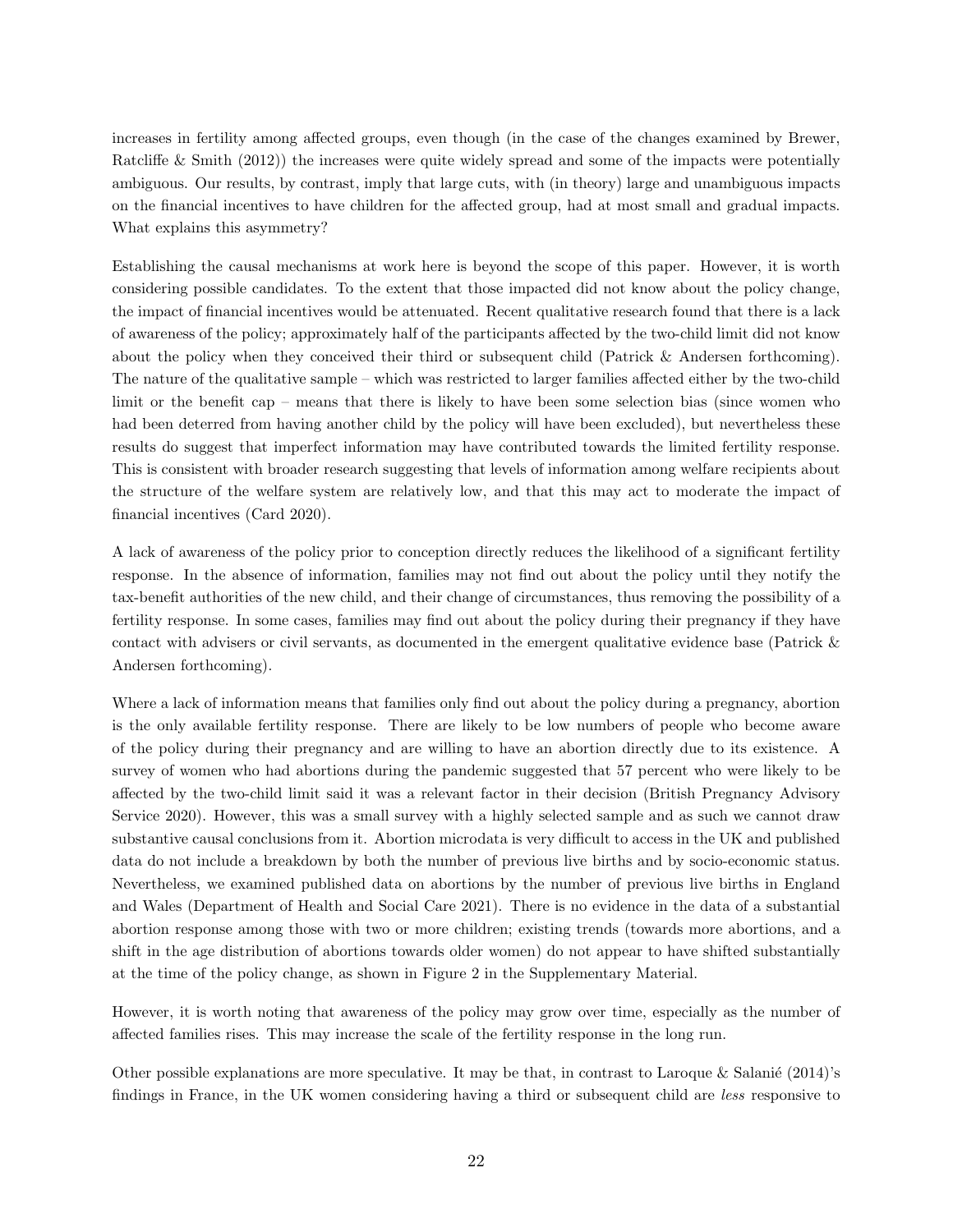economic incentives in fertility decisions. Religious and cultural factors may be relevant here: the two-child limit disproportionately affects orthodox Jewish and Muslim families (Work and Pensions Select Committee 2019). Several of the affected families in the qualitative study had religious beliefs which meant that they reported the two-child limit as having no impact on their conception decisions; adherence to their religious faith to them was more important than the financial incentives at play (Patrick & Andersen forthcoming). Cohen, Dehejia & Romanov (2013) found that the ultra-Orthodox Jewish population in Israel were less responsive in fertility behaviours to changes in financial incentives – namely a benefit cut affecting larger families.

Finally, it is of course well established in low-income countries with high fertility and high infant mortality that increased prosperity reduces fertility, and that decreased prosperity can increase it (Kleven & Landais 2017). The broad explanation here is that increased prosperity reduces infant mortality, so women need fewer children to be assured that one or more will reach adulthood; it also increases women's choice and agency, so that they can choose to have fewer children. The infant mortality effect is not normally relevant in developed economies. However, it is at least possible that even in the UK reducing access to economic resources has negative impacts on choice and agency, resulting in reduced access to contraception, worse mental health, and less interaction with health services; all of these could potentially increase fertility and thereby attenuate the response to financial incentives (Cesur, Gunes, Tekin & Ulker 2021, Kearney & Levine 2009).

#### 7 Conclusion

Over the last thirty years, welfare states in the developed world have become concerned with the potential for moral hazard within the context of welfare and fertility: the assumption that expansions in benefits lead to expansions in fertility, and vice versa. In the 1990s, this motivated several US states to introduce 'family caps' under Clinton's programme of welfare reform; today it can be seen in the handful of countries that cap means-tested child benefits at the third or fourth child (Longman, Patrick, Reeves & Stewart forthcoming). However, until 2017 no country has attempted to cap child benefits at the second child (Longman, Patrick, Reeves & Stewart forthcoming). Identifying the causal impact of the UK's two-child limit on fertility therefore offers a unique opportunity to identify the causal impact of capping child benefits by family size. It also offers opportunities for credible causal identification through a triple differences design.

In this paper we show that capping child benefits at the second child leads to much smaller fertility effects than one might expect. This is surprising given the literature to date, which through the examination of benefits expansions has suggested relatively large elasticities between benefits and fertility (Brewer, Ratcliffe & Smith 2012, Laroque & Salanié 2014). We are not able to identify the reasons behind this asymmetry, but we speculate that imperfect information about the policy, the relative 'stickiness' of attitudes towards abortion (and indeed fertility preferences more generally), and the negative effect of benefit cuts on choice and agency, may have been important.

What are the policy implications of this? If capping child benefits does not have large impacts on fertility, then the implication of our findings is that the savings from the policy result almost exclusively from lower payments to poorer families, with only a marginal additional impact from reduced fertility. In having greater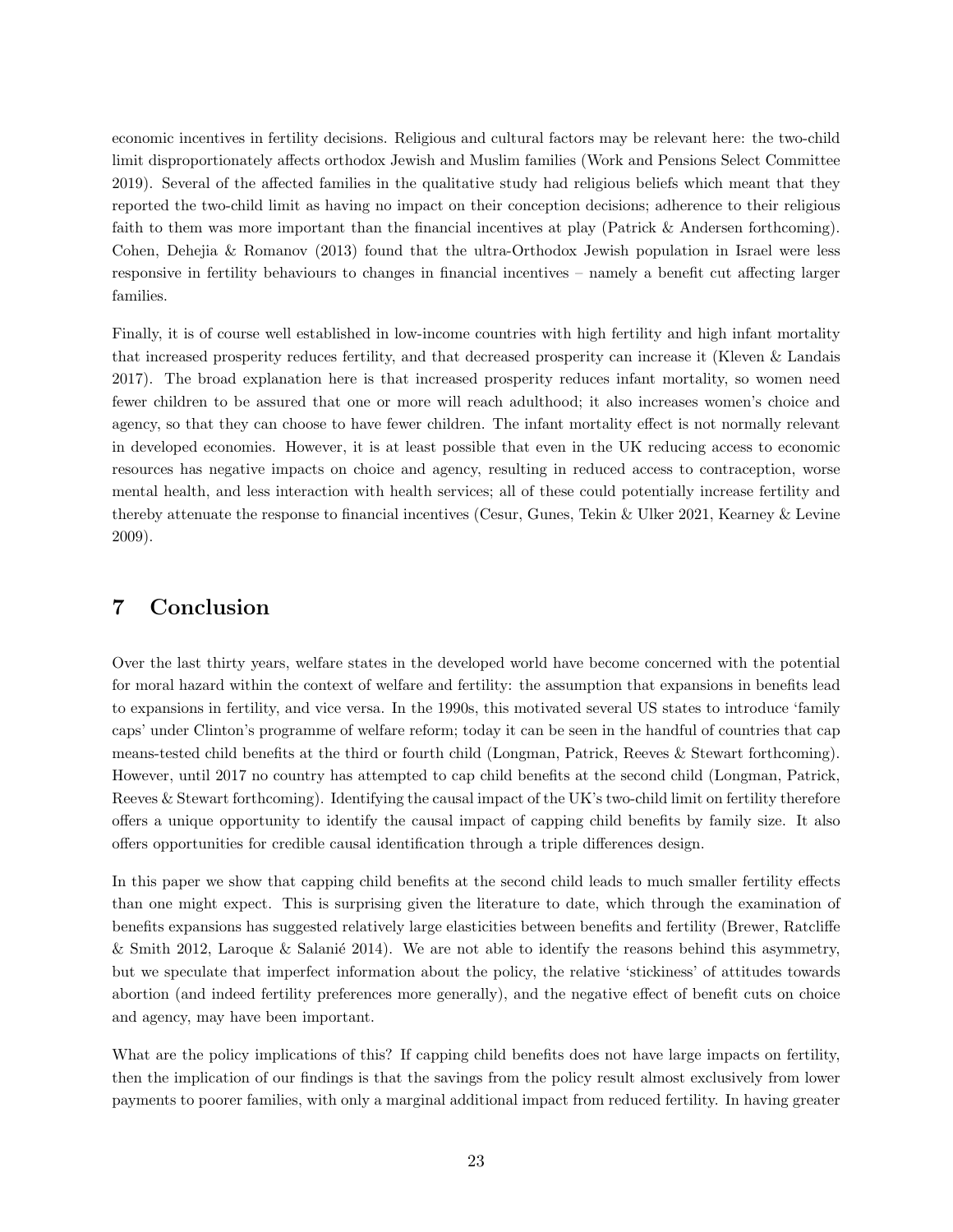household needs and lower work intensity on average, larger families already faced a disproportionate risk of poverty, and child poverty in the UK among this group has increased sharply since 2013-14 (Bradshaw 2020, Stewart, Reeves & Patrick 2021). Since the two-child limit does not appear to have changed fertility behaviour or the number of births in larger families, it appears inevitable that it will increase child poverty further among larger families. This has significant implications for inequalities in children's outcomes and development (Cooper & Stewart 2017).

Finally, in implying an asymmetry between the effects of benefits expansions and benefits reductions, our results have wider policy implications in showing that it cannot simply be assumed that doing the opposite of a policy will lead to equivalent results in the opposite direction. In our context, the government understood and framed the two-child limit as a policy that would have the opposite effects of previous benefits expansions: it would reduce fertility, possibly by a substantial amount (Treasury & DWP 2015). Yet our results suggest a relatively small impact on fertility. This underscores the need for robust causal evidence specific to the policy in question during the policymaking process.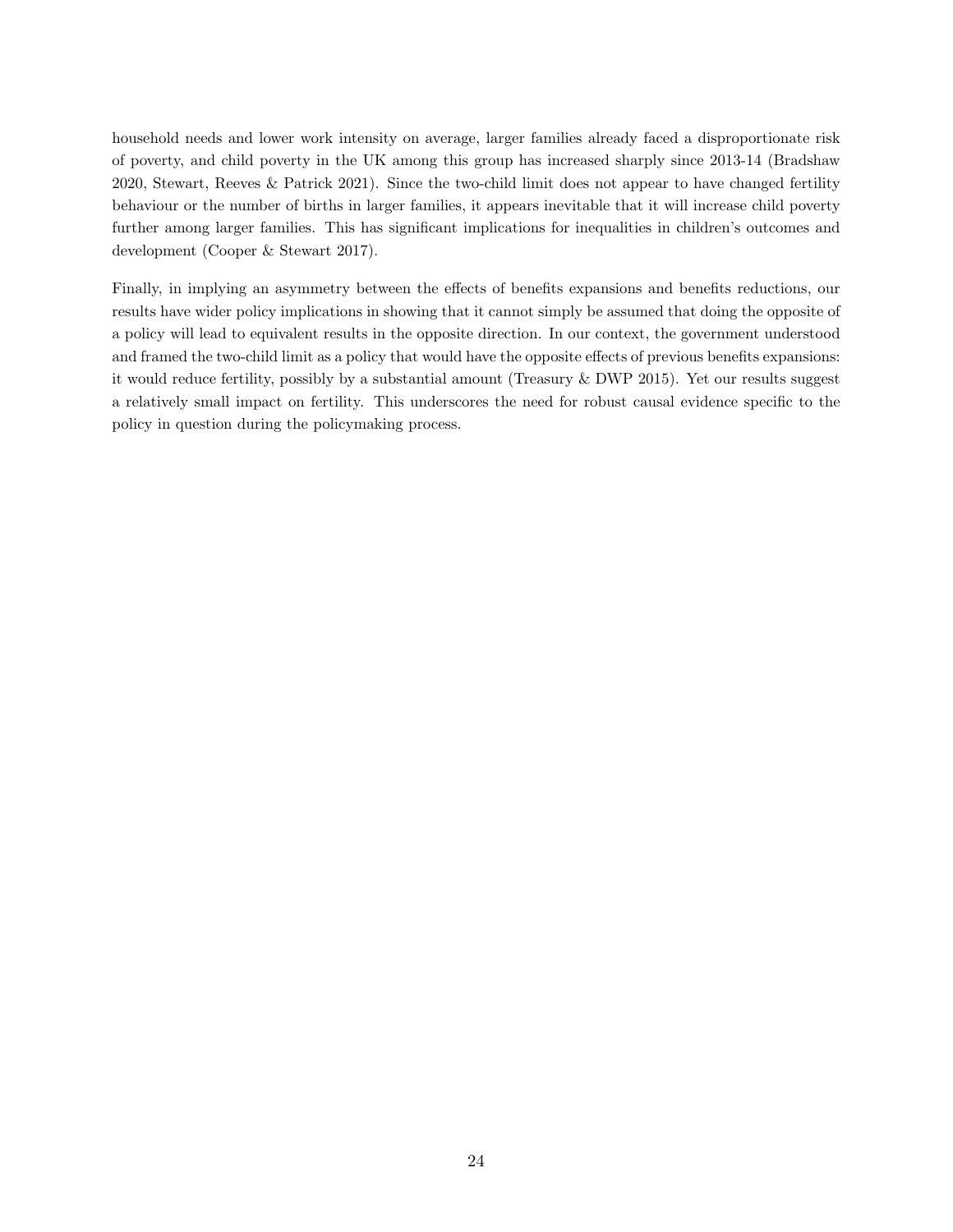## References

- Becker, G. (1960), An Economic Analysis of Fertility, Demographic and Economic Change in Developed Countries, a Conference of the Universities, National Bureau Committee for Economic Research, Princeton University Press, Princeton. Last accessed: 03/02/22.
- Bradshaw, J. (2020), 'The two-child limit: impact on abortion', https://bit.ly/3GxNwb9. Last accessed: 03/02/22.
- Brewer, M., Ratcliffe, A. & Smith, S. (2012), 'Does welfare reform affect fertility? Evidence from the UK', Journal of Population Economics  $25(1)$ ,  $245-266$ .
- British Pregnancy Advisory Service (2020), 'Forced into a corner: the two-child limit and pregnancy decisionmaking during the pandemic', https://bit.ly/35FXzhz. Last accessed: 03/02/22.
- Camasso, M. J. & Jagannathan, R. (2016), 'The future of the family cap: fertility effects 18 years postimplementation', Social Service Review 90(2), 264–304.
- Card, D. (2020), 'Reforming the financial incentives of the welfare system', https://davidcard.berkeley.edu/papers/finan-incen-welfare.pdf. Last accessed: 03/02/22.
- Cesur, R., Gunes, P. M., Tekin, E. & Ulker, A. (2021), 'Socialized healthcare and women's fertility decisions', Journal of Human Resources p. 419.
- Cohen, A., Dehejia, R. & Romanov, D. (2013), 'Financial incentives and fertility', The Review of Economics and Statistics  $95(1)$ , 1–20.
- Cooper, K. & Stewart, K. (2017), 'Does money affect children's outcomes? an update', Centre for Analysis of Social Exclusion .
- Department of Health and Social Care (2021), 'Abortion statistics 2020: freedom of information request and other data releases', https://bit.ly/3guQDWH. Last accessed: 03/02/22.
- Department of Work and Pensions and Her Majesty's Revenue and Customs (2021), 'Universal credit and child tax credit claimants: statistics related to the policy to provide support for a maximum of 2 children, april 2021 and previous versions', https://bit.ly/348aw3v. Last accessed: 03/02/22.
- Dyer, W. T. & Fairlie, R. W. (2004), 'Do Family Caps Reduce Out-of-Wedlock Births? Evidence from Arkansas, Georgia, Indiana, New Jersey and Virginia', Population Research and Policy Review  $23(5/6), 441-473.$
- Gaffney, D. (2015), 'Retrenchment, reform, continuity: Welfare under the coalition', National Institute Economic Review 231(231), R44–R53.
- Gaffney, D. & Portes, J. (2013), 'Conservative claims about benefits are not just spin, they're making it up', https://bit.ly/3ox0Rds. Last accessed: 03/02/22.
- González, L. & Trommlerová, S. K. (2021), 'Cash transfers and fertility: How the introduction and cancellation of a child benefit affected births and abortions', Journal of Human Resources p. 220.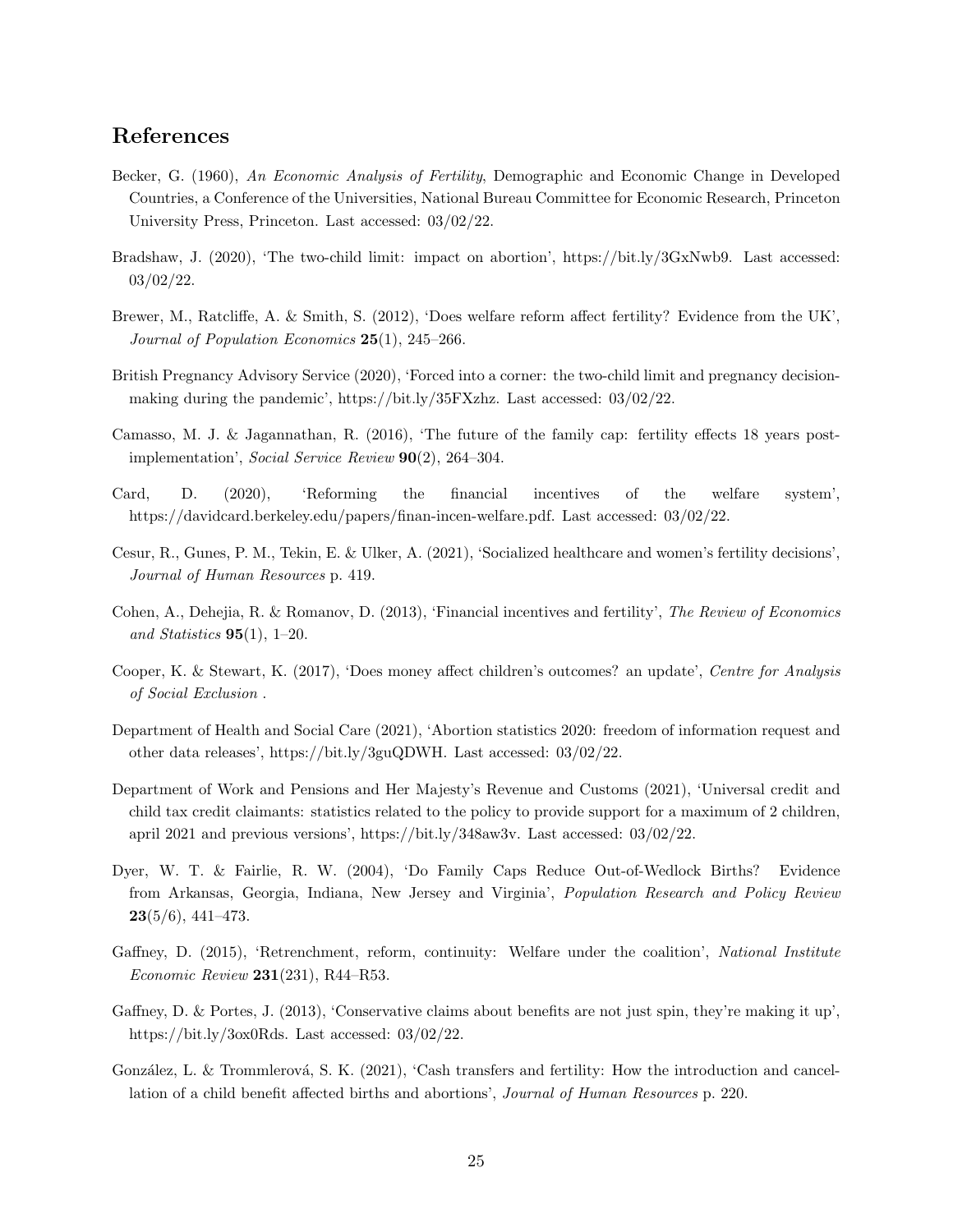- Grice, A. (2015), 'Budget 2015: Tax credits and housing benefit to be cut for families with more than two children', https://bit.ly/3ryWHUB. Last accessed: 03/02/22.
- Jensen, T. & Tyler, I. (2015), '"benefits broods": The cultural and political crafting of anti-welfare commonsense', Critical Social Policy 35(4), 470–491.
- Joyce, T., Kaestner, R., Korenman, S. & Henshaw, S. (2004), 'Family cap provisions and changes in births and abortions', *Population Research and Policy Review*  $23(5/6)$ , 475–511.
- Kearney, M. S. (2004), 'Is there an effect of incremental welfare benefits on fertility behavior? a look at the family cap', Journal of Human Resources 39(2), 295–325.
- Kearney, M. S. & Levine, P. B. (2009), 'Subsidized contraception, fertility, and sexual behavior', The Review of Economics and Statistics 91(1), 137–151.
- Kleven, H. & Landais, C. (2017), 'Gender inequality and economic development: Fertility, education and norms', Economica 84(334), 180–209.
- Laroque, G. & Salanié, B. (2014), 'Identifying the response of fertility to financial incentives', *Journal of* Applied Econometrics  $29(2)$ , 314-332.
- Longman, G., Patrick, R., Reeves, A. & Stewart, K. (forthcoming), 'The benefit cap and two-child limit in comparative perspective'.
- Marsh, S. (2017), 'Two-child limit receiving benefits: are you going to be affected?', https://bit.ly/3Jauycj. Last accessed: 03/02/22.
- Milligan, K. (2005), 'Subsidizing the stork: New evidence on tax incentives and fertility', The Review of Economics and Statistics  $87(3)$ , 539-555.
- Ministry of Housing, Communities and Local Government (2020), 'Indices of deprivation 2019: income and employment domains combined for england and wales - guidance note', https://bit.ly/3Gmk5bX. Last accessed: 03/02/22.
- OECD (2021), 'Purchasing power parities', https://bit.ly/3JbkH5Z. Last accessed: 03/02/22.
- Office for National Statistics (2016), 'Birth registrations, england and wales microdata metadata', https://bit.ly/3rAkYd1. Last accessed: 03/02/22.
- Office for National Statistics (2021), 'Estimated number of households by selected household types, local authorities in England and Wales, counties and regions of England, Scottish council areas, and Great Britain constituent countries, 2004 to 2019', https://bit.ly/330hkj6. Last accessed: 03/02/22.
- Patrick, R. & Andersen, K. (forthcoming), 'The two-child limit 'choices' over family size: When policy presentation collides with lived experiences'.
- Reader, M. & Andersen, K. (2022), Size matters: the experiences of larger families on a low income during covid-19, in K. Garthwaite, R. Patrick, A. Tarrant & R. Warnock, eds, 'COVID-19 Collaborations: Researching poverty and low-income family life during the pandemic', Policy Press, Bristol.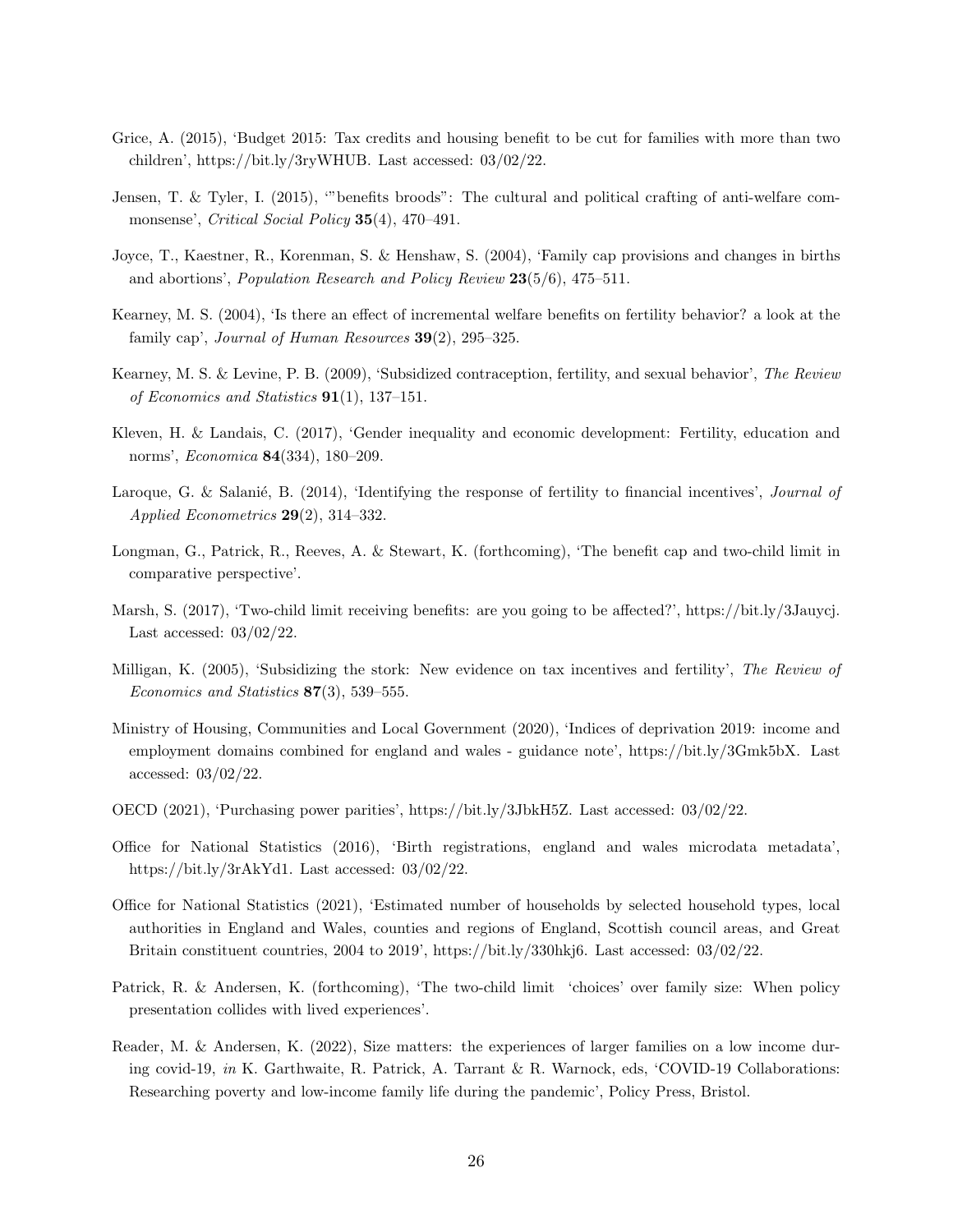- Reed, H. & Portes, J. (2015), 'Cumulative impact assessment of tax and welfare reforms', Equality and Human Rights Commission . Last accessed: 03/02/22.
- Riphahn, R. T. & Wiynck, F. (2017), 'Fertility effects of child benefits', Journal of Population Economics 30(4), 1135–1184.
- Slack, J. (2015), 'Now the taxpayer won't fund big families: Tax credits to be limited to two children to cut bill that's soared to £30billion', https://bit.ly/3J9OxIg. Last accessed: 03/02/22.
- Stewart, K., Reeves, A. & Patrick, R. (2021), 'A time of need: Exploring the changing poverty risk facing larger families in the uk', Centre for Analysis of Social Exclusion .
- Treasury, H. & DWP (2015), 'Welfare reform and work bill: Impact assessment of tax credits and universal credit, changes to child element and family element', https://bit.ly/3HD99bg. Last accessed: 03/02/22.
- Treasury, H. M. (2015), 'Summer budget 2015, hc 264, paras 1.141–1.150'.
- UK Government (2021), 'Pm's speech on welfare reform bill', https://bit.ly/3gm9Pps. Last accessed: 03/02/22.
- Whitehouse, H. (2015), 'Budget 2015: Child tax credits to be limited to two children after 2017', https://bit.ly/3rBvMYm. Last accessed: 03/02/22.
- Work and Pensions Select Committee (2019), 'The two-child limit: Third report of session 2019', https://bit.ly/3uwvTWX. Last accessed: 03/02/22.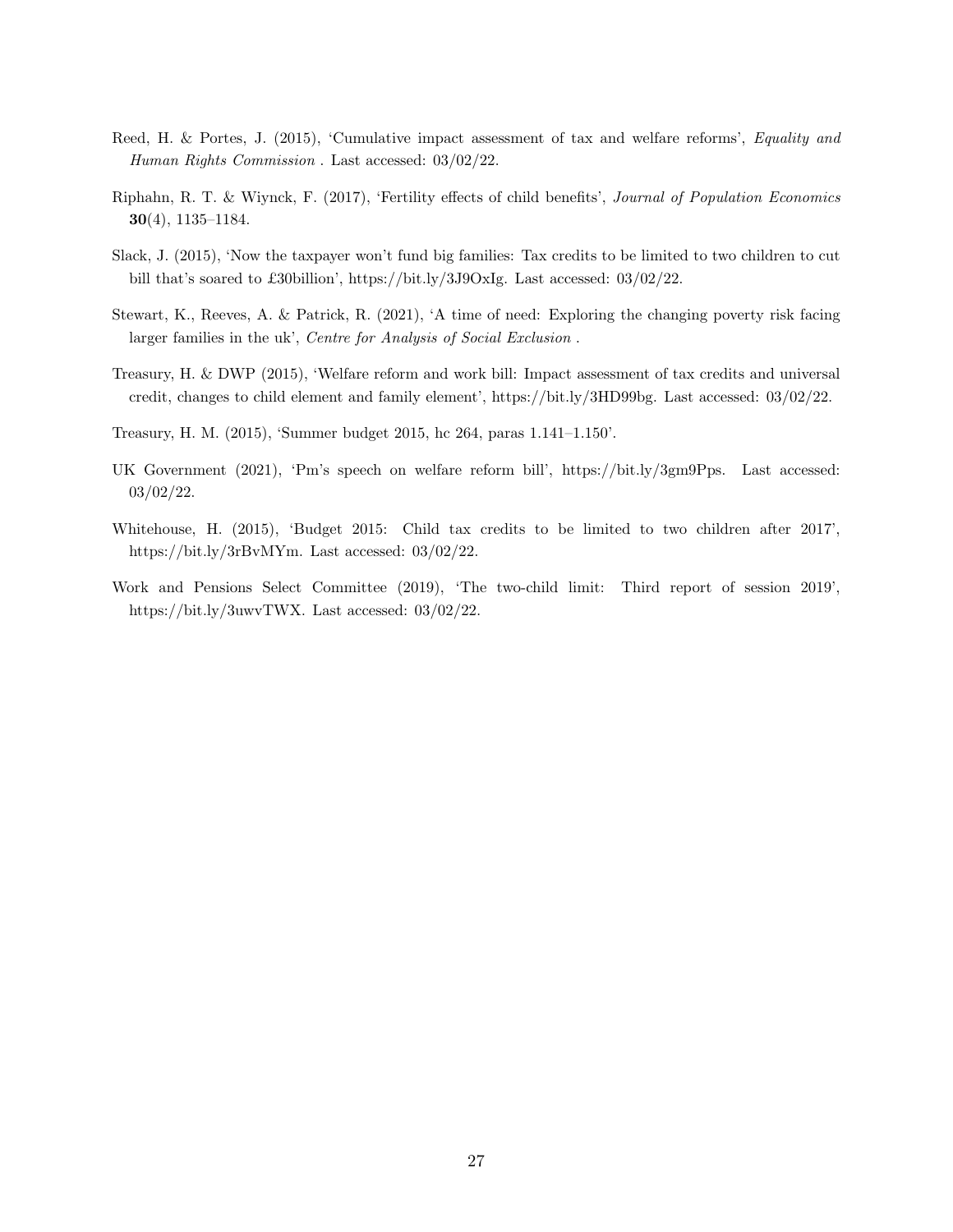|                                        | N         | Mean   | <b>SD</b> |
|----------------------------------------|-----------|--------|-----------|
| Multiple birth                         | 3,380,560 | 0.030  | 0.171     |
| Stillbirth                             | 3,380,560 | 0.004  | 0.064     |
| Previous live births                   | 3,380,560 | 0.967  | 1.158     |
| Maternal age (years)                   | 3,380,510 | 30.530 | 5.651     |
| Paternal age (years)                   | 3,200,330 | 33.396 | 6.720     |
| Income deprivation score               | 3,380,560 | 14.956 | 9.983     |
| Local incidence of the two-child limit | 3,345,233 | 1.240  | 0.583     |
| Low-income occupation                  | 329,594   | 0.491  | 0.500     |
| High-income occupation                 | 329,594   | 0.509  | 0.500     |
| Single parent                          | 3,380,560 | 0.157  | 0.364     |

Table 1: Summary statistics for administrative births microdata in England and Wales, 2015-2019

Note: Income deprivation score represents the proportion of the local population who receive means-tested benefits. NS-SEC occupation is combined occupation, where the highest-ranked occupation of the mother and father is selected. Single mothers either register the birth on their own or report that the parents live at different addresses. Local incidence of the two-child limit is the percentage of the population in the child's local authority who are affected by the two-child limit.

Table 2: Annual population estimates from Annual Population Survey sample, women aged 16-45 in England and Wales, 2015-2019

| Total population of interest (women aged 16-45) | 11,237,692 |  |
|-------------------------------------------------|------------|--|
| No benefits, 0-1 child                          | 6,989,810  |  |
| No benefits, $2+$ children                      | 2,110,500  |  |
| Benefits, 0-1 child                             | 1,002,960  |  |
| Benefits, $2+$ children                         | 1,134,422  |  |
| High-income occupation, 0-1 child               | 4,534,212  |  |
| High-income occupation, $2+$ children           | 1,693,440  |  |
| Low-income occupation, 0-1 child                | 3,458,558  |  |
| Low-income occupation, $2+$ children            | 1,551,482  |  |

Note: Figures are weighted averages across 2015, 2016, 2017, 2018 and 2019. Unweighted N=265,070. Person-household weightings used to correct for non-response. NS-SEC refers exclusively to the highest occupation status of the family. Benefits receipt includes Universal Credit, tax credits, housing benefit, Jobseeker's Allowance (JSA), and income support. Number of children refers to dependent children under 16 in the family.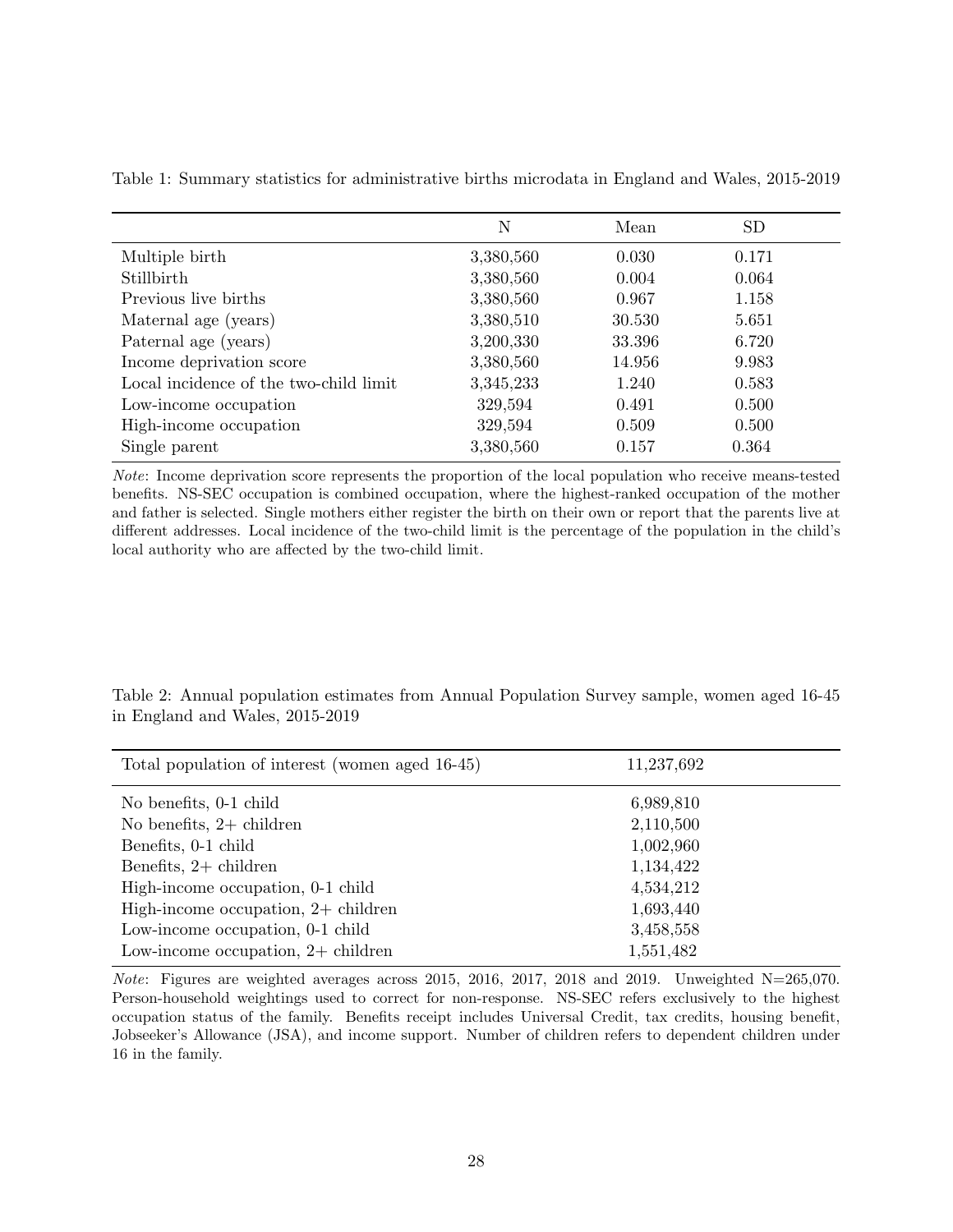

Figure 1: Number of total and 3+ births in England and Wales by year, 2013-2019

Note: Data collapsed to annual data points here, as the number of births is volatile by month and quarter of birth. Red solid line indicates the introduction of the two-child limit in April 2017 (here it is displayed just before 2017, as the data is annual and the policy affected the majority of 2017). Red dashed line indicates the announcement of the two-child limit in July 2015 (for the same reasons, here it is displayed just before 2016).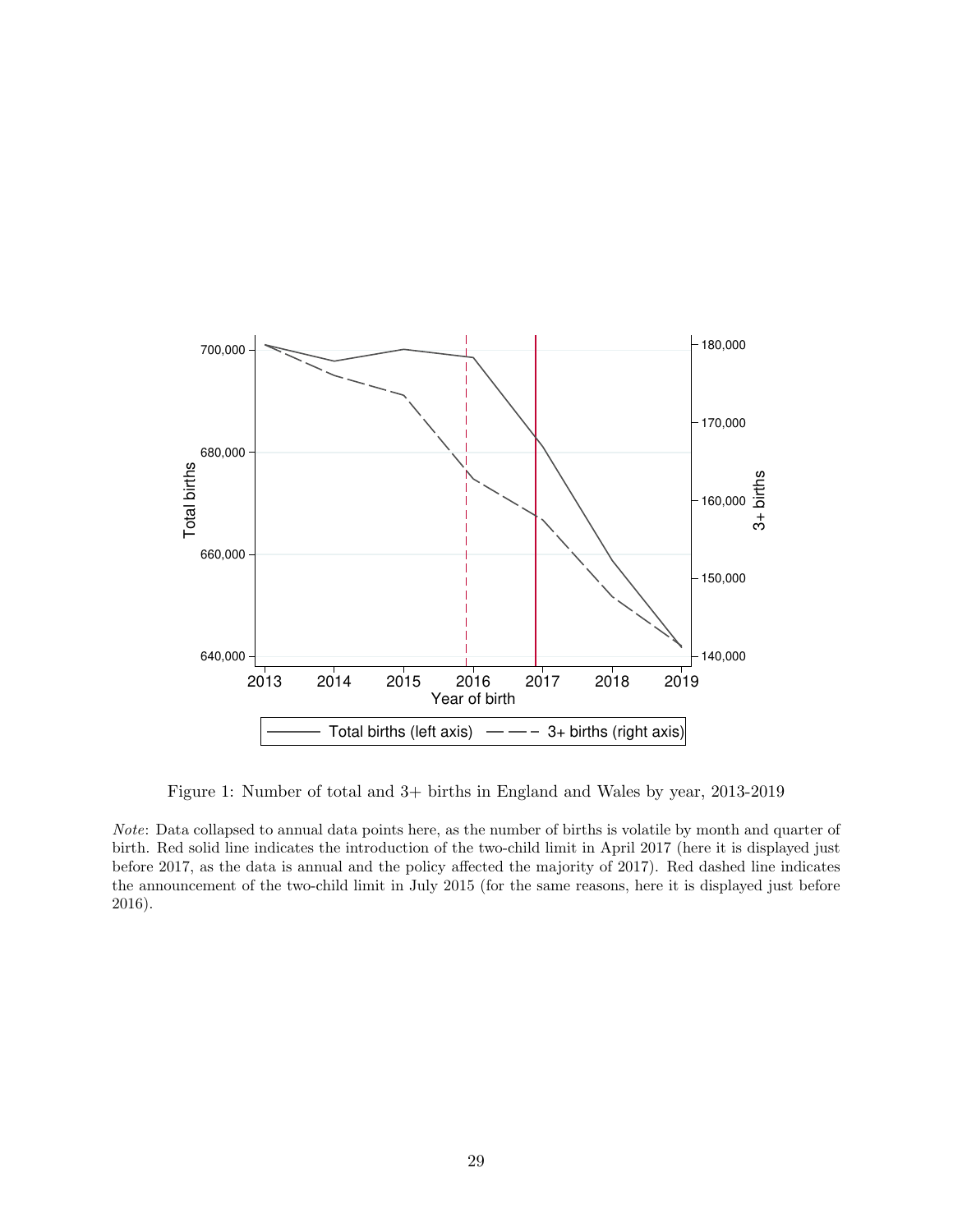

Figure 2: Probability of having a child by benefits receipt, family size and year, 2015-2019

Note: Data from Annual Population Survey and administrative births microdata. Sample is adult female respondents aged 16-45 (weighted N= 11 million a year on average; unweighted N=53,014 a year on average).

|                   | $2+$ children   |             | 0-1 children    |             |
|-------------------|-----------------|-------------|-----------------|-------------|
| Year              | <b>Benefits</b> | No benefits | <b>Benefits</b> | No benefits |
| 2015              | 0.0629          | 0.0476      | 0.0743          | 0.0636      |
| 2016              | 0.0588          | 0.0432      | 0.0787          | 0.0653      |
| 2017              | 0.0583          | 0.0403      | 0.0784          | 0.0648      |
| 2018              | 0.0526          | 0.0386      | 0.0734          | 0.0642      |
| 2019              | 0.0517          | 0.0365      | 0.0706          | 0.0635      |
| Pre $(2015-16)$   | 0.0609          | 0.0454      | 0.0765          | 0.0644      |
| Post $(2018-19)$  | 0.0522          | 0.0376      | 0.072           | 0.0639      |
| First difference  | $-0.0087$       | $-0.0079$   | $-0.0046$       | $-0.0006$   |
| Second difference |                 | $-0.0008$   |                 | $-0.004$    |
| Third difference  |                 | 0.0032      |                 |             |

Table 3: Triple difference estimates by benefits receipt and family size

Note: Figures show the probability of having a child for each group. Data on the number of lower- and higher-order births by NS-SEC category and year from birth records; data on benefits probabilities and the number of women aged 16-45 by NS-SEC category and family size from the Annual Population Survey. The first difference subtracts the post from the pre averages. The second difference subtracts the first differences of those on benefits from those not on benefits. The third difference subtracts the second differences of higher-order births to those with 2+ children from lower-order births to those with 0-1 child.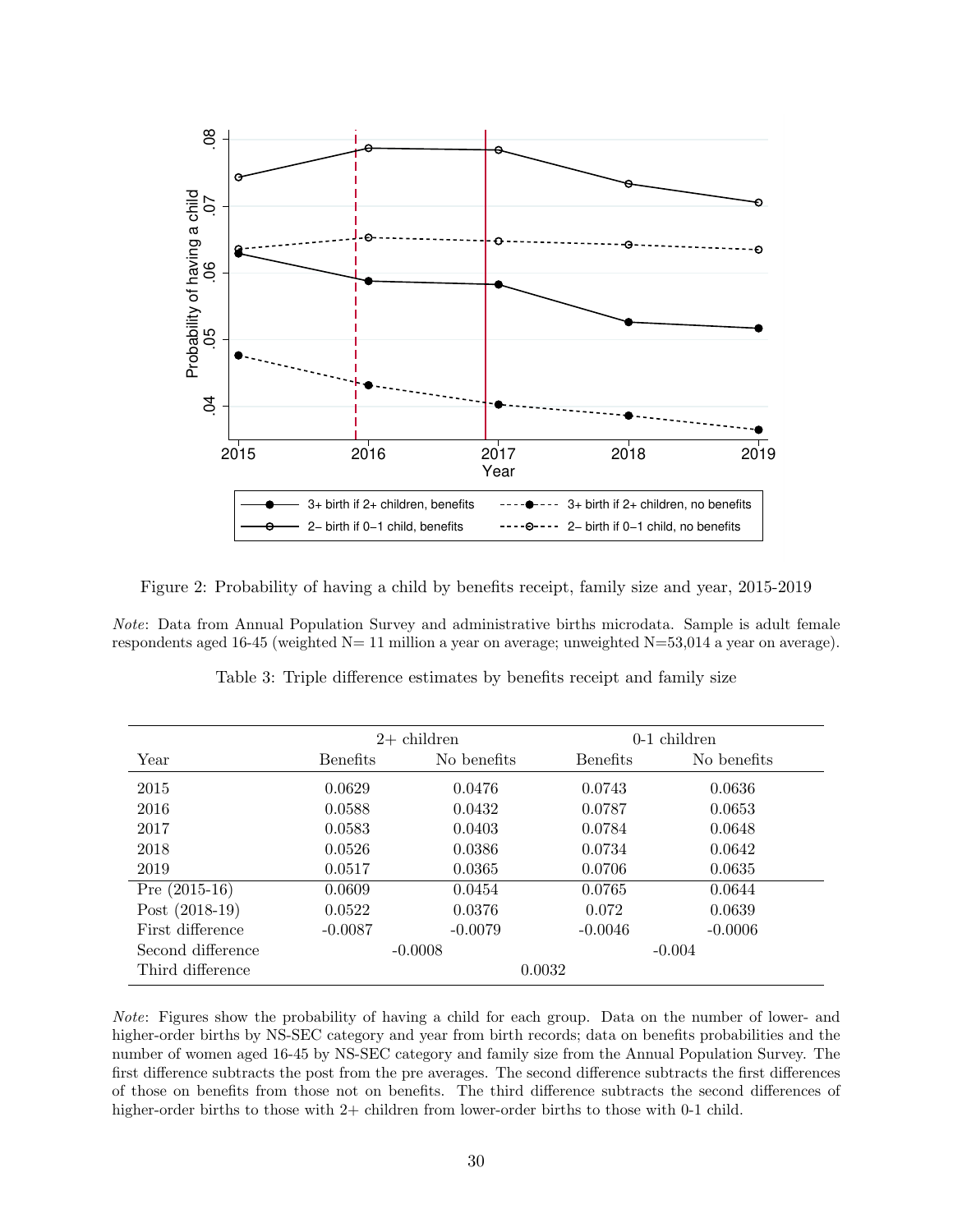

Figure 3: Probability of having a child by NS-SEC occupation, family size and year, 2015-2019

Note: Data from Annual Population Survey and administrative births microdata. Sample is adult female respondents aged 16-45 (weighted N=11 million a year on average; unweighted N=53,014 a year on average).

|                   | $2+$ children |             | $0-1$ children |             |
|-------------------|---------------|-------------|----------------|-------------|
| Year              | Low-income    | High-income | Low-income     | High-income |
| 2015              | 0.0776        | 0.0395      | 0.0794         | 0.0656      |
| 2016              | 0.0732        | 0.0342      | 0.0853         | 0.0633      |
| 2017              | 0.0735        | 0.0305      | 0.0836         | 0.0628      |
| 2018              | 0.0655        | 0.0295      | 0.0828         | 0.0647      |
| 2019              | 0.0634        | 0.0279      | 0.0822         | 0.063       |
| Pre $(2015-16)$   | 0.0754        | 0.0368      | 0.0823         | 0.0645      |
| Post $(2018-19)$  | 0.0645        | 0.0287      | 0.0825         | 0.0639      |
| First difference  | $-0.0109$     | $-0.0081$   | 0.0002         | $-0.0006$   |
| Second difference |               | $-0.0028$   |                | 0.0008      |
| Third difference  |               | $-0.0036$   |                |             |

Table 4: Triple difference estimates by family occupation and family size

Note: Figures show the probability of having a child for each group. Data on the number of lower- and higher-order births by NS-SEC category and year from birth records; data on the number of women aged 16-45 by NS-SEC category and family size from the Annual Population Survey. The first difference subtracts the post from the pre averages. The second difference subtracts the first differences of those on in low-income occupations from those in high-income occupations. The third difference subtracts the second differences of higher-order births to those with 2+ children from lower-order births to those with 0-1 child.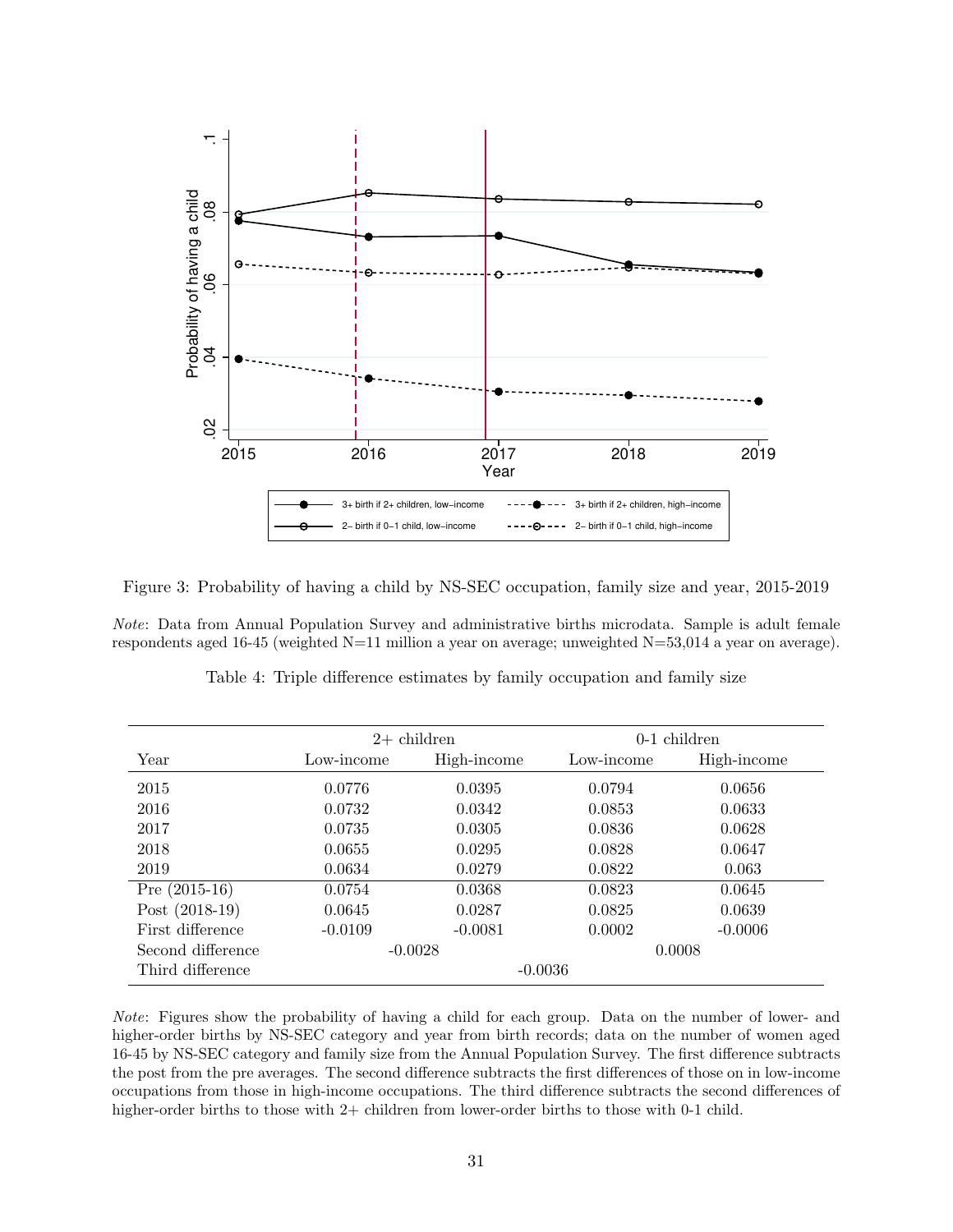

Figure 4: Proportion of total births who are higher order (third or subsequent births), by treatment and control group

Notes: Data collapsed to quarter of birth. A birth is in the treatment group if the parents are in low-income occupations (NS-SEC 3-7); it is in the control group if the parents are in higher-income occupations (NS-SEC 1-2). Grey shaded areas are 95 percent confidence intervals. Red solid line indicates the date of birth cut-off for the introduction of the two-child limit (6 April 2017). Red dashed line indicates the date of the announcement of the two-child limit (5 July 2015).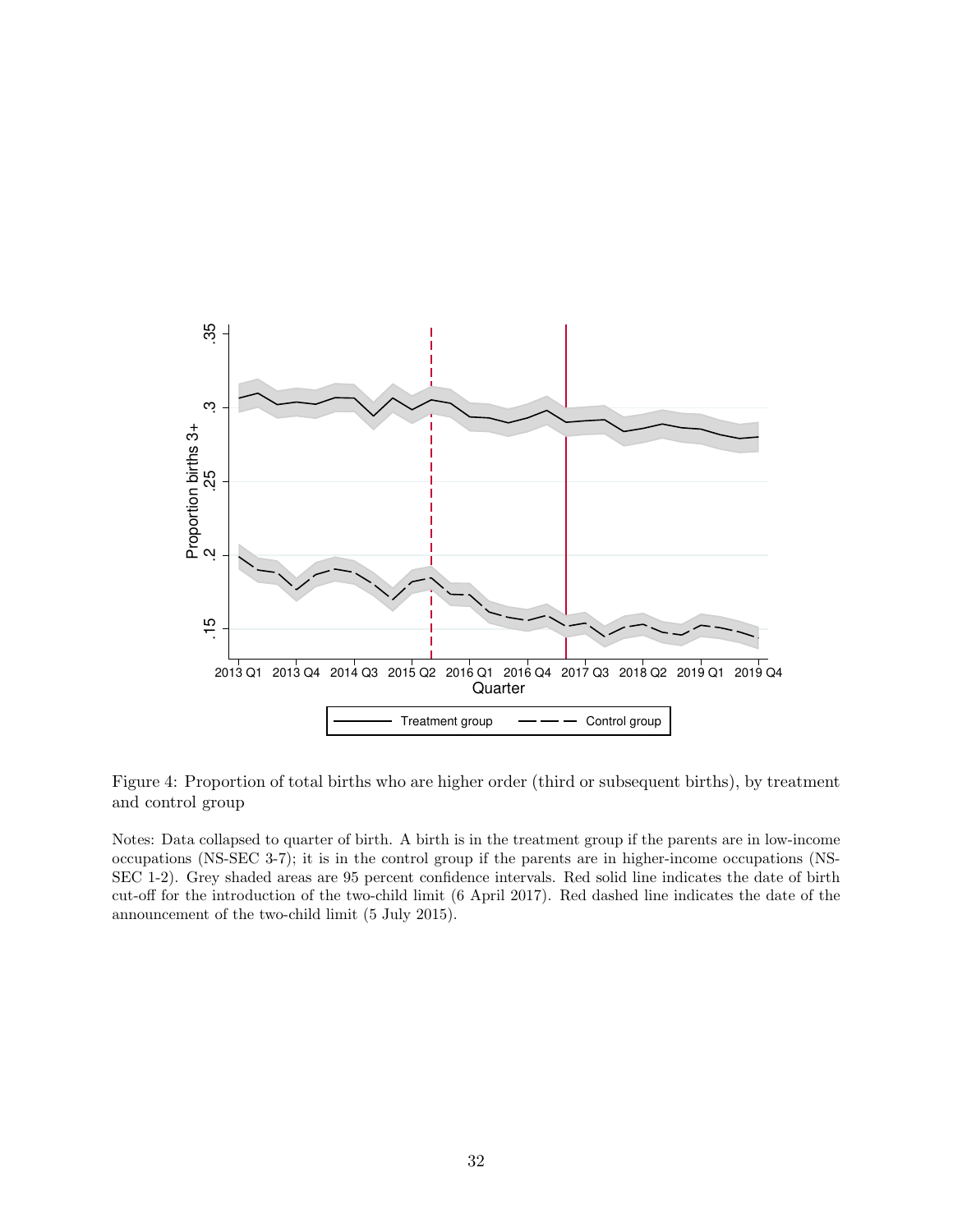|            | $\left( 1\right)$ | $\left( 2\right)$ | $\left( 3\right)$ | $\left( 4\right)$ |
|------------|-------------------|-------------------|-------------------|-------------------|
| Post       | $-0.019***$       | $-0.016***$       | $-0.014***$       | $-0.015***$       |
|            | (0.002)           | (0.002)           | (0.001)           | (0.003)           |
| Treat      | $0.130***$        | $0.062***$        | $0.006***$        | $0.064***$        |
|            | (0.002)           | (0.002)           | (0.000)           | (0.004)           |
| Post*Treat | $0.007**$         | $0.011***$        | $-0.000$          | $-0.001$          |
|            | (0.003)           | (0.003)           | (0.000)           | (0.002)           |
| Constant   | $0.169***$        | $0.131***$        | $0.142***$        | $0.161***$        |
|            | (0.001)           | (0.001)           | (0.001)           | (0.004)           |
| N          | 329,594           | 245,593           | 3,380,560         | 3,345,233         |

Table 5: Effects of the two-child limit on the probability of being a higher-order birth: triple differences results

Note: Data from administrative birth registrations microdata for England and Wales, 2012-2019. Standard errors in parentheses. \*\*\*  $p<0.01$ , \*\*  $p<0.05$ , \*  $p<0.10$ . Dependent variable: Dummy variable equal to one if a birth is the third or subsequent live birth to the mother, and zero otherwise. Linear probability model. 'Post' is a dummy variable equal to one if the child is born on or after 6 April 2017 and zero otherwise. 'Treat' refers to the relevant measure of low-income, as reflected in the column titles: column 1 defines treatment as having parents in low-income occupations (NS-SEC 3-7); column 2 defines treatment as the mother being in a low-income occupation (NS-SEC 3-7); column 3 defines treatment as the percentage of the local population who are income-deprived (i.e., a continuous Index of Income Deprivation score at Lower Super Output Area (LSOA)); column 4 defines treatment as the percentage of the local population who are affected by the twochild limit (i.e., the percentage of households in the mother's local authority of residence who were affected by the two-child limit in 2021, as indicated by government published statistics (Department of Work and Pensions and Her Majesty's Revenue and Customs 2021)). Standard errors clustered at LSOA for column 3; at LA level for column 4. Robust standard errors are utilised for column 1 and 2. The number of total observations for column 1 is lower because occupation is only coded for approximately a 10 percent random sample of the births microdata, whereas geography is coded for all observations.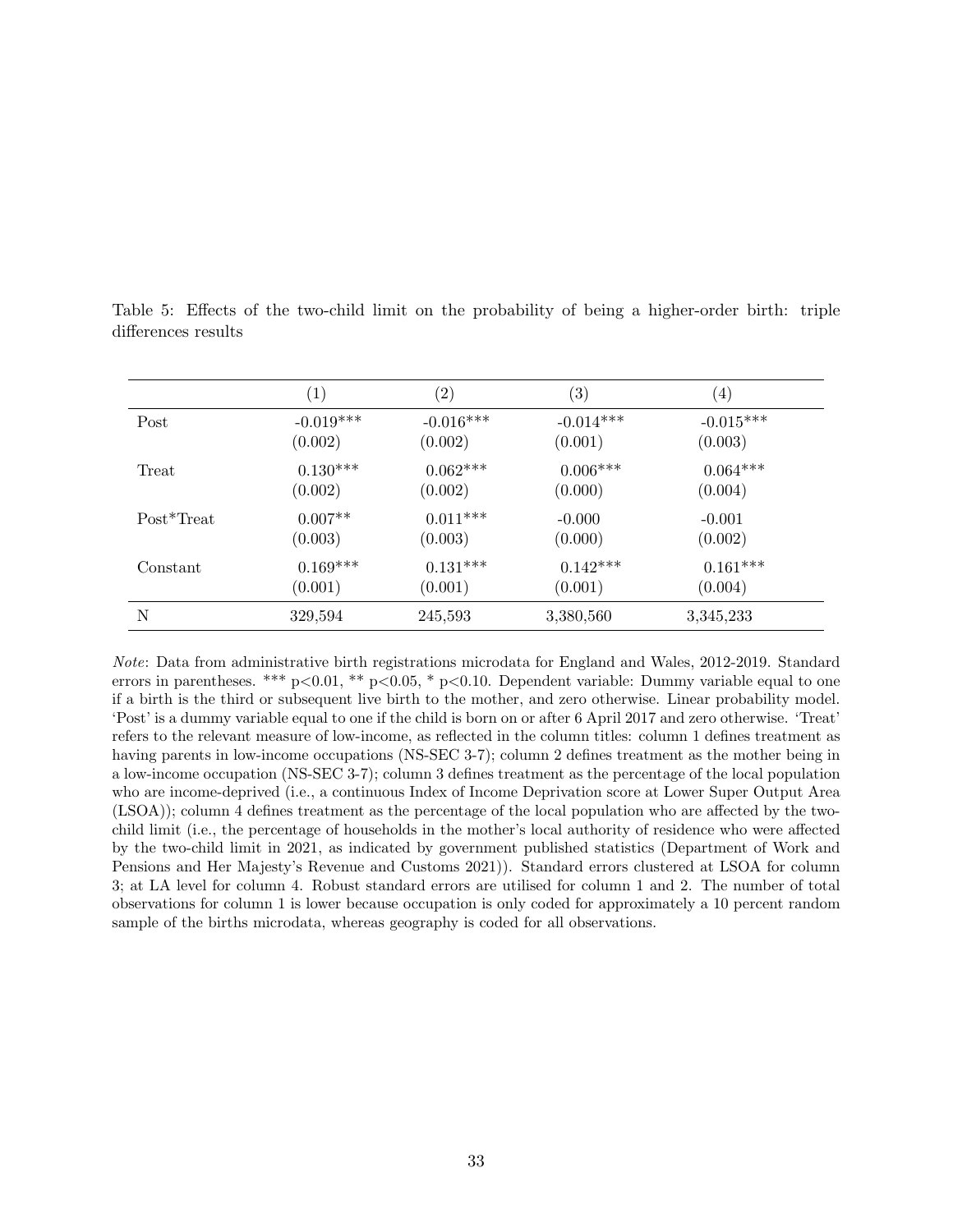

Figure 5: Effect of parents being in low-income occupations on the probability of a baby being a higher-order birth (i.e., third or subsequent birth), by half-year of birth

Notes: Data from administrative birth registrations microdata for England and Wales, 2012-2019. Markers indicate the effect of being in the treatment group on the probability of the child being a third or subsequent birth for each half-year of birth. Grey bars are 95 percent confidence intervals. Red solid line indicates the date of birth cut-off for the introduction of the two-child limit (6 April 2017). Red dashed line indicates the date of the announcement of the two-child limit (5 July 2015).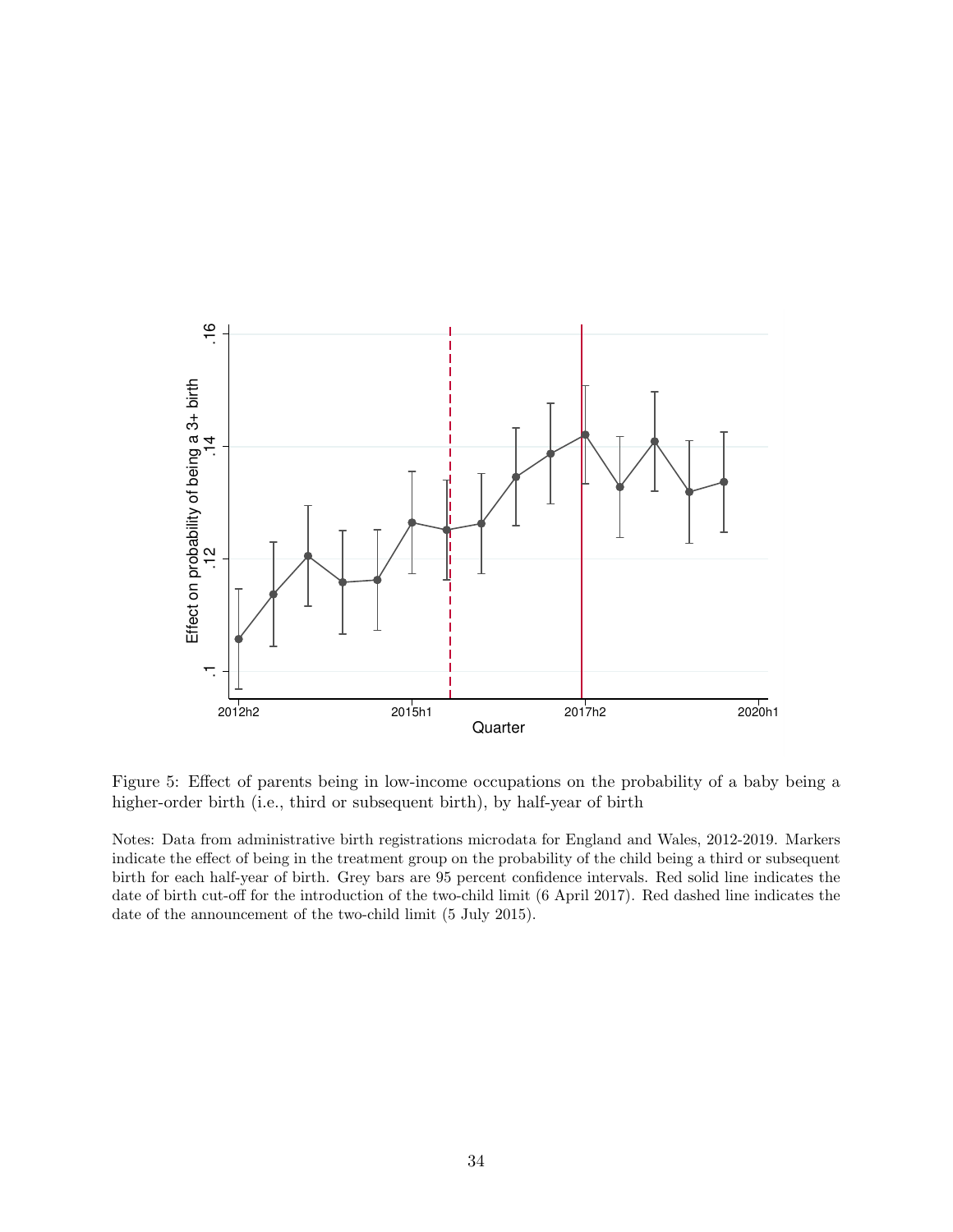|                | (1)             | (2)         | (3)          | (4)         |
|----------------|-----------------|-------------|--------------|-------------|
| Post           | $-0.003$        | $-0.003$    | $0.008***$   | $0.011***$  |
|                | (0.004)         | (0.004)     | (0.002)      | (0.003)     |
| DOB            | $-0.013***$     | $-0.012***$ | $-0.017***$  | $-0.022***$ |
|                | (0.002)         | (0.002)     | (0.001)      | (0.002)     |
| Post*DOB       | $0.011^{***}\,$ | $0.011***$  | $0.014***$   | $0.021***$  |
|                | (0.003)         | (0.003)     | (0.001)      | (0.003)     |
| Treat          | $0.138***$      | $0.064***$  | $0.007***$   | $0.074***$  |
|                | (0.004)         | (0.004)     | (0.000)      | (0.004)     |
| Post*Treat     | 0.002           | 0.006       | $-0.000$ *** | $-0.006**$  |
|                | (0.006)         | (0.006)     | (0.000)      | (0.003)     |
| Treat*DOB      | $0.007**$       | 0.002       | $0.000***$   | $0.009***$  |
|                | (0.003)         | (0.003)     | (0.000)      | (0.002)     |
| Post*Treat*DOB | $-0.010**$      | $-0.001$    | $-0.001***$  | $-0.013***$ |
|                | (0.004)         | (0.004)     | (0.000)      | (0.002)     |
| Constant       | $0.154***$      | $0.118***$  | $0.123***$   | $0.137***$  |
|                | (0.003)         | (0.003)     | (0.001)      | (0.004)     |
| N              | 329,594         | 245,593     | 3,380,560    | 3,345,233   |

Table 6: Triple differences estimates using administrative births data, accounting for time trends

Note: Standard errors in parentheses. \*\*\*  $p<0.01$ , \*\*  $p<0.05$ , \*  $p<0.10$ . Dependent variable: Dummy variable equal to one if a birth is the third or subsequent live birth to the mother, and zero otherwise. Linear probability model. 'Post' is a dummy variable equal to one if the child is born on or after 6 April 2017 and zero otherwise.  $DOB_t$  is the child's date of birth, centred at the cut-off and expressed in years<sup>11</sup> 'Treat' refers to the relevant measure of low-income, as reflected in the column titles: column 1 defines treatment as having parents in low-income occupations (NS-SEC 3-7); column 2 defines treatment as the mother being in a low-income occupation (NS-SEC 3-7); column 3 defines treatment as the percentage of the local population who are income-deprived (i.e., a continuous Index of Income Deprivation score at Lower Super Output Area (LSOA)); column 4 defines treatment as the percentage of the local population who are affected by the twochild limit (i.e., the percentage of households in the mother's local authority of residence who were affected by the two-child limit in 2021, as indicated by government published statistics (Department of Work and Pensions and Her Majesty's Revenue and Customs 2021)). Standard errors clustered at LSOA for column 3; at LA level for column 4. Robust standard errors are utilised for column 1 and 2. The number of total observations for column 1 is lower because occupation is only coded for approximately a 10 percent random sample of the births microdata, whereas geography is coded for all observations.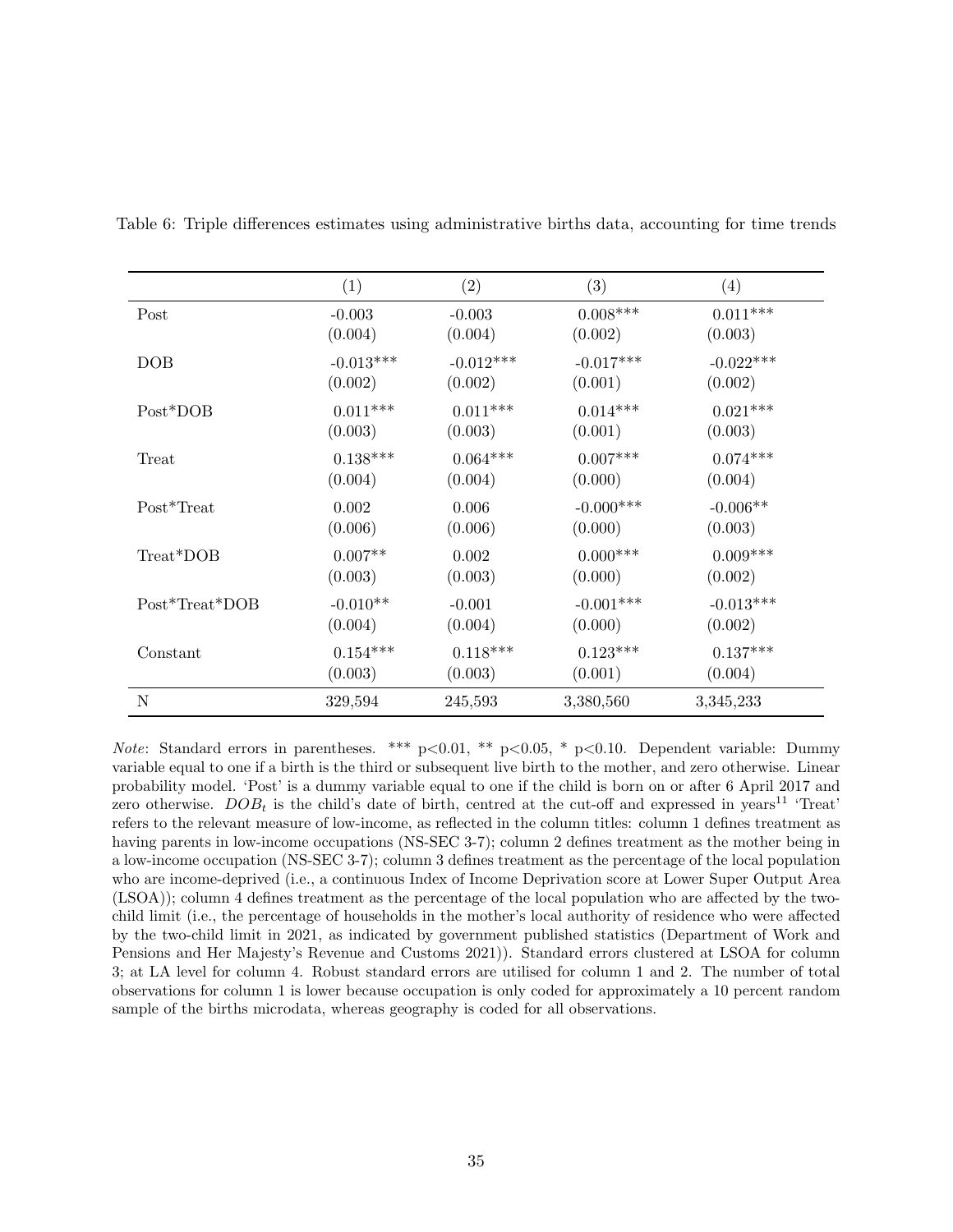## Appendix A. Robustness Checks

#### 7.1 Anticipation or lagged effects

While there do not appear to be large fertility effects at the introduction of the two-child limit, we consider the possibility that there may have been anticipation effects after the announcement of the policy in 2015, or lagged effects after the policy's introduction.

The policy was announced in the July 2015 budget for implementation in 2017. Some media coverage, particularly in the broadsheet press, stated clearly that the policy would be introduced in 2017 and that 'families who have a third child after April 2017 could be caught' (Grice 2015, Slack 2015). However, other media sources made no such clarification, meaning that some families may not have known about the birth cut-off (Whitehouse 2015). On the (albeit unlikely) assumption that parents had perfect information about the policy announcement, this would give families almost two years to respond. Parents who were considering having a third child might decide to do so quickly in advance of the birth cut-off, so as not to ensure they receive benefits for that child. Alternatively, parents may interpret the policy as a wider signifier of a lack of support for larger families and decide not to have a third child. The direction of these anticipation effects is therefore not clear in theory.

It is also possible that fertility effects may have been lagged: parents may only have become aware of the policy once it was rolled out and once greater media attention was drawn to the policy (Marsh 2017).

To test for anticipation or lagged treatment effects, we examine our multiple period estimates to see whether there are notable trends before or after the policy's formal introduction. As Figure 4 shows, there is no evidence of anticipation effects after the announcement of the policy and before the implementation of the policy (i.e., between the dashed and solid vertical lines). Neither is there evidence for a lagged fertility response so far.

#### 7.2 Placebo cut-off tests

We conduct placebo cut-off tests to test the validity of our identification strategy. We pretend that the two-child limit was introduced on placebo dates prior to its introduction, and test whether our methodology indicates any spurious results. We test for placebo effects on three dates: 6 April 2015, two years prior the introduction of the policy and prior to the announcement of the policy; 8 July 2015, the exact date on which the two-child limit was announced, when effects should be not be possible; and 6 April 2016, one year prior to the policy's introduction but after it had been announced. In all cases, we test for a two-year window, with one year either side of the cut-off. This ensures that none of the placebo samples are contaminated by the Post period. If our identification strategy is sound, these models should not show any significant effects, though it is possible that the 6 April 2016 date could reflect anticipation effects.

As Table 7, Table 8 and Table 9 show, there are no statistically significant step changes or changes in trend at any of these placebo dates for any of our treatment variables. This suggests that the change in trend identified in Section 5.2 is likely to be linked to the introduction of the two-child limit. It also demonstrates that there were no anticipation effects of the two-child limit, a crucial assumption for our Triple Differences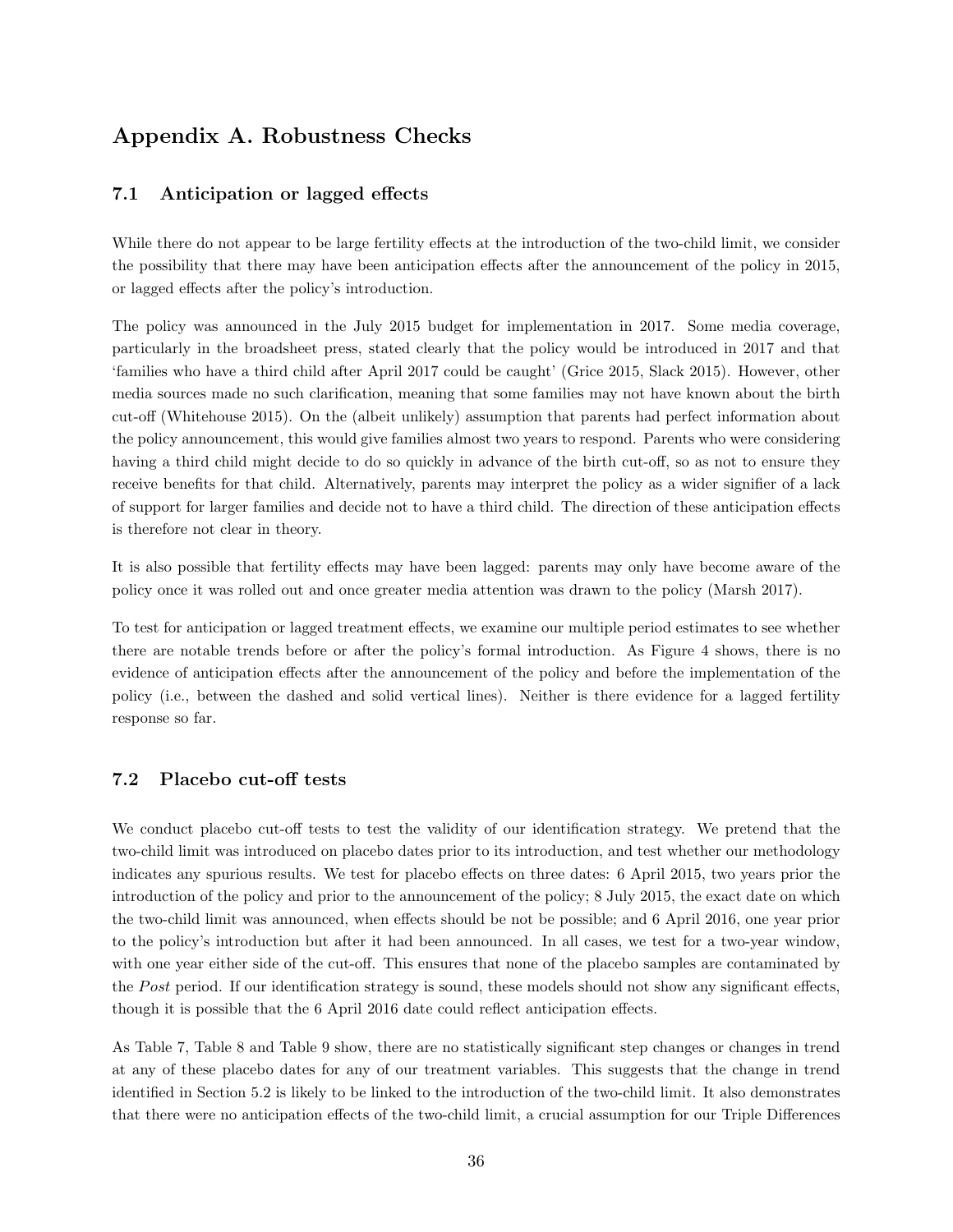identification strategy.

|                | (1)        | (2)         | (3)        |
|----------------|------------|-------------|------------|
|                | 08jul2015  | 06apr2015   | 06apr2016  |
| Post           | $-0.023$   | 0.034       | 0.004      |
|                | (0.019)    | (0.021)     | (0.012)    |
| DOB            | $-0.008$   | $-0.025***$ | $-0.016**$ |
|                | (0.007)    | (0.007)     | (0.007)    |
| Post*DOB       | $-0.019*$  | 0.009       | 0.013      |
|                | (0.010)    | (0.010)     | (0.010)    |
| Treat          | $0.136***$ | $0.171***$  | $0.126***$ |
|                | (0.025)    | (0.029)     | (0.017)    |
| Post*Treat     | 0.002      | $-0.046$    | 0.016      |
|                | (0.029)    | (0.034)     | (0.018)    |
| Treat*DOB      | 0.007      | $0.020*$    | 0.003      |
|                | (0.011)    | (0.011)     | (0.011)    |
| Post*Treat*DOB | 0.003      | $-0.017$    | 0.009      |
|                | (0.016)    | (0.016)     | (0.016)    |
| Constant       | $0.162***$ | $0.119***$  | $0.154***$ |
|                | (0.017)    | (0.018)     | (0.011)    |
| N              | 136,218    | 135,772     | 136,038    |

Table 7: Placebo cut-off test: treatment defined by low-income occupations

Note: Standard errors in parentheses. \*\*\*  $p<0.01$ , \*\*  $p<0.05$ , \*  $p<0.10$ . Dependent variable: Dummy variable equal to one if a birth is the third or subsequent live birth to the mother, and zero otherwise. Linear probability model. 'Post' is a dummy variable equal to one if the child is born on or after 6 April 2017 and zero otherwise. 'Treat' is a dummy variable equal to one if a birth has parents in low-income occupations (NS-SEC 3-7). Robust standard errors are utilised. The number of total observations in this model is lower than Table 8 and Table 9 because occupation is only coded for approximately a 10 percent random sample of the births microdata, whereas geography is coded for all observations.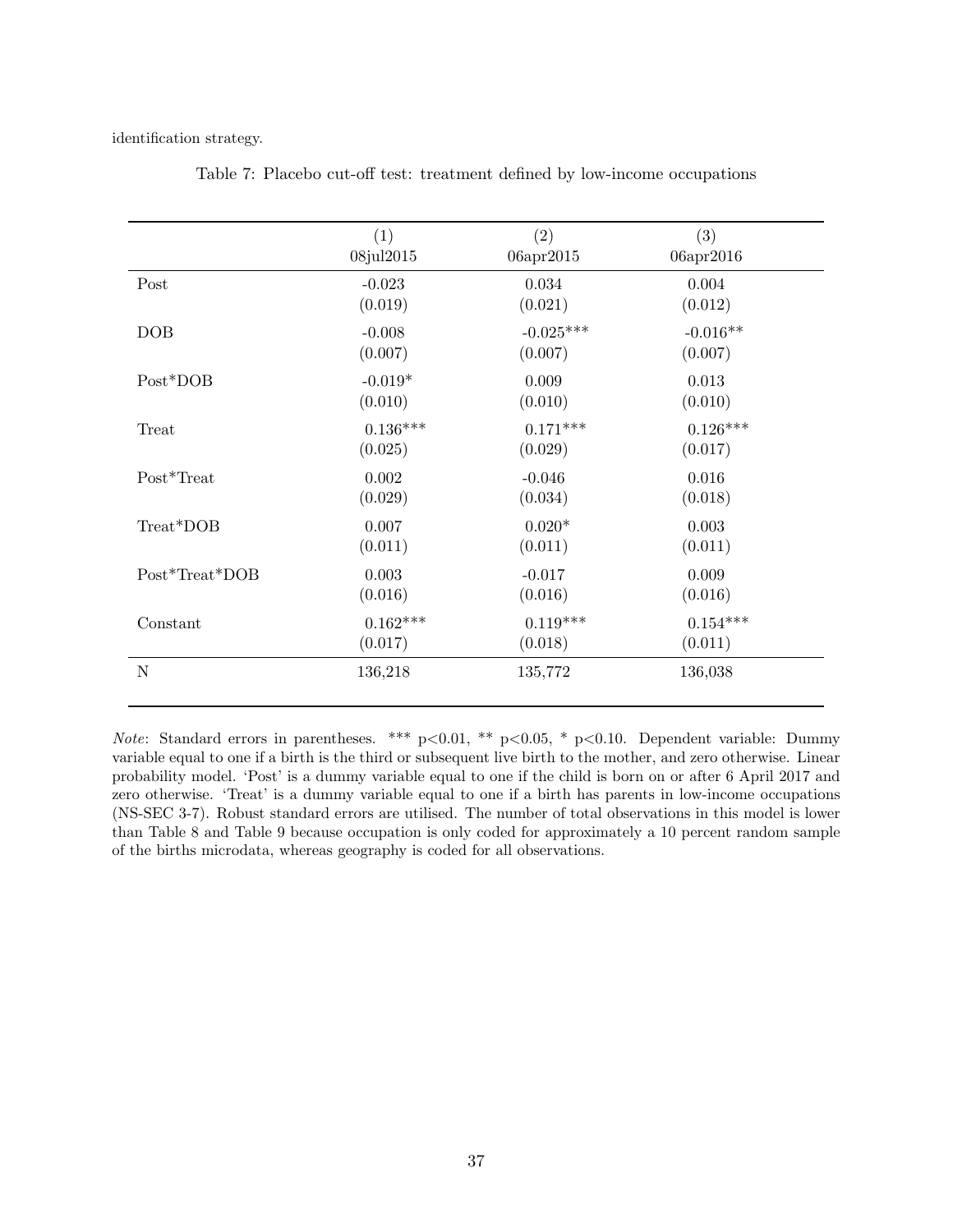|                | (1)          | (2)          | (3)          |
|----------------|--------------|--------------|--------------|
|                | 08jul2015    | 06apr2015    | 06apr2016    |
| Post           | $-0.0204**$  | $0.0290***$  | 0.0064       |
|                | (0.0082)     | (0.0094)     | (0.0051)     |
| DOB            | $-0.0101***$ | $-0.0277***$ | $-0.0212***$ |
|                | (0.0032)     | (0.0032)     | (0.0031)     |
| Post*DOB       | $-0.0158***$ | 0.0065       | $0.0123***$  |
|                | (0.0044)     | (0.0045)     | (0.0044)     |
| Treat          | $0.0073***$  | $0.0071***$  | $0.0069***$  |
|                | (0.0004)     | (0.0005)     | (0.0003)     |
| Post*Treat     | $-0.0004$    | $-0.0002$    | 0.0001       |
|                | (0.0005)     | (0.0006)     | (0.0003)     |
| Treat*DOB      | $0.0006***$  | $0.0005**$   | $0.0004**$   |
|                | (0.0002)     | (0.0002)     | (0.0002)     |
| Post*Treat*DOB | $-0.0003$    | $-0.0001$    | 0.0001       |
|                | (0.0003)     | (0.0003)     | (0.0003)     |
| Constant       | $0.1342***$  | $0.0906***$  | $0.1196***$  |
|                | (0.0072)     | (0.0082)     | (0.0048)     |
| N              | 1,402,227    | 1,398,763    | 1,395,731    |
|                |              |              |              |

Table 8: Placebo cut-off test: treatment defined by local deprivation

Note: Standard errors in parentheses. \*\*\*  $p<0.01$ , \*\*  $p<0.05$ , \*  $p<0.10$ . Dependent variable: Dummy variable equal to one if a birth is the third or subsequent live birth to the mother, and zero otherwise. Linear probability model. 'Post' is a dummy variable equal to one if the child is born on or after 6 April 2017 and zero otherwise. 'Treat' is the percentage of the local population who are income-deprived (i.e., a continuous Index of Income Deprivation score at Lower Super Output Area (LSOA)). Standard errors clustered at LSOA level.